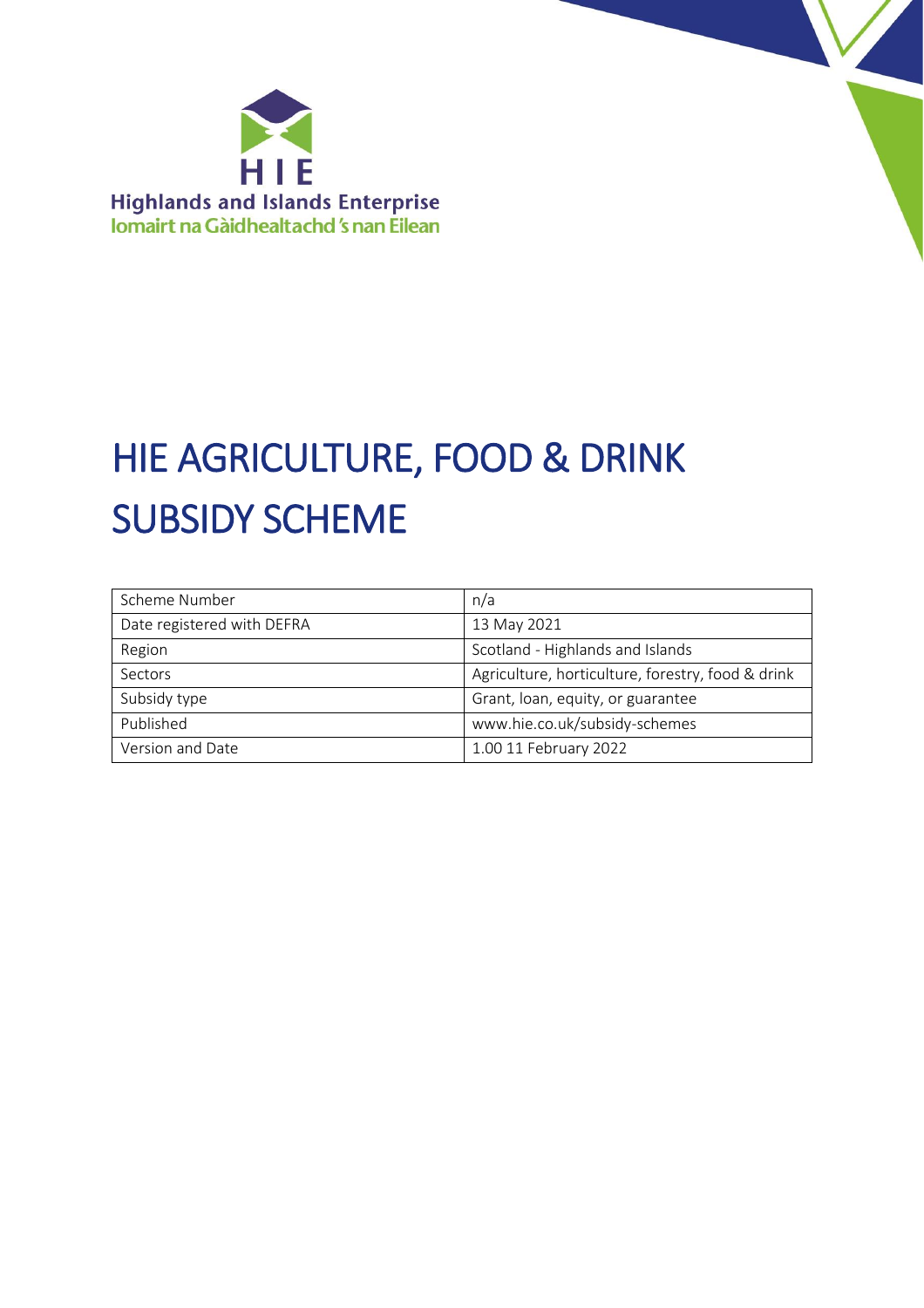# Contents

| 1. |                                                                                           |  |
|----|-------------------------------------------------------------------------------------------|--|
|    |                                                                                           |  |
|    |                                                                                           |  |
|    |                                                                                           |  |
|    |                                                                                           |  |
|    |                                                                                           |  |
|    |                                                                                           |  |
|    |                                                                                           |  |
|    |                                                                                           |  |
|    | 1.9 Intensity levels and cumulation (aggregation of different subsidy awards)             |  |
|    |                                                                                           |  |
|    |                                                                                           |  |
|    |                                                                                           |  |
|    |                                                                                           |  |
|    |                                                                                           |  |
|    | Measure 4: Regional Investment for Processing & Marketing of Agricultural Products11      |  |
|    |                                                                                           |  |
|    |                                                                                           |  |
|    | Measure 7: Primary agricultural producers' participation in quality schemes  17           |  |
|    | Measure 8: Start-up of new, small producers and start-up of small innovative producers 18 |  |
|    |                                                                                           |  |
|    |                                                                                           |  |
|    |                                                                                           |  |
|    |                                                                                           |  |
|    |                                                                                           |  |
|    |                                                                                           |  |
|    |                                                                                           |  |
|    |                                                                                           |  |
|    |                                                                                           |  |
|    |                                                                                           |  |
|    |                                                                                           |  |
|    |                                                                                           |  |
|    |                                                                                           |  |
|    |                                                                                           |  |
|    |                                                                                           |  |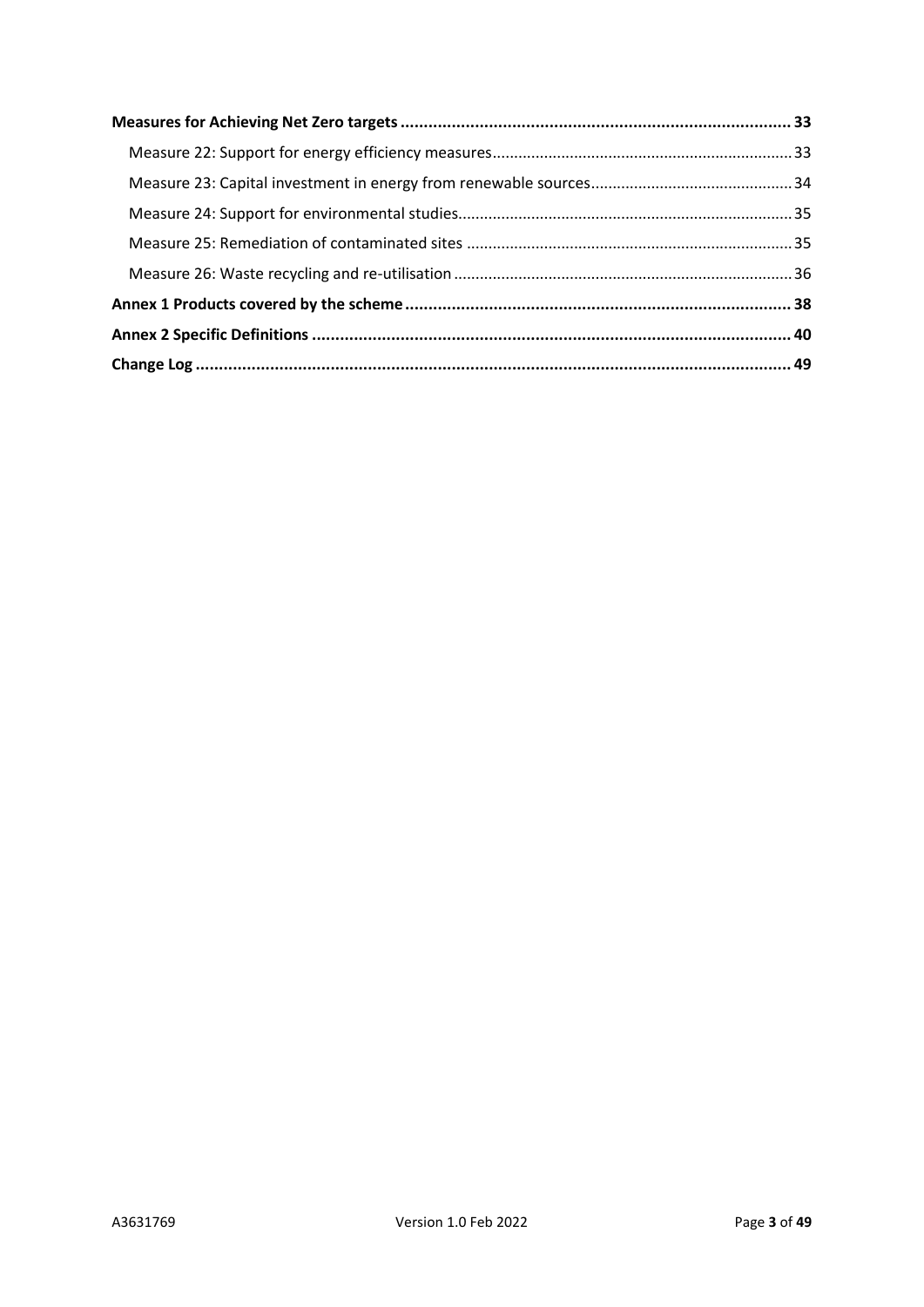# <span id="page-3-0"></span>1. Introduction

# <span id="page-3-1"></span>1.1 Purpose of this scheme

Highlands and Islands Enterprise (HIE) was established to promote the economic and social development of the HIE area, to enhance employment and business skills, improve industrial efficiency, international competitiveness, and the environment to achieve these. This scheme provides support for growers and producers within the agriculture, horticulture and forestry sectors and the processing of food products that fall within the WTO Agreement on Agriculture. This also includes seaweed whether naturally harvested or farmed.

# <span id="page-3-2"></span>1.2 Duration

The scheme takes effect from 1 January 2021 with an anticipated end date of 31 December 2023.

# <span id="page-3-3"></span>1.3 Legal Basis for the scheme

This scheme is designed to comply with the UK Government guidance on complying with the UK's international obligations on subsidy control as issued from time to time. In all cases a proposed subsidy will have been assessed to meet the definition of a "subsidy" and awards shall be compatible with the Agreement on Agriculture which the UK has signed up to as part of its membership of the World Trade Organisation. The criteria and limitations of the scheme are designed to limit the effects of permitted subsidies to fall within a safe harbour (of effects) such that it is possible to award subsidies with a reduced risk of challenge under the WTO rules.

The scheme may be modified or replaced prior to December 2023 once further UK legislation on subsidy control within the UK comes into effect.

HIE implements this scheme under our powers conferred in Section 8 of the Enterprise and New Towns (Scotland) Act 1990 as amended 1 April 2001 by Scottish Statutory Instrument 2001 No 126.

# <span id="page-3-4"></span>1.4 Types of subsidy

HIE has powers to offer grant, loan, equity, and guarantees. Applicants must state the amount and type of assistance requested at application stage, however, the final decision on the amount and form of any subsidy award will remain at HIE's discretion, informed by our strategic priorities and choices (more at 1.8) and the outcome of due diligence.

# <span id="page-3-5"></span>1.5 Geographic scope

The scheme applies to awards made by HIE to beneficiaries based, or with an operating presence, in the HIE area and whose activity has, or could have, an effect on trade or investment with competitors in:

- third countries covered by Free Trade Agreements
- any member of the World Trade Organisation (WTO) that is not covered by a free trade agreement concerning these land use sectors (including the EU)
- **Northern Ireland** if HIE subsidies were to genuinely affect trade in goods (not services) between Northern Ireland and the EU, then The Northern Ireland Protocol to the EU Withdrawal Agreement applies. The Protocol aims to avoid having border checks on goods crossing the Northern Ireland – Eire border by applying EU State aid rules (and other trade rules) on both sides. This includes the Undertaking in Difficulty assessment (see definition 12). However, in the case of agriculture and fisheries trade there are certain levels of subsidy below which the protocol (and therefore State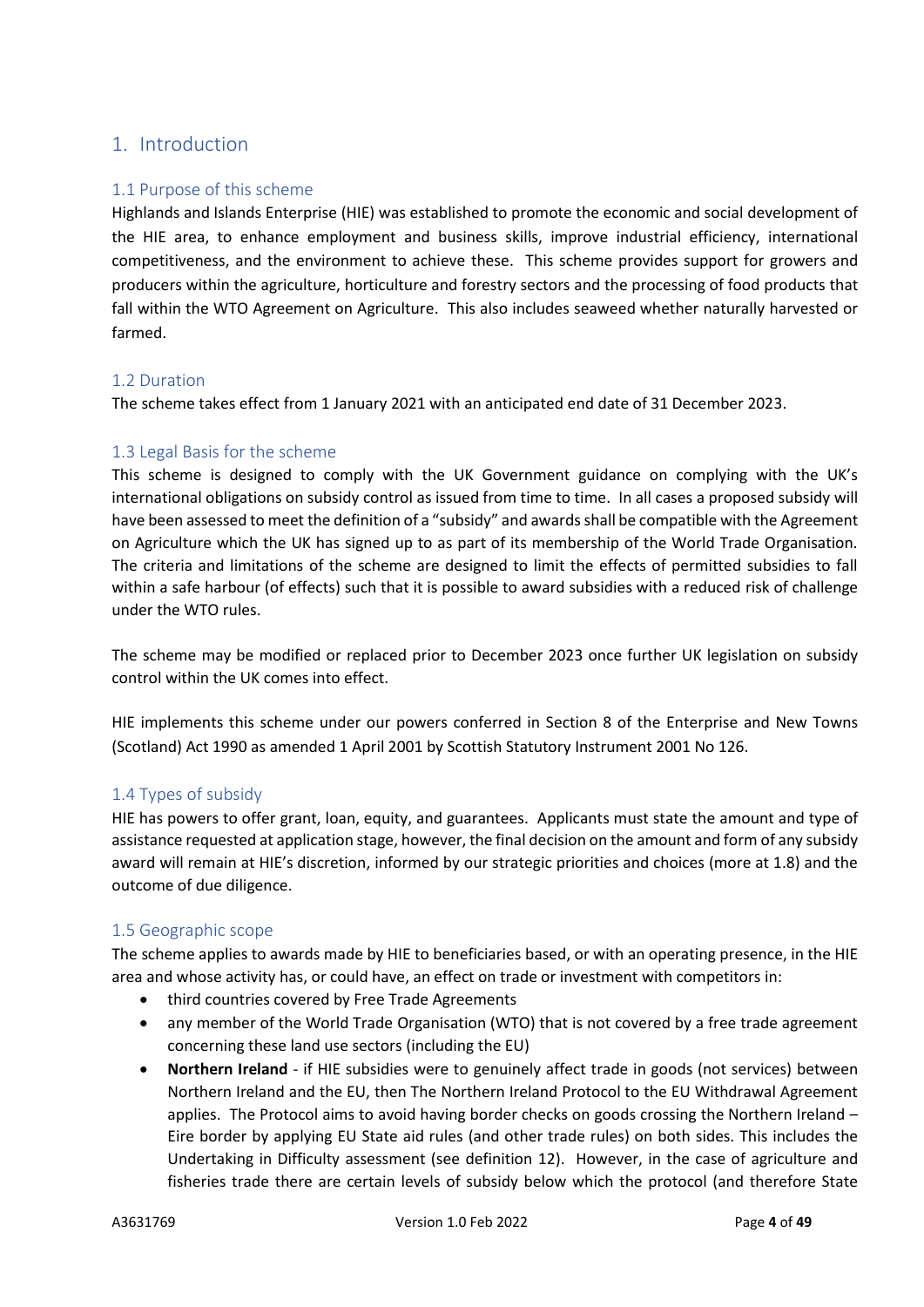rules) does not apply. HIE is under an obligation to consult Northern Ireland's Department of Agriculture, Environment and Rural Affairs (DAERA) for their advice about any proposed subsidy that could be affected by the protocol.

# <span id="page-4-0"></span>1.6 Eligible beneficiaries and sectors

Subsidy under this scheme is open to all types of commercial entity (regardless of their legal or profitdistributing status) engaged in the provision of goods or services affecting trade within the UK and the rest of the world in all sectors involving plant or animal production from the land and the processing of food products produced from the land, other than those specified in 1.7. N.B. seaweed, whether harvested from natural resources or produced through seaweed farming falls within this scheme rather than our Fisheries and Aquaculture Subsidy Scheme.

# <span id="page-4-1"></span>1.7 Sectors and support **NOT** covered by this scheme

- Fishing, aquaculture and fish processing, which are covered by the HIE Fishing and Aquaculture Subsidy Scheme; designed to comply with the WTO Agreement on Subsidies and Countervailing Measures.
- General industrial sectors. These are covered by the HIE Economic Development Subsidy Scheme and the UK-EU Trade and Co-operation Agreement (TCA).
- Wood processing is not covered in this scheme but may be assisted under HIE's Economic Development Subsidy scheme (EDSS).
- Sea salt production, including edible salt for culinary purposes, is classed as a mineral and is not covered here but may be assisted under HIE's Economic Development Subsidy scheme (EDSS)
- Prohibited subsidies i.e.  $$ 
	- o Export performance subsidy must not be used to fund the direct operating costs of exports i.e., staff, materials or other revenue costs tied to the export performance of goods or services
	- $\circ$  Domestic content HIE will not place an obligation on beneficiaries to favour UK suppliers and goods as a condition of the funding
	- o Unlimited state guarantees where the amount or duration is not limited
	- o That have the effect of providing price support to producers
	- $\circ$  Support linked to the type or volume of production. This means that a subsidy award cannot be conditional on production
- Certain subsidy limitations and conditions apply to rescue and restructuring of ailing or insolvent applicants and at least for the initial period of this scheme they will be dealt separately as ad hoc cases outside of this scheme.

# <span id="page-4-2"></span>1.8 Scheme Objectives

Successful applicants should be able to demonstrate the following **HIE Criteria.** These should be assessed through an appropriate level of due diligence according to the value of the ask and risk profile of the project.

- The outcomes will contribute to HIE's strategic objectives and Operating Plan priorities.
- The project will deliver commercial benefits to the applicant enterprise and to the HIE area
- The project would not be able to proceed at all, or not at the same scale, quality, or speed without public assistance (additionality)
- The applicant has the capacity to implement the project effectively to enhance its future competitiveness
- The applicant is financially viable at the time of application and is unlikely to become insolvent or be at risk of going out of business in the short to medium term.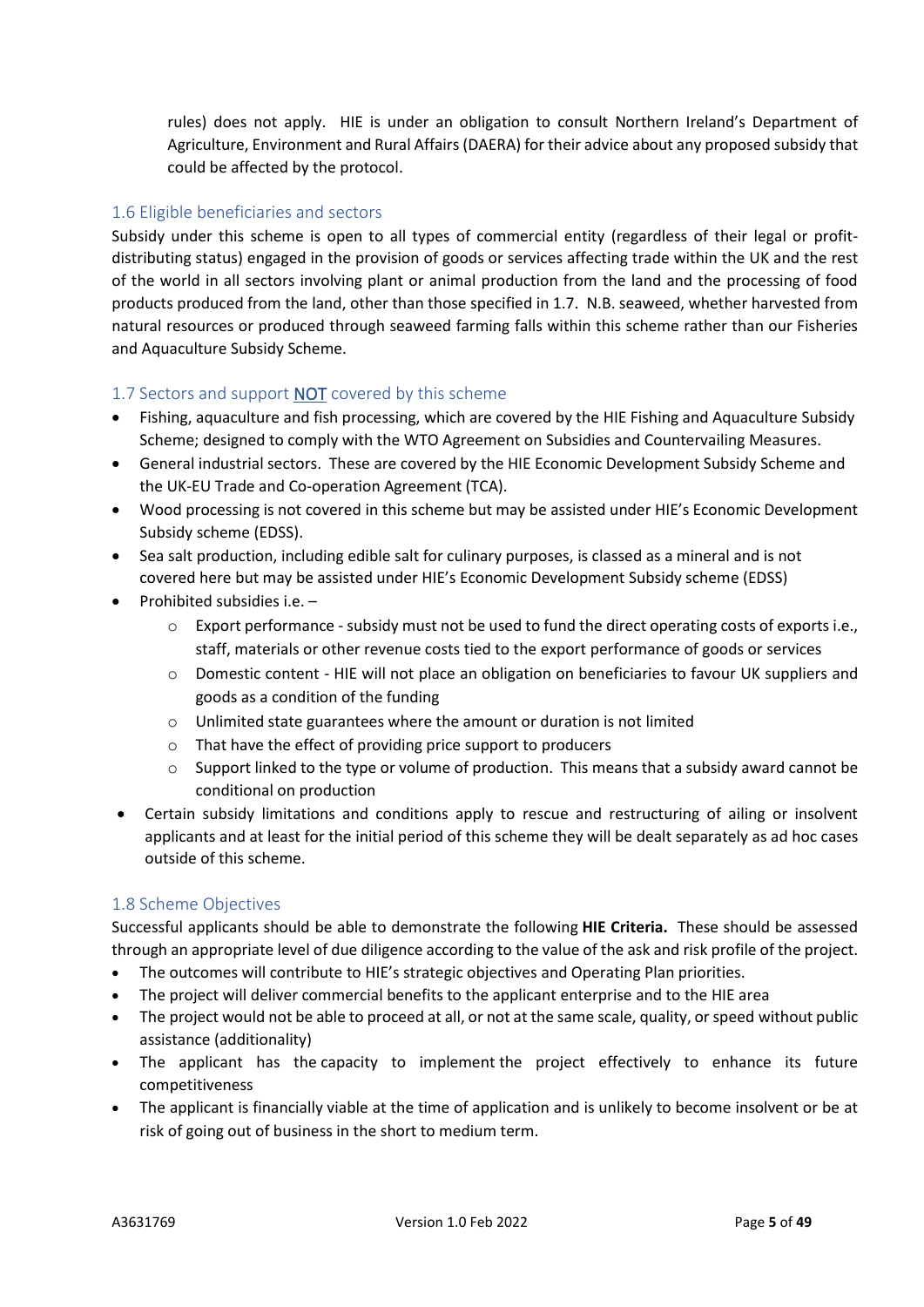# <span id="page-5-0"></span>1.9 Intensity levels and cumulation (aggregation of different subsidy awards)

- The maximum subsidy intensity (percentage intervention level) applies to the combined subsidy value of all forms of public support towards the same eligible project costs. This might include other UK public funders or EU funding and where a mix of grant and subsidised loan is being considered.
- The subsidy value of loans is awarded based on the gross grant equivalent i.e. not the nominal value of the loan but a calculation of the level of subsidy it contains compared to a commercial loan.
- Subsidy under this scheme may be offered alongside other categories of subsidy under this Scheme, up to the maximum for each measure, provided they concern different eligible costs.
- Where different measures are being combined in the same project e.g. Regional Investment and Training, the total subsidy shall not exceed the maximum subsidy amount for the measure that has the highest permitted limit.
- Note Measure 1 support for *Unlimited free or subsidised business services* does NOT have to be cumulated with other assistance and can be provided without limit.

# <span id="page-5-1"></span>1.10 Publication of subsidy awards for transparency

HIE is required to publicise all financial awards, regardless of the value, on its website.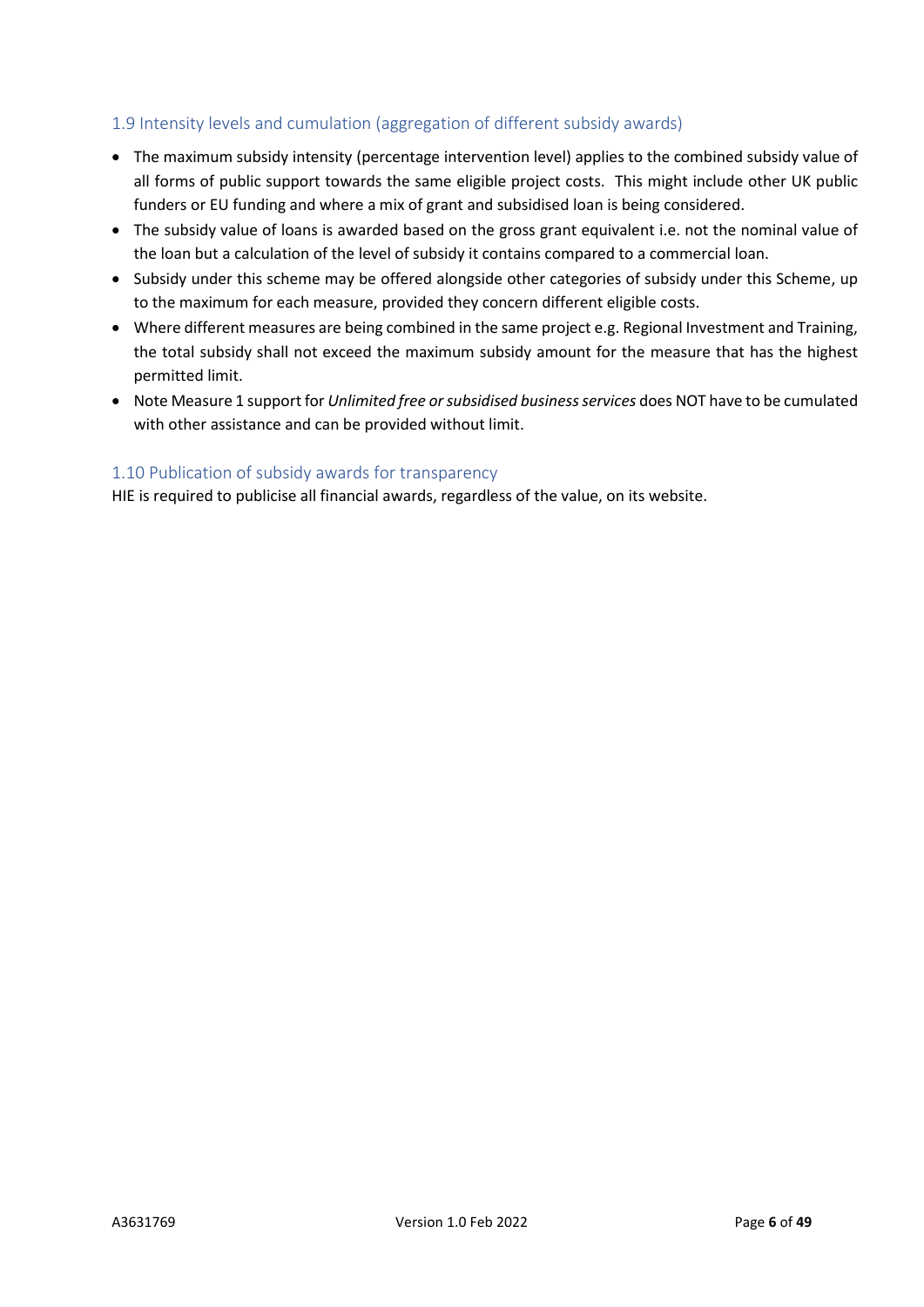# <span id="page-6-0"></span>Support measures

Subsidy measures are listed below. Some are only relevant for primary producers (land users), some concern processors and marketers of land products whether or not they are also a primary producer. Applicability of a measure is defined in the eligibility criteria for each measure.

# <span id="page-6-1"></span>Measure 1: Unlimited free or Subsidised business Services

Products or services funded by HIE which are available to any interested enterprises in the primary production, processing or marketing of land products and seaweed products, and which do not involve cash grants to beneficiaries, do not have specific limits and they do not count towards cumulated ceilings - under the WTO Agreement on Agriculture these actions are deemed to have minimal effects on competition and are classified as "Green Box General Services" measures which do not come under AoA subsidy control commitments.

# **Eligible Activities**

Events funded or subsidised by HIE where beneficiaries do not receive a cash grant. Examples would be information webinars or meetings, networking events, demonstrations, promotion of good practices of collaboration and of innovation.

Eligibility shall not be linked to an obligation to produce specific products or to provide products to consumers at reduced prices or non-market prices.

#### **Subsidy Limits**

There are no limits on the level of benefit an enterprise may receive by benefiting from these services.

# <span id="page-6-2"></span>Measure 2: Minimal Subsidy

This is a de minimis type of subsidy awarded to an individual enterprise where any kind of activity can be supported within the limits and conditions below.

#### **Eligible enterprises and activities**

All types of enterprise within the scope of this scheme of any size – Small, Medium or Large.

#### **Eligible costs**

Any type of costs can be considered; capital or revenue.

#### **Types of assistance**

Grant, loan, equity or guarantees

#### **Eligibility Conditions**

The applicant must provide a declaration of previous support in the last 3 years i.e. de minimis aid awarded under the EU Regulations prior to 1 January 2021 and any awards after that date that were given as minimal subsidy or de minimis type support by HIE and any other public bodies.

#### **Subsidy Limits**

The maximum intervention level is up to 100% of eligible costs.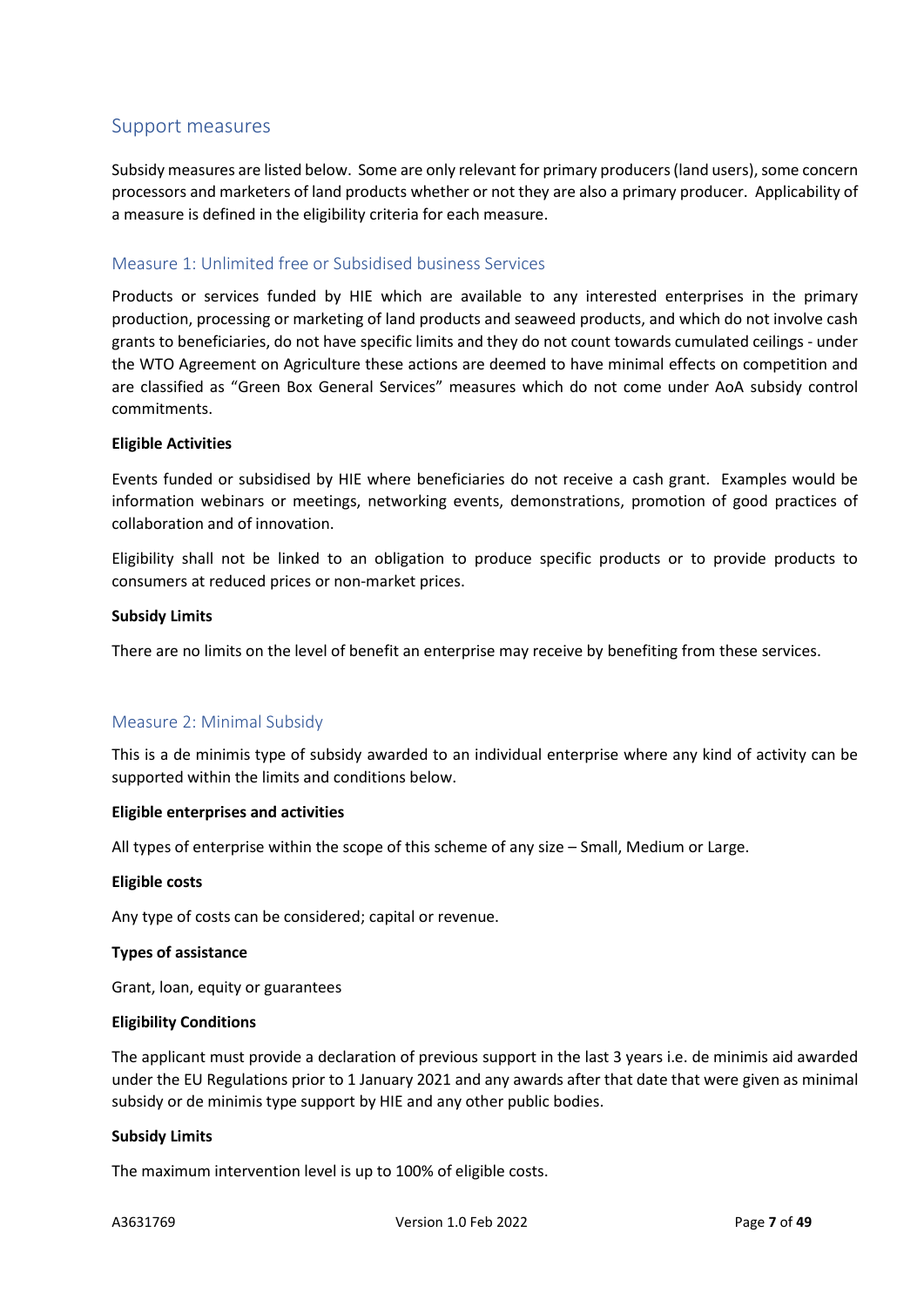Subsidy limits to an enterprise (at group level) shall be capped during a three-year period. The cumulation period includes the current fiscal year (fiscal year = the accounting financial year of the enterprise) and the two previous fiscal years. Cumulation for this measure only requires this type of subsidy/State aid to be included and no other assistance should be taken into account for this calculation.

| Agriculture, Food and Drink Minimal subsidy ceilings over 3 |          |  |
|-------------------------------------------------------------|----------|--|
| consecutive years                                           |          |  |
| <b>Primary Producers</b>                                    | £40.000  |  |
| Food & Drink producers                                      | £315,000 |  |

# <span id="page-7-0"></span>Measure 3: Capital Investment on Agricultural Holdings

This subsidy is used to provide financial assistance for commercial activity within agricultural holdings or on horticulture and forestry land. It is aimed at capital investments.

# **Eligible enterprises and activities**

- 1. SMEs active in primary agriculture, forestry and horticulture are eligible.
- 2. Investments carried out by one or more beneficiaries concerning a tangible asset or intangible asset.
- 3. Investments pursuing at least one of the following objectives:
	- a) the improvement of the overall performance and sustainability of the agricultural holding, in particular through a reduction of production costs or the improvement and re-deployment of production.
	- b) the improvement of the natural environment, hygiene conditions or animal welfare standards, provided that the investment concerned goes beyond standards in force.
	- c) the creation and improvement of infrastructure related to the development, adaptation and modernisation of agriculture including access to farmland, land consolidation and improvement, the supply and saving of energy and water.
	- d) the achievement of agri-environmental-climate objectives, including the biodiversity conservation status of species and habitat as well as enhancing the public amenity value of high value nature habitats, as long as investments are non-productive.
	- e) the restoration of production potential damaged by natural disasters, adverse climatic events which can be assimilated to natural disasters, animal diseases and plant pests and the prevention of damages caused by those events.
- 4. Investment linked to the production at farm-level of biofuels or of energy from renewable sources, provided that such production does not exceed the average annual consumption of fuels or energy of the given farm.

# **Eligible Costs**

- a) the costs for the construction, acquisition, including leasing, or improvement of immovable property, with land only being eligible to an extent not exceeding 10 % of the total eligible costs of the operation concerned.
- b) the purchase or lease purchase of machinery and equipment up to the market value of the asset.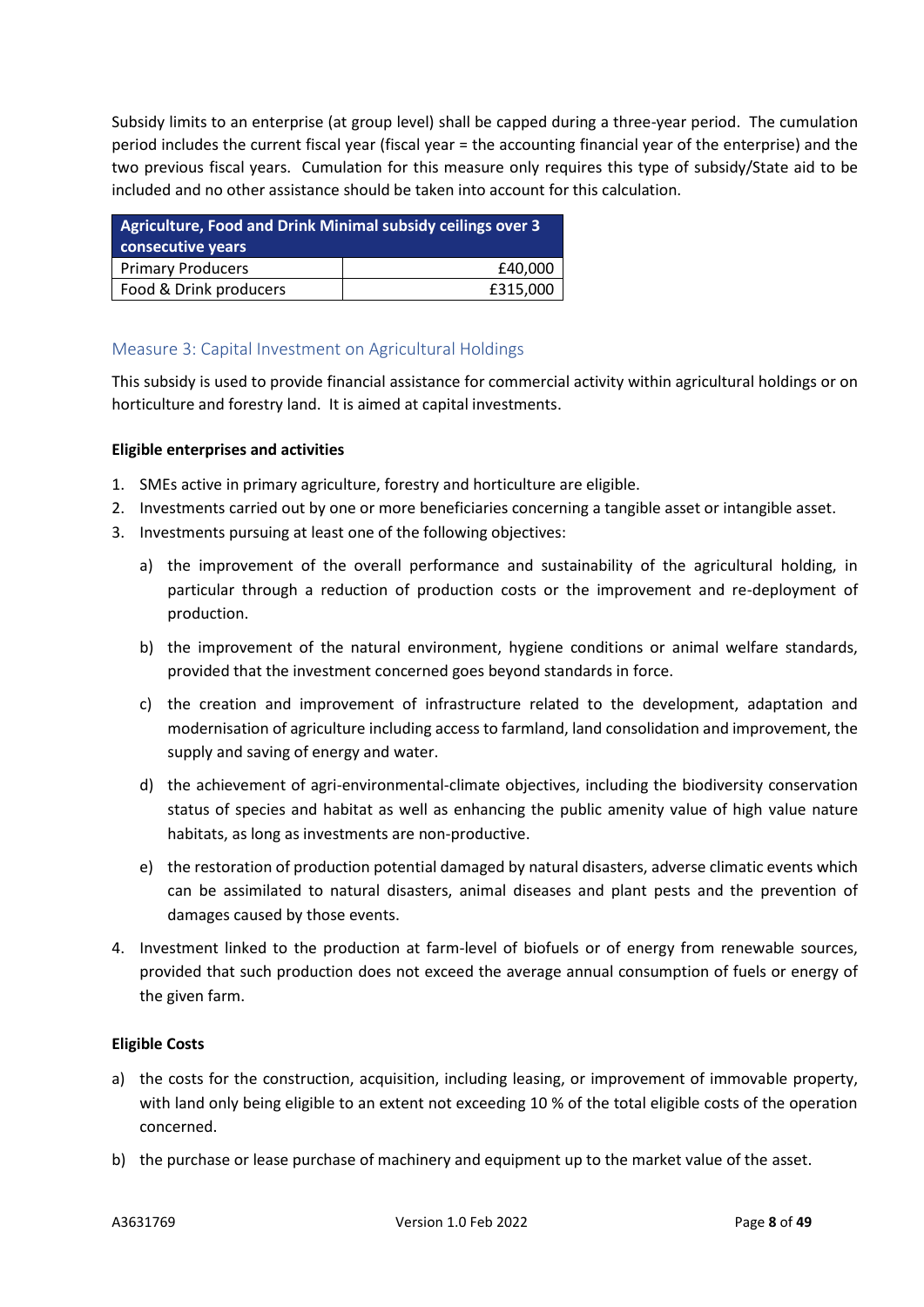- c) the general costs linked to the expenditure referred to in points (a) and (b), such as architect, engineer and consultation fees, fees relating to advice on environmental and economic sustainability, including feasibility studies; feasibility studies shall remain eligible expenditure even where, based on their results, no expenditure under points (a) and (b) is incurred.
- d) the acquisition or development of computer software and the acquisition of patents, licences, copyrights and trademarks.
- e) expenses for non-productive investments linked to the objectives referred to in paragraph (d).
- f) in the case of irrigation, the costs for investments that fulfil the following conditions:
	- i. a river basin management plan must be in place. Water metering enabling measurement of water use at the level of the supported investment must be in place or must be put in place as part of the investment.
	- ii. the investment must lead to a reduction of previous water use of at least 25%.

However, as regards investments affecting bodies of ground or surface water whose status has been identified as less than good in the relevant river basin management plan for reasons related to water quantity as well as investments resulting in a net increase of the irrigated area affecting a given body of ground- or surface water shall not be eligible for subsidy under this measure.

The conditions of point (f) (i) and (ii) above shall not apply to an investment in an existing installation which affects only energy efficiency or to an investment in the creation of a reservoir or to an investment in the use of recycled water which does not affect a body of ground- or surface water.

- g) In the case of investments aimed at the restoration of agricultural production potential damaged by natural disasters, adverse climatic events which can be assimilated to natural disasters, animal diseases or plant pests, the eligible costs may include the costs incurred for restoring the agricultural production potential up to the level it was at before the occurrence of those events
- h) In the case of investments aimed at the prevention of damages caused by natural disasters, adverse climatic events which can be assimilated to natural disasters, animal diseases or plant pests, the eligible costs may include the costs of specific preventive actions.
- i) In the case of irrigation, subsidy shall be paid only in a basin district in which a contribution by the different water users to the recovery of the costs of water services by the agricultural sector is required, having regard here appropriate, to the social, environmental and economic effects of the recovery as well as the geographic and climatic conditions of the region or regions affected.

# **Ineligible expenditure and restrictions on eligible expenditure**

Subsidy shall not be granted in respect of the following:

- a) Working capital costs.
- b) the purchase of production rights, payment entitlements and annual plants.
- c) the planting of annual plants.
- d) drainage works.
- e) investments to comply with regulatory standards, with exception of subsidy granted to young farmers within 24 months from the date of their setting-up.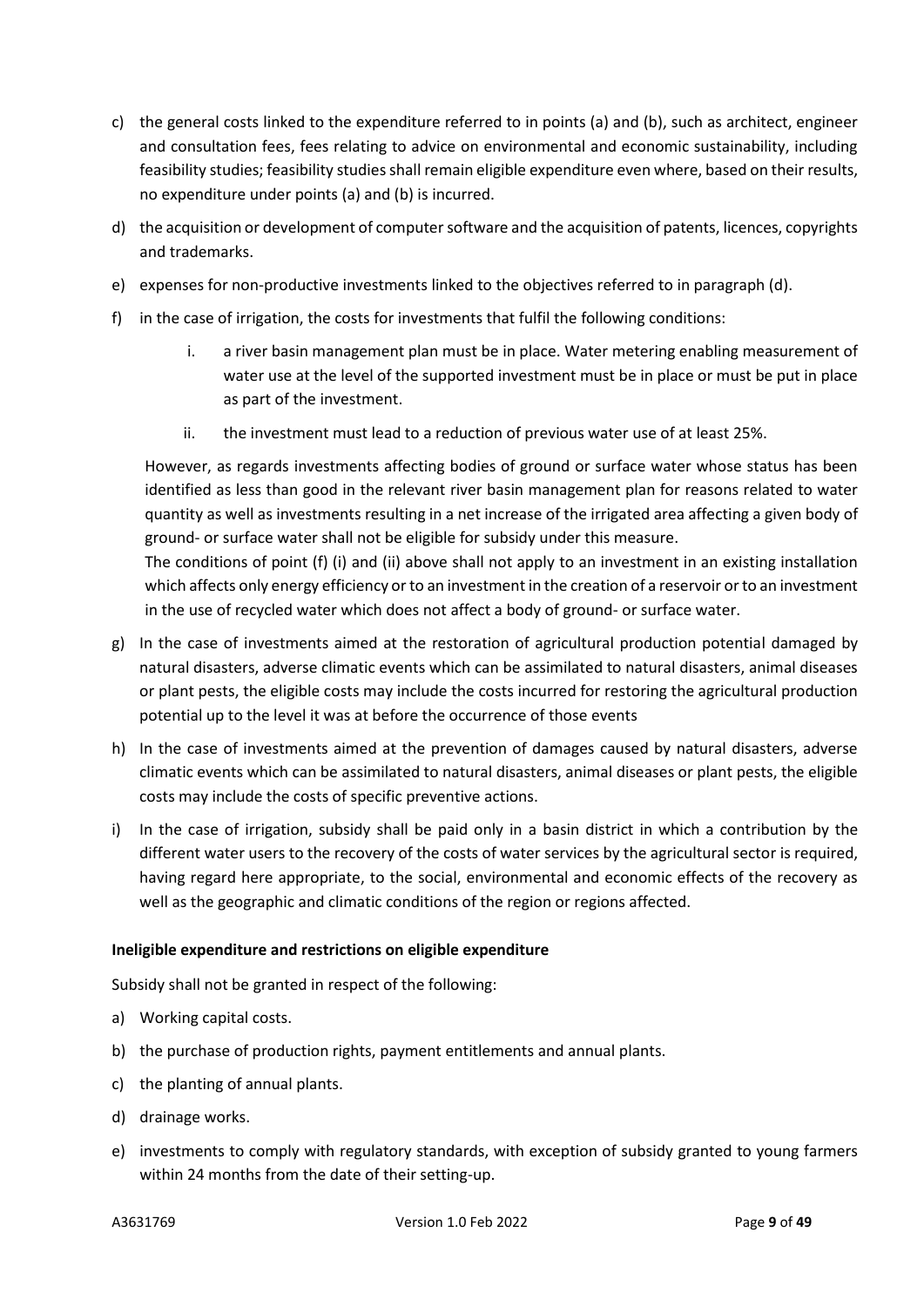- f) the purchase of animals, with exception of subsidy granted for investments pursuant to paragraph (e) above.
- g) Costs, other than those referred to in (a) and (b) above connected with leasing contracts, such as lessor's margin, interest refinancing costs, overheads and insurance charges shall not be considered to be eligible costs.

# **Subsidy limits**

| <b>Type of subsidy</b>                                                                                                                                                                                                                                                                                                                                                                                                                                                                                                                                                                                                                                                                                                                                                                                                                                | <b>All SMEs</b> |
|-------------------------------------------------------------------------------------------------------------------------------------------------------------------------------------------------------------------------------------------------------------------------------------------------------------------------------------------------------------------------------------------------------------------------------------------------------------------------------------------------------------------------------------------------------------------------------------------------------------------------------------------------------------------------------------------------------------------------------------------------------------------------------------------------------------------------------------------------------|-----------------|
| Capital investments under this measure                                                                                                                                                                                                                                                                                                                                                                                                                                                                                                                                                                                                                                                                                                                                                                                                                | 40%             |
| The intervention level can be increased by up to 20% for the following:<br>young farmers, or farmers who have set up during the five years preceding the<br>a)<br>date of application for subsidy.<br>collective investments, such as storage facilities which are used by a group of<br>b)<br>farmers or facilities to prepare the agricultural products before marketing, and<br>integrated projects covering several measures including those linked to a merger<br>of producer organisations.<br>investments in areas facing natural and other specific constraints.<br>C)<br>investments for the improvement of the natural environment, hygiene conditions<br>d)<br>or animal welfare standards, as referred to in (b); in this case the increased rate<br>as provided for in this paragraph shall only apply to the additional costs necessary | 60%             |
| to obtain a level exceeding the UK standards in force and not leading to an<br>increase in production capacity.                                                                                                                                                                                                                                                                                                                                                                                                                                                                                                                                                                                                                                                                                                                                       |                 |
| Investments related to preventative measures, referred to in eligible activities<br>paragraph 3(e) have a maximum intensity of 80 %, however, this may be increased up<br>to 100 % if the investment is carried out collectively by more than one beneficiary.                                                                                                                                                                                                                                                                                                                                                                                                                                                                                                                                                                                        | 80-100%         |
| Non-productive investments referred to in the environmental objectives in the<br>eligible activities paragraph 3(d) and investments for the restoration of production<br>potential referred to in paragraph 3(e)                                                                                                                                                                                                                                                                                                                                                                                                                                                                                                                                                                                                                                      | 100%            |

The maximum subsidy per project per applicant under this measure is £500,000.

# **Types of assistance**

Grant, loan, equity, guarantees.

# **Additional eligibility conditions**

- 1. Biofuels Where the investment is made for the production of biofuels, the production capacity of the production facilities shall be no more than the equivalent to the annual average transport fuel consumption of the agricultural holding and the produced biofuel shall not be sold on the market.
- 2. Energy generation Where the investment is made for the production of thermal energy and electricity from renewable sources on agricultural holdings, the production facilities shall serve only the beneficiary's own energy needs and their production capacity shall be no more than the equivalent to the combined average annual energy consumption of thermal energy and electricity on the agricultural holding, including the farm household.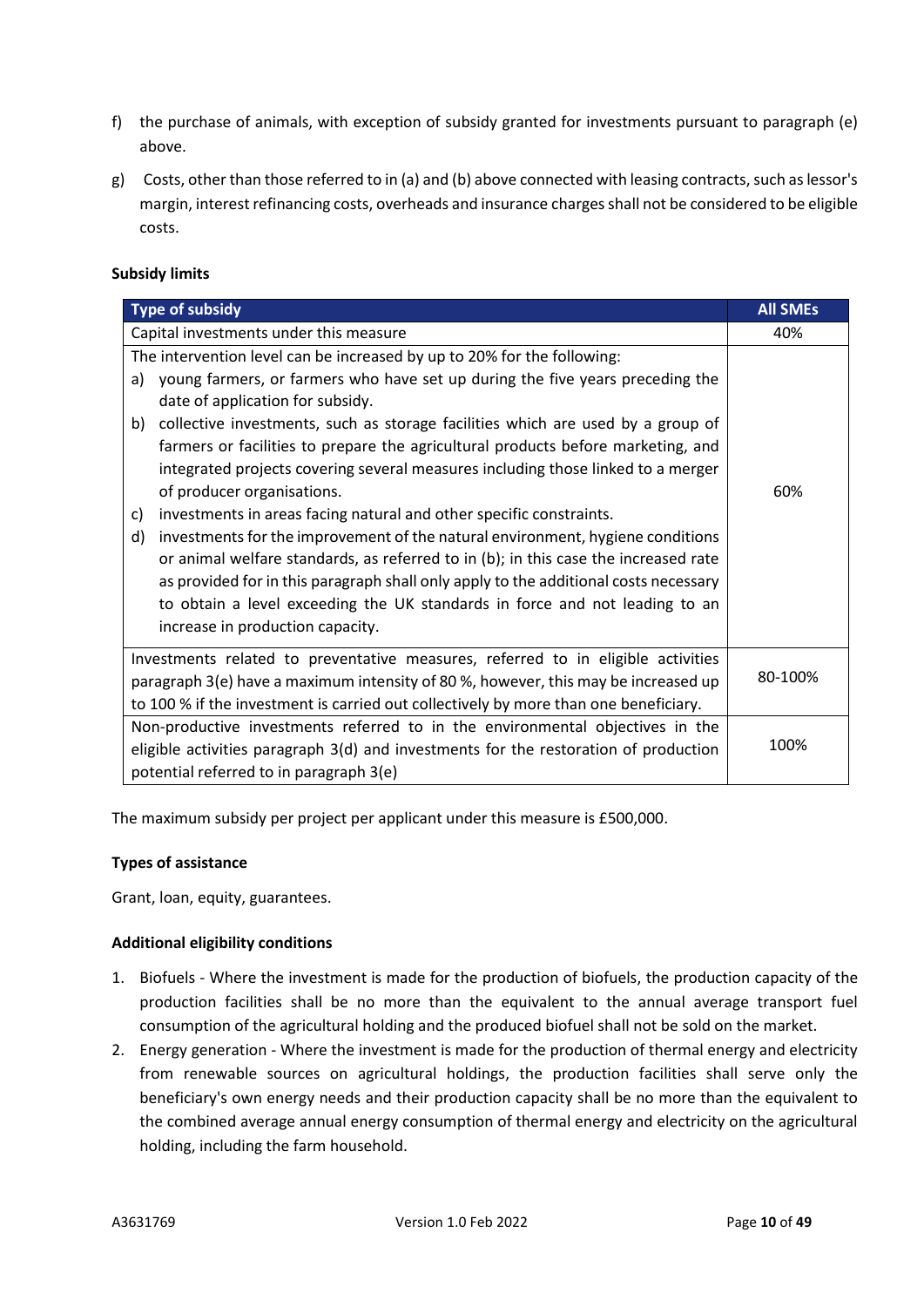- 3. The selling of electricity into the grid shall only be allowed as far as the annual self-consumption limit is respected.
- 4. Where the investment is carried out by more beneficiaries with the purpose to serve their own biofuel and energy needs - the annual average consumption shall be accumulated to the amount equivalent to the average annual consumption of all beneficiaries.
- 5. Investments in renewable energy infrastructure (see definition at Annex 1, no 18) that consume or produce energy shall comply with minimum standards for energy efficiency, where such standards exist at national level.
- 6. Investments in installations, the primary purpose of which is electricity production from biomass shall be contingent upon complying with UK and Scottish regulations that are applicable. These may include that a minimum percentage of heat energy is utilised in the holding, and the maximum proportions of cereals and other starch rich crops, sugars and oil crops used for bioenergy production, including biofuels, for different types of installations. Subsidy to bioenergy investment projects shall be limited to bioenergy meeting any applicable UK sustainability criteria.
- 7. For investment requiring an environmental impact assessment the subsidy shall be subject to the condition that such assessment shall have been carried out and the development consent shall have been granted for the investment project concerned before the date of granting the individual subsidy.

# <span id="page-10-0"></span>Measure 4: Regional Investment for Processing & Marketing of Agricultural Products

This subsidy is for financial assistance to commercial enterprises for capital investments for their own use.

# **Eligible enterprises**

Those processing and marketing agricultural products.

# **Eligible activities are:**

- Initial investment in new economic activity (large firms)
	- $\circ$  an investment in tangible and intangible assets related to the setting up of a new establishment, or to the diversification of the activity of an establishment, under the condition that the new activity is not the same or a similar activity to the activity previously performed in the establishment; or
	- $\circ$  the acquisition of the assets belonging to an establishment that has closed or would have closed had it not been purchased and is bought by an investor unrelated to the seller, under the condition that the new activity to be performed using the acquired assets is not the same or a similar activity to the activity performed in the establishment prior to the acquisition.
- For large firms a "new establishment" shall concern new economic activity (refer to Annex 2, No. 23 for the definition of new economic activity). Note that "establishment" in the context of initial investment is understood as a production unit and not a legal entity.
- The beneficiary (at group level) shall confirm that it has not carried out a relocation of the same or similar activity from a part of the European Economic Area (EEA)to the proposed new operation in the HIE area in the two years preceding its application for regional investment subsidy. The applicant shall give a commitment not to carry out such a transfer for a period of two years after the initial investment for which the subsidy is requested is completed. For definition of '*same or similar'* see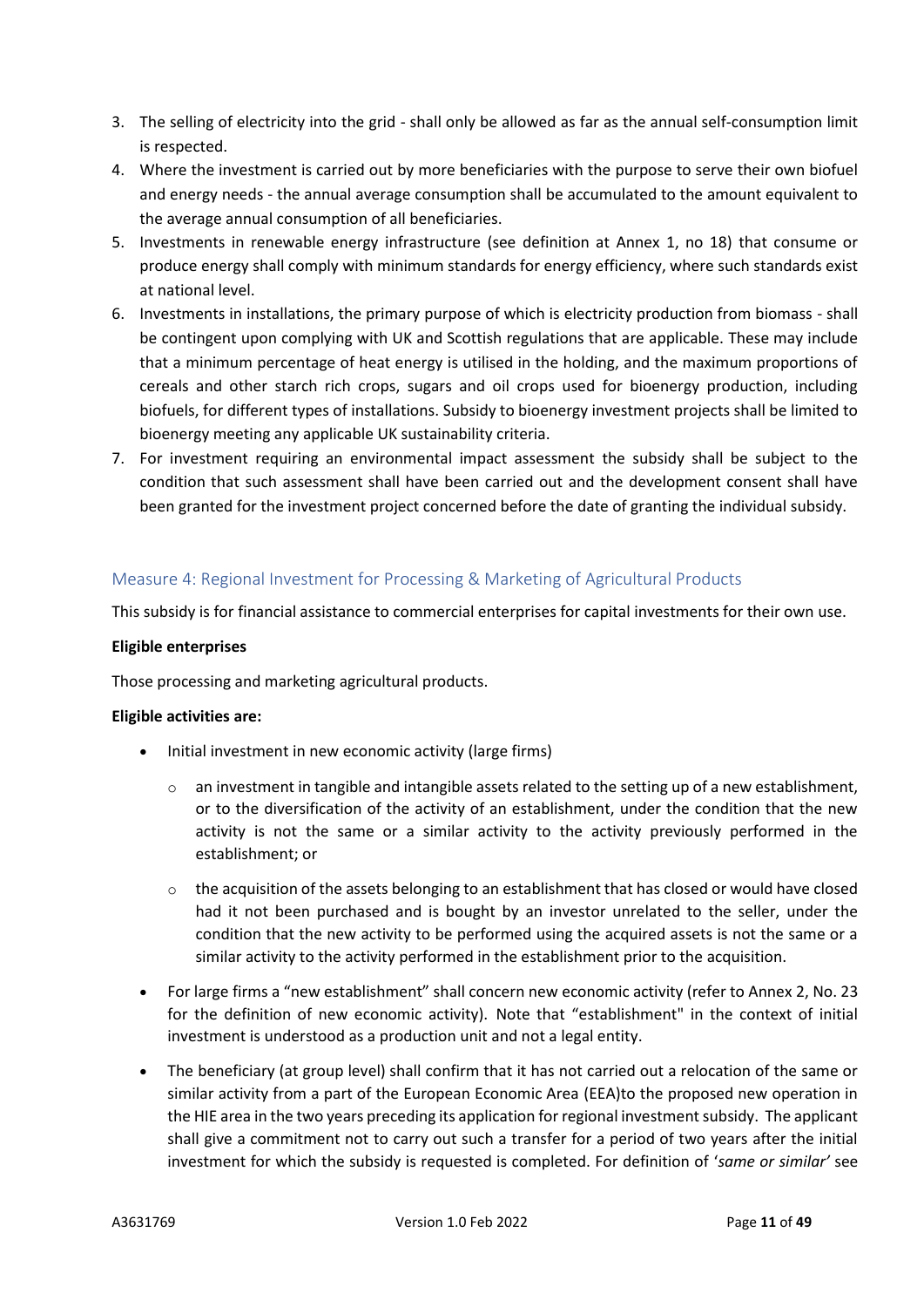definition No. 22 in Annex 2. A "transfer" is deemed to have taken place if the product or service in the initial and in the subsidised establishment serves at least partly the same purpose and meets the demands or needs of the same types of customers and jobs are lost in the "same or similar" activity in one of the initial establishments of the beneficiary in the EEA.

- Initial investment (SMEs only) in tangible assets related to the setting up of a new establishment (refer to Annex 2 No. 21 for definition of "initial investment").
- Acquisition by an SME of assets belonging to an establishment that has closed or would have closed had it not been purchased and is bought by an investor unrelated to the seller. Note that "establishment" in the context of initial investment is understood as a production unit and not a legal entity.
- The extension of an existing establishment by SMEs only
- The diversification of the output of an establishment into new additional products, under the condition that the new activity is not the same or a similar activity to the activity (SMEs & large firms)
- The fundamental change in the overall process of an existing establishment (SMEs only)
- The acquisition of the capital assets directly linked to an establishment which has closed or would have closed had it not been purchased, and the assets are bought by an independent investor (SMEs & large firms)
- In the case of business succession of a small enterprise in favour of family of the original owner(s) or in favour of former employees, the condition that the assets shall be bought by an independent investor shall be waived

# **Eligible Costs (one or more of the following)**

- Tangible assets land, buildings, equipment, including professional fees and similar costs arising out of tangible assets which are recorded on the balance sheet
- Equipment purchased by large firms shall be new. Where second had equipment is purchased by SMEs it shall be purchased at market prices which should be objectively verified
- Costs related to the lease of tangible assets may be considered under the following conditions:
	- a) for land and buildings, the lease must continue for at least five years after the expected date of completion of the investment project for large undertakings or three years in the case of SMEs
	- b) for plant or machinery, the lease must take the form of financial leasing and must contain an obligation for the beneficiary of the subsidy to purchase the asset upon expiry of the term of the lease.
- For subsidy for the diversification of an existing establishment, the eligible costs must exceed by at least 200% the book value of the assets that are reused, as registered in the fiscal year preceding the start of works.
- Intangible assets, up to 100% of eligible costs for SMEs and not exceeding 50% of eligible costs for large firms.
- Wage costs two years of estimated wage costs of net additional employment created directly by the investment project. Net additional jobs are additional jobs created by comparison with the number of jobs present in the previous 12 months before the investment began (on the basis of FTE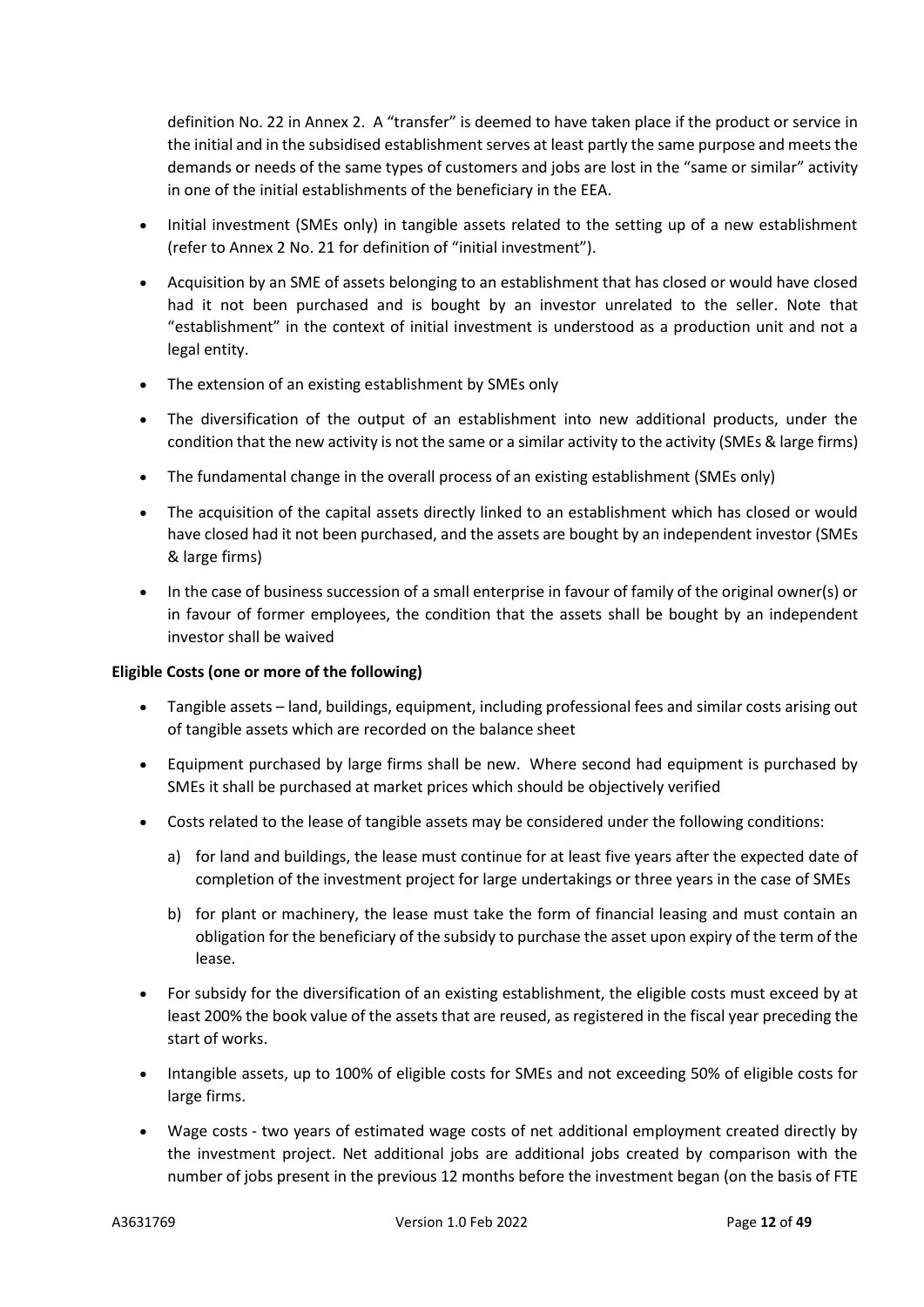jobs). Any jobs lost during the first three years on the same site as the project must be deducted from those created, to arrive at the net additional number of jobs created. Jobs to be counted are those created in the first three years following completion of the investment. The wage cost is the gross wage paid to the employee before tax plus compulsory social security charges.

- Acquisition of an existing establishment only the costs of buying the assets from third parties unrelated to the buyer shall be taken into consideration, except in the case of business succession (see last sentence in this paragraph). The transaction shall take place under market conditions. If State aid or subsidy has already been granted for the acquisition of assets prior to their purchase, the costs of those assets shall be deducted from the eligible costs related to the acquisition of an establishment. Where a member of the family of the original owner, or an employee, takes over a small enterprise, the condition that the assets be bought from third parties unrelated to the buyer shall be waived.
- The acquisition of shares does not constitute initial investment.
- Additional investment costs to upgrade existing assets. The additional costs of upgraded assets are those costs in excess of the cost of replacement on a like for like basis.
- Subsidy may be calculated based on assets only, wages only or a combination of the two, but see subsidy limits section below.

# **Types of assistance**

Grant, loan, equity, guarantees

# **Additional eligibility conditions**

- a) Subsidy provided for tangible assets that are sold or moved out with the assisted area shall be repaid (in full) if the sale or transfer takes place within the following periods: For large firms, within 5 years of the completion of the investment. For SMEs, within 3 years from the completion of the investment.
- b) When wage costs are used as the eligible costs, the employment created shall be maintained during a minimum of 5 years for large firms and 3 years for SMEs.
- c) Intangible assets shall be used exclusively in the establishment being assisted by the undertaking receiving the subsidy.
- d) Intangible assets shall be those that are regarded as amortizable assets in the formal accounts of the beneficiary.
- e) Intangible assets must be purchased from unrelated third parties under market conditions,
- f) Intangible assets shall be included in the assets of the beneficiary, for at least 5 years for large firms and for at least 3 years for SMEs.
- g) The project must not have commenced expenditure on implementation before an application for assistance towards the project has been submitted to HIE.
- h) For SMEs new or second-hand assets shall be purchased at market prices
- i) For large firms, equipment purchases shall be new.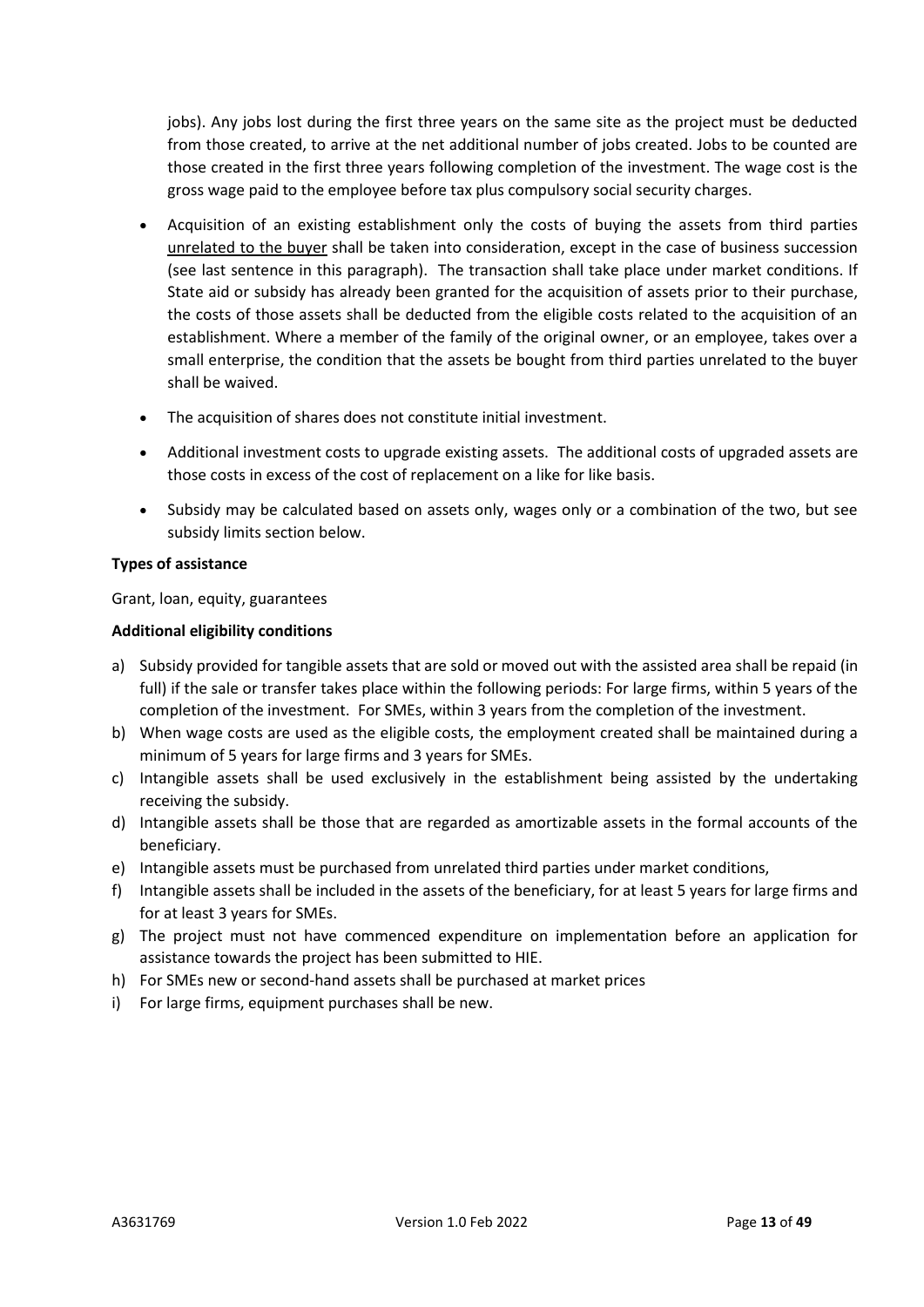#### **Assisted/Disadvantaged Areas Map**



# **Map of Disadvantaged/ Assisted Areas in the HIE region – adoption extended to 31/12/2022.**

The basis for HIE's Regional Investment subsidy ceilings is the UK Assisted Areas (AA) Map, which provides limits in line with EU subsidies and in proportion to the relative economic disadvantage suffered by regions. Its objective is to allow subsidies enabling initial investments in assets that facilitate growth by subsidy levels that do not unduly distort trade with other regions.

The map is the same as applied under EU Regional Aid 2014- 2020, which was extended to 31/12/2021 by the EU in 2020 and by the UK government for use in the UK's post BREXIT Subsidy Control arrangements.

Until UK Government has defined new Disadvantaged Areas, HIE will continue to treat the blue areas as Priority 1 and the green as Priority 2.

This map and the associated subsidy ceilings only apply to subsidies under this measure; they do not apply to any other measure in this scheme.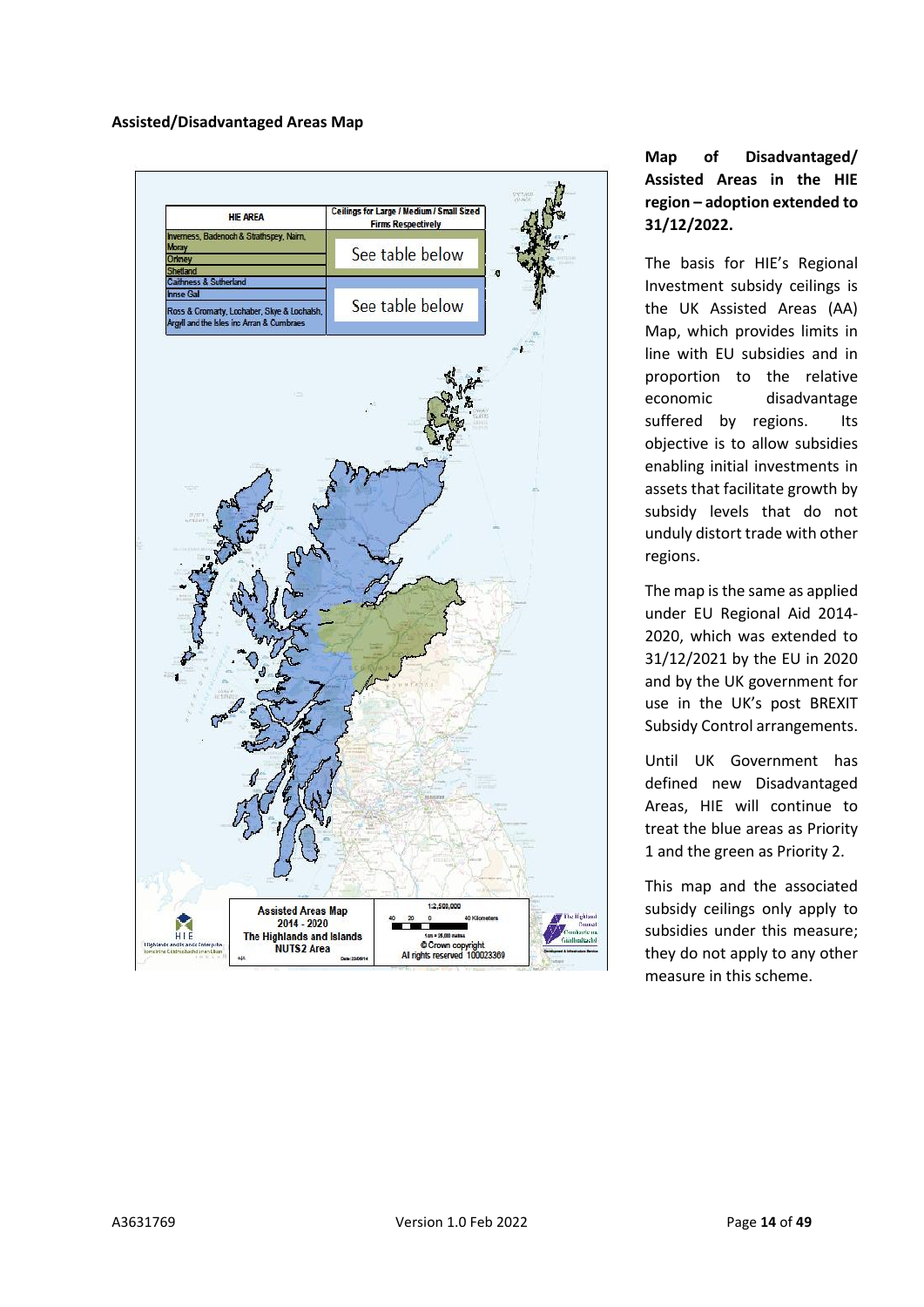# **Subsidy limits**

The table below gives the maximum subsidy levels in grant/grant equivalent as a percentage of the total value of eligible costs in the project whether or not the grant is paid out against all of the eligible costs. The calculation of subsidy limits may be based on assets only, wages only or a combination of the two provided that the resulting subsidy does not exceed the most favourable amount from the calculation based on either wages or assets.

| <b>Project location</b>                                                                                                                                                                | <b>Small</b> | <b>Medium</b> | Large |
|----------------------------------------------------------------------------------------------------------------------------------------------------------------------------------------|--------------|---------------|-------|
| Priority 1 - Based on Pre-defined Article 107(3)c Assisted Area<br>(Caithness & Sutherland, Lochaber, Skye & Lochalsh, Ross &<br>Cromarty, Western Isles, Argyll, Arran & the Cumbraes | 40%          | <b>30%</b>    | 20%   |
| Priority 2 - Based on Non-pre-defined Article 107(3)c Assisted<br>Area (Shetland, Orkney, Inverness & Nairn, Badenoch &<br>Strathspey, and Moray)                                      |              | 25%           | 15%   |

**Private sector financing** (including own funds and borrowing from the private sector) must be at least 25% of eligible costs, meaning that any combination of public funding by way of grants, loans and equity shall not exceed 75% of eligible project costs.

# **Scheme subsidy ceiling**

The ceiling on the subsidy amount for this measure is the same as the new EU Regional Aid Guidelines (January 2022) in terms of the Adjusted Subsidy Amount formula.

**Large projects (costs over €50m)** - reduced subsidy ceilings apply to the part of the project costs which exceed €50m (see definition Annex 2 No. 24), requiring calculation of the "Adjusted Subsidy Amount" (below and Annex No. 25) and taking account of other aided or subsidised initial investments (Annex 2 No. 21) that would count as a "Single Investment Project".

# **Specific definitions**

- *Single Investment Project* **-** any initial investment started by the same beneficiary (at group level) within a period of three years from the date of the start of works on another aided or subsidised investment in the same level three region of the Nomenclature of Territorial Units for statistics (NUTS 3) shall be considered part of a single investment project. The NUTS areas for the HIE area are:
	- $\circ$  UKM61 = Caithness & Sutherland and Ross & Cromarty, UKM62 = Inverness & Nairn and Moray, Badenoch & Strathspey
	- o UKM63 = Lochaber, Skye & Lochalsh, Argyll & Bute, Arran & the Cumbraes.
	- $\circ$  UKM64 = Eilean Siar (Western Isles)
	- $O$  UKM65 = Orkney
	- $O$  UKM66 = Shetland

Where the single investment project is a large investment project (costs over €50m), the total subsidy amount for the single investment project shall not exceed the "adjusted subsidy amount" for a project with total eligible costs of €100m.

• *Adjusted subsidy amount* the maximum permissible subsidy for a large investment project should be calculated according to the following formula: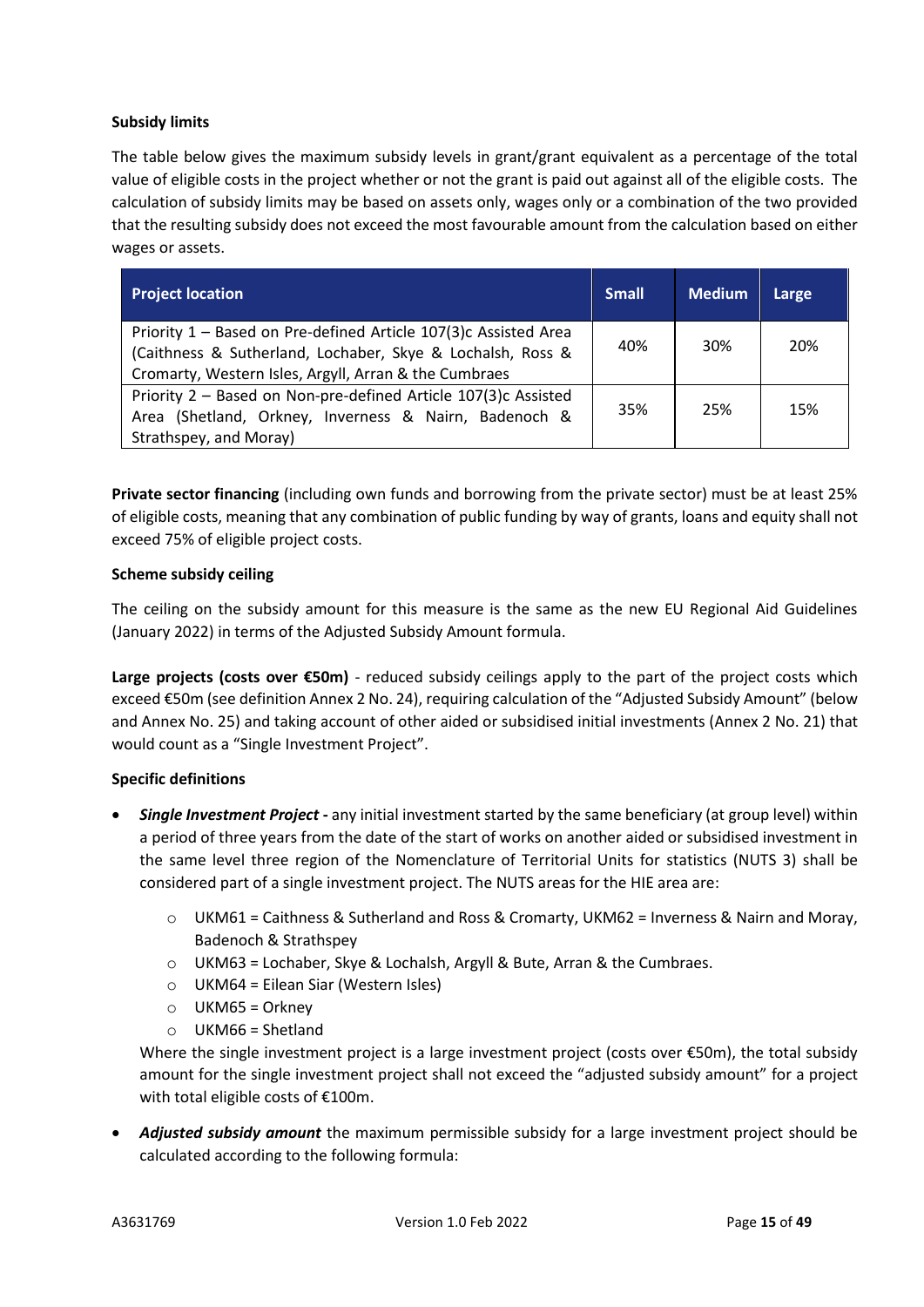Maximum subsidy amount =  $R \times (A + 0.5 \times B + 0.34 \times C)$ 

where: R is the maximum subsidy intensity applicable in the area concerned, excluding the increased subsidy intensity for SMEs. A is the initial €50 million of eligible costs, B is the part of eligible costs between €50 million and €100 million, and C is the part of eligible costs above €100 million.

# <span id="page-15-0"></span>Measure 5: Consultancy support for SMEs

For the use of external consultants

#### **Eligible enterprises**

Small and Medium sized Enterprises only.

#### **Eligible activities**

Subsidy towards purchase of consultancy to improve or develop their business.

#### **Geographic eligibility**

The investment must be within the Highlands & Islands Enterprise Area.

#### **Sectoral eligibility**

Both Primary Producers and Food and Drink producers are eligible.

#### **Subsidy Limits**

The subsidy in grant or grant equivalence terms shall not exceed 50% of eligible costs up to a maximum of £2m per project.

#### **Eligible Costs**

The eligible costs shall be the costs of services provided by external consultants

# **Types of Assistance**

Grant, loan, or access to subsidised state funded consultants.

#### **Conditions attaching to the Subsidy**

Services purchased from consultants shall not be a continuous or periodic activity nor relate to the beneficiary's usual operating costs, such as routine tax consultancy services, regular legal service, advertising, or payroll services.

# <span id="page-15-1"></span>Measure 6: Trade fair support for Food & Drink producers

For attendance at trade fairs

#### **Eligible enterprises**

Small and Medium sized Enterprises only.

#### **Eligible activities**

Subsidy to enable participation in trade fairs (including repeat participations).

#### **Geographic eligibility**

The investment must be within the Highlands & Islands Enterprise Area.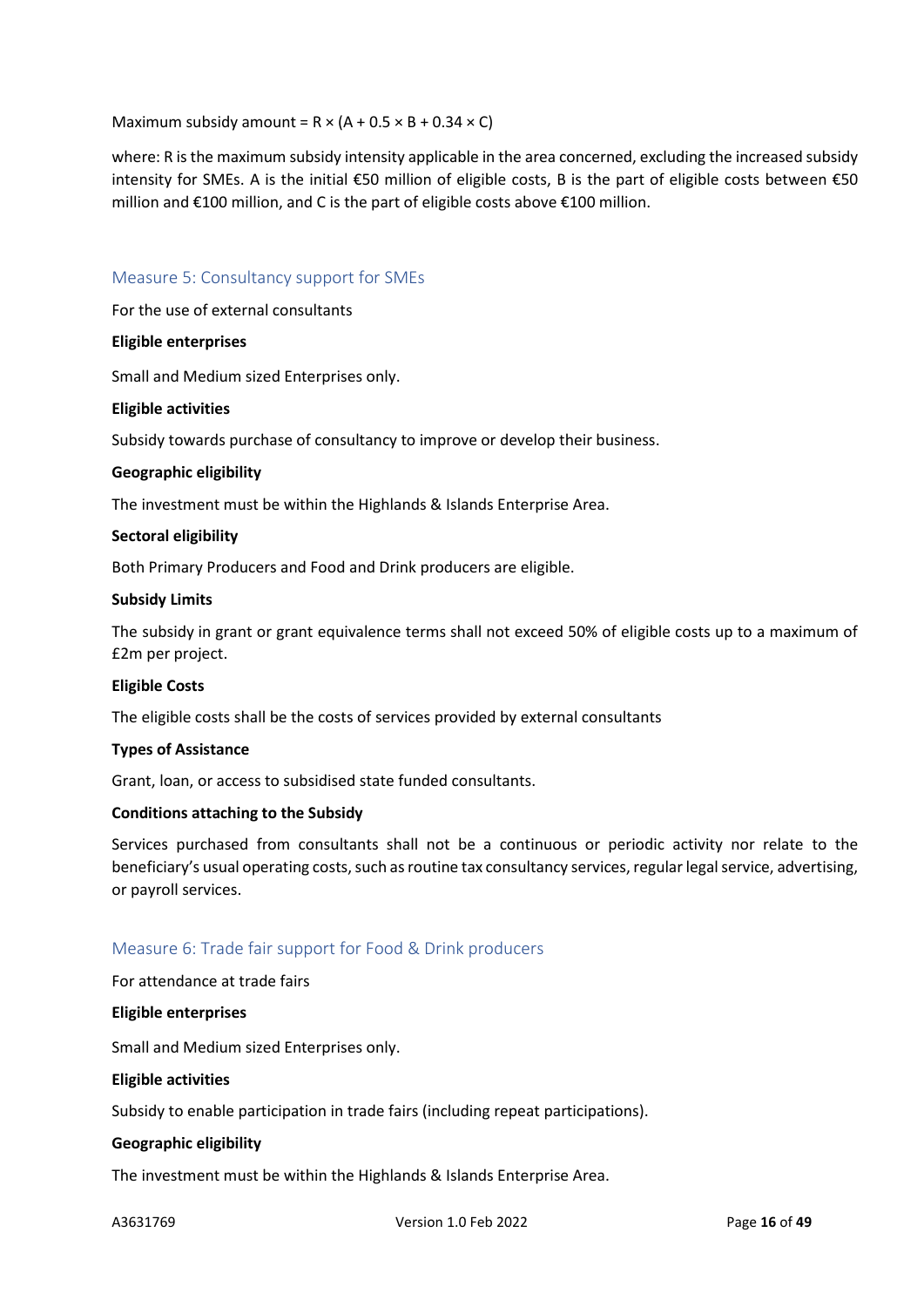# **Sectoral eligibility**

Under this scheme this measure is only available for Food and Drink producers.

Primary Agriculture producers do not have access to trade fair support except under the Small Amounts measure 2 above.

#### **Subsidy Limits**

The subsidy in grant or grant equivalence terms shall not exceed 50% of eligible costs, up to a maximum of £2m per enterprise per year.

#### **Eligible Costs**

The eligible costs shall be the costs incurred for renting, setting up and running the stand for the participation of an undertaking in any particular fair or exhibition.

#### **Types of Assistance**

Grant, loan, or access to subsidised state funded trade fairs.

# <span id="page-16-0"></span>Measure 7: Primary agricultural producers' participation in quality schemes

This subsidy is intended to be used for schemes rather than ad hoc cases, and there is a special condition that the assistance "shall be accessible to all eligible undertakings in the area concerned, based on objectively defined conditions".

#### **Eligible enterprises**

Small and Medium sized Enterprises.

#### **Eligible activities**

The following may be assisted:

- 1. new participation in quality schemes by producers of agricultural products
- 2. compulsory control measures in relation to the quality schemes undertaken pursuant to national legislation by or on behalf of the competent authority
- 3. preparation of applications for entering a quality scheme.

The quality schemes must comply with one of the following:

- a) Quality schemes for agricultural products (including farm certification schemes) that are recognised by in the UK.
- b) Quality schemes for agricultural products (including farm certification schemes) that are recognised by the UK or Scottish Government as complying with the following criteria:
	- i. the specificity of the final product produced under such quality schemes must be derived from a clear obligation to guarantee:  $-$  specific product characteristics, or  $-$  specific farming or production methods, or  $-$  the quality of the final product that goes significantly beyond the commercial commodity standards as regards public, animal or plant health, animal welfare or environmental protection.
	- ii. the quality scheme must be open to all producers.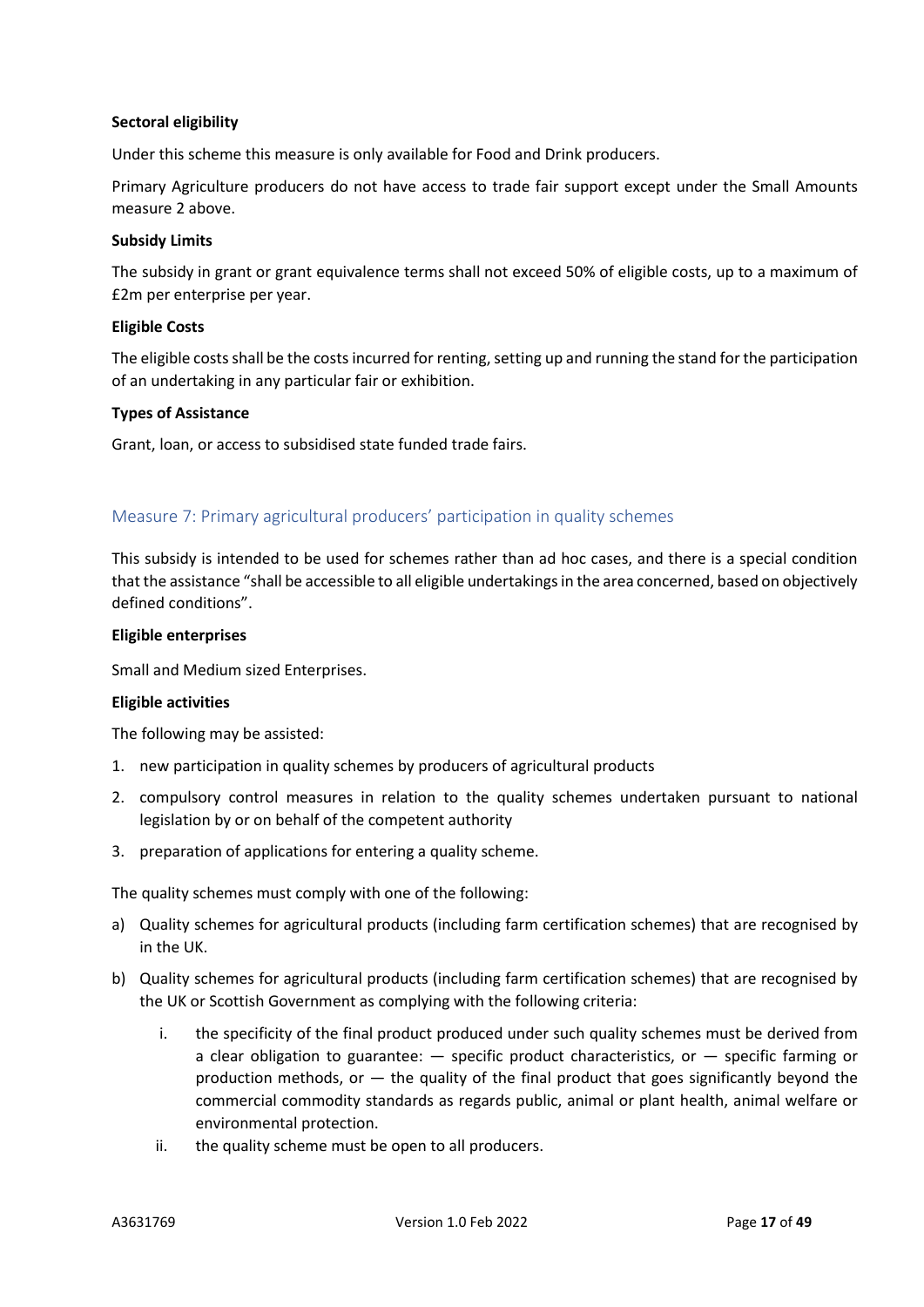- iii. the quality scheme must involve binding final product specifications and compliance with those specifications must be verified by public authorities or by an independent inspection body.
- iv. the quality scheme must be transparent and assure complete traceability of agricultural products.
- c) voluntary agricultural product certification schemes recognised by UK authorities as meeting the requirements for best practice for voluntary certification schemes for agricultural products and foodstuffs.

# **Eligible costs**

The following categories of subsidy to producers of agricultural products shall be eligible for this subsidy:

- a) costs of new participation in quality schemes.
- b) costs for compulsory control measures in relation to the quality schemes undertaken pursuant to national legislation by or on behalf of the competent authority.
- c) costs of market research activities, product conception and design and for preparation of applications for the recognition of quality schemes.

# **Geographic eligibility**

No geographic Restrictions.

#### **Subsidy limits and special conditions**

- a) The subsidy for new participation in quality schemes shall be granted to producers of agricultural products in the form of an annual incentive payment, the level of which shall be determined according to the level of the fixed costs arising from participation in the quality schemes.
- b) The subsidy for participation and control measures shall not be granted towards the cost of controls undertaken by the beneficiary itself.
- c) The subsidy for participation in quality schemes shall be granted for a maximum period of five years and shall be limited to the £2,500 per beneficiary per year.
- d) The subsidy shall be accessible to all those eligible undertakings in the area concerned, based on objectively defined conditions.
- e) The subsidy for control measures and preparatory work as in in eligible costs a) and b) above shall be paid to the body responsible for control measures, the research provider, or the consultancy provider.
- f) The subsidy for control measures and preparatory costs in eligible costs a) and b) shall be limited to 100% of the real costs incurred.

# **Types of assistance**

Grant and loan

# <span id="page-17-0"></span>Measure 8: Start-up of new, small producers and start-up of small innovative producers

# Measure 8.1 Start-up of new small producers

### **Eligibility of undertakings**

Eligible undertakings shall be Small Enterprises up to five years following their registration which fulfil the following conditions:

It has not taken over the activity of another enterprise,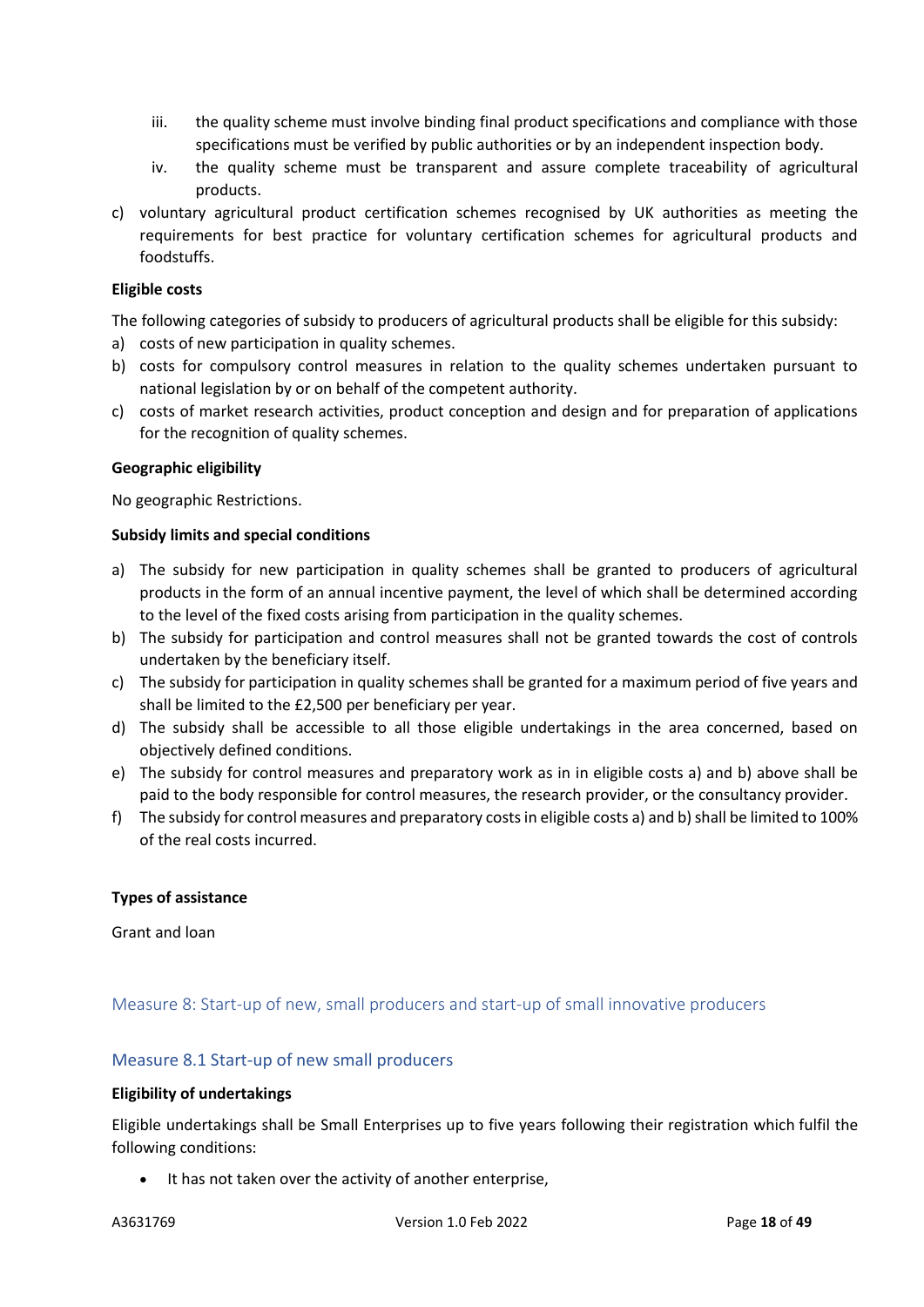- It has not yet distributed profits
- It has not been formed through a merger unless the date of registration of the older enterprise in the merger would be less than 5 years from the date the subsidy will be actually granted.

For eligible undertakings that are not subject to registration the five years eligibility period may be considered to start from the moment when the enterprise either starts its economic activity or is liable to tax for its economic activity.

# **Eligible activity**

Subsidy is for the start-up costs of newly created small enterprises.

# **Types of assistance**

- a) grants, equity or quasi equity investment, and interest rate and guarantee premium reductions.
- b) loans with interest rates which do not conform with market conditions.
- c) guarantees with premiums which do not conform to market conditions.

# **Geographic eligibility**

All of the HIE area.

# **Sectoral eligibility**

Producers of processed food and drink products are eligible. N.B. primary producers of agricultural products are **ineligible**.

#### **Subsidy limits**

The limits depend on the form of assistance (grants, loans, or guarantees). A beneficiary can receive support through a mix of the instruments (forms of assistance referred to above) provided that the proportion of the amount granted through one subsidy instrument, calculated on the basis of the maximum subsidy amount allowed for that instrument, is taken into account in order to determine the residual proportion of the maximum subsidy amount allowed for the other instruments forming part of such a mixed instrument.

Note that the loans or guarantees may be charged for at rates less than market rates, and there is no difference in the amounts that can be offered even if the rates charged for the loan or guarantee are zero. The Subsidy limits have been calculated on the assumption of zero charges, therefore this practice would be quite legitimate if HIE considered it appropriate for the project.

For grants the limit is £600,000 and is the cumulative amount of all subsidy awards under this measure i.e. more than one grant can be offered while the beneficiary remains eligible, as long as the total doesn't breach the ceiling.

| Limits for Start-up of new small producers |                      |                                                     |
|--------------------------------------------|----------------------|-----------------------------------------------------|
| <b>Type Subsidy</b>                        | <b>Subsidy limit</b> | <b>Comment (all per undertaking)</b>                |
| Grant                                      | £600,000             | Grant or grant equivalent for phased release grants |
| Loan                                       | £3,000,000           | Loan term 1-5 years                                 |
|                                            | £2,500,000           | Loan term 6 years per                               |
|                                            | £2,142,857           | Loan term 7 years per                               |
|                                            | £1,875,000           | Loan term 8 years                                   |
|                                            | £1,666,667           | Loan term 9 years                                   |

For different periods of loans and guarantees the ceilings are in the table below.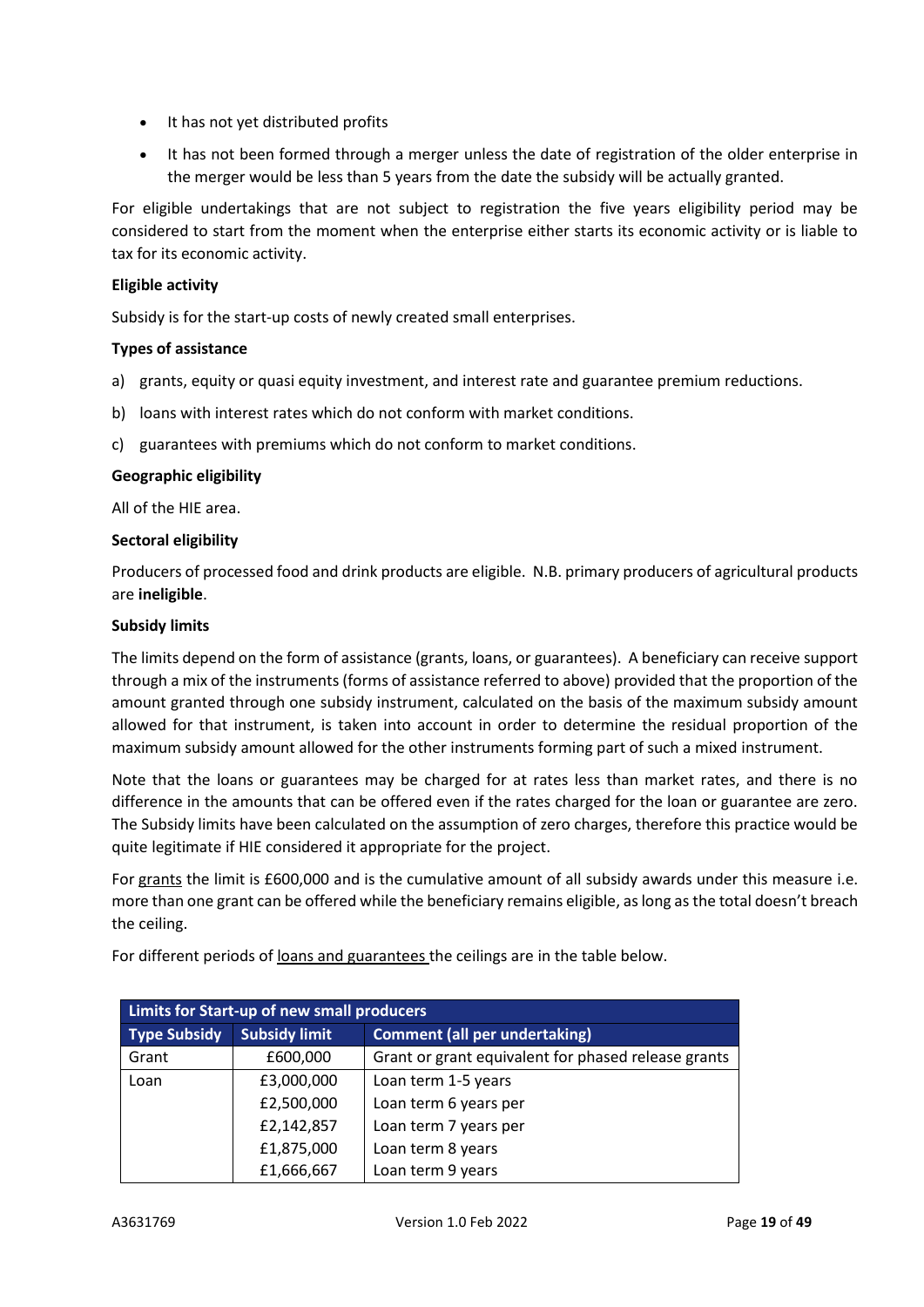| Limits for Start-up of new small producers |                      |                                      |  |
|--------------------------------------------|----------------------|--------------------------------------|--|
| <b>Type Subsidy</b>                        | <b>Subsidy limit</b> | <b>Comment (all per undertaking)</b> |  |
|                                            | £1,500,000           | Loan term 10 years                   |  |
| <b>Guarantees</b>                          | £2,250,000           | Guarantee lasting 10 years           |  |
|                                            | £2,500,000           | Guarantee lasting 9 years            |  |
|                                            | £2,812,500           | Guarantee lasting 8 years            |  |
|                                            | £3,214,286           | Guarantee lasting 7 years            |  |
|                                            | £3,750,000           | Guarantee lasting 6 years            |  |
|                                            | £4,500,000           | Guarantee lasting 5 years            |  |

# Measure 8.2 Start-up of new small **innovative** producers

# **Eligibility of undertaking**

In addition to the eligibility criteria and activity above, an *innovative* enterprise means an enterprise:

- a) that can demonstrate, by means of an evaluation carried out by an external expert that it will in the foreseeable future develop products, services or processes which are new or substantially improved compared to the state of the art in its industry, and which carry a risk of technological or industrial failure, or
- b) the research and development costs of which represent at least 10% of its total operating costs in at least one of the three years preceding the granting of the subsidy or, in the case of a start-up enterprise without any financial history, in the audit of its current fiscal period, as certified by an external auditor.

| Limits for start-up of new small innovative producers |                      |                                                     |  |
|-------------------------------------------------------|----------------------|-----------------------------------------------------|--|
| <b>Type Subsidy</b>                                   | <b>Subsidy limit</b> | <b>Comment (all per undertaking)</b>                |  |
| Grant                                                 | £1,200,000           | Grant or grant equivalent for phased release grants |  |
| Loan                                                  | £6,000,000           | Loan term 1-5 years                                 |  |
|                                                       | £5,000,000           | Loan term 6 years per                               |  |
|                                                       | £4,285,714           | Loan term 7 years per                               |  |
|                                                       | £3,750,000           | Loan term 8 years                                   |  |
|                                                       | £3,333,334           | Loan term 9 years                                   |  |
|                                                       | £3,000,000           | Loan term 10 years                                  |  |
| Guarantees                                            | £4,500,000           | Guarantee lasting 10 years                          |  |
|                                                       | £5,000,000           | Guarantee lasting 9 years                           |  |
|                                                       | £5,625,000           | Guarantee lasting 8 years                           |  |
|                                                       | £6,428,572           | Guarantee lasting 7 years                           |  |
|                                                       | £7,500,000           | Guarantee lasting 6 years                           |  |
|                                                       | £9,000,000           | Guarantee lasting 5 years                           |  |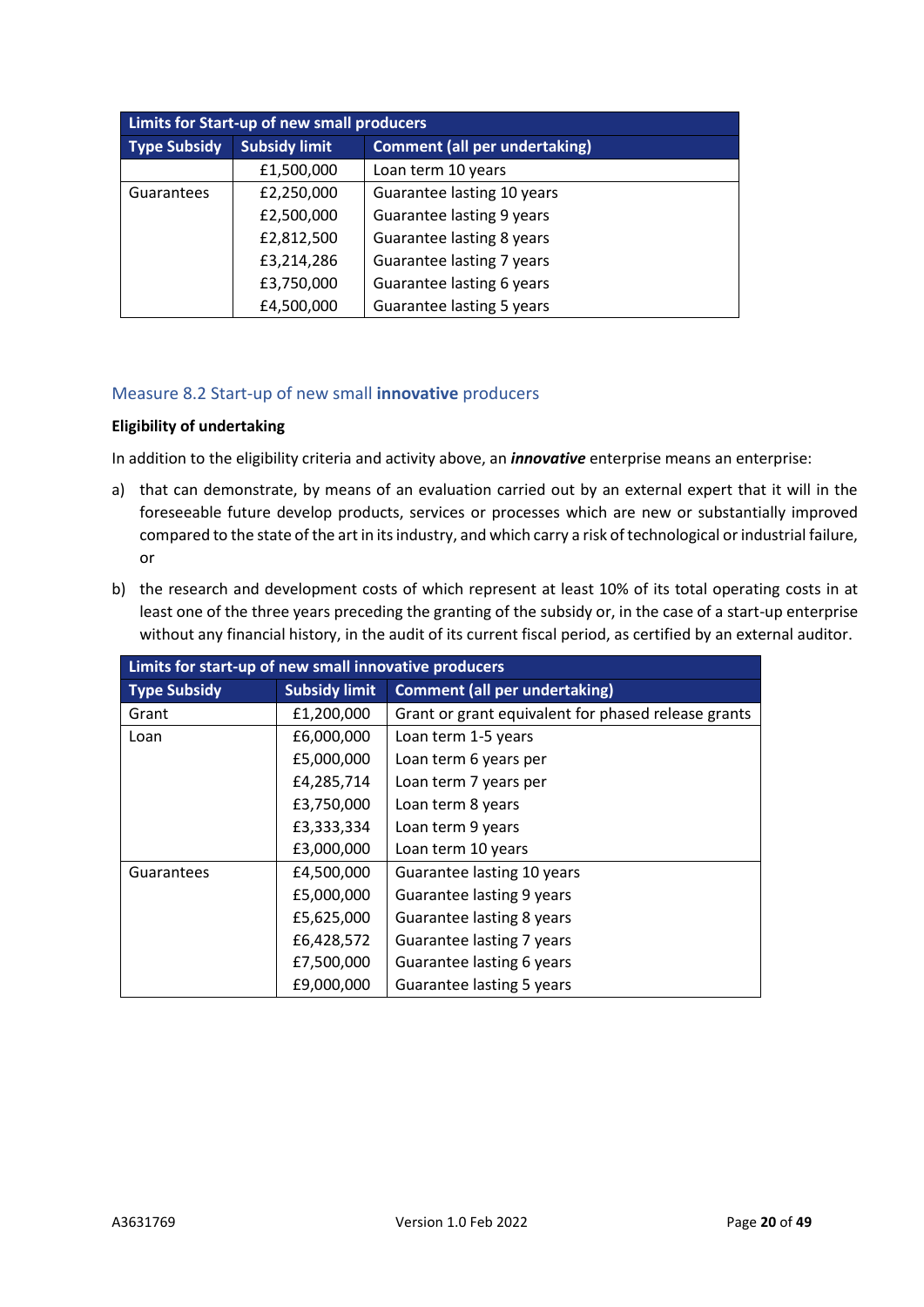# <span id="page-20-0"></span>Research, Development, and Innovation (R&D&I)

This section covering Measures 9 through to 16 concerns support for R&D&I projects undertaken by commercial enterprises and provided to one or more specific producers. For general research carried out for the wider benefit of the agricultural or rural community, and where no direct payments will be given to producers or processors, the assistance may be considered non-subsidy or fall within measure 1 of this scheme.

# <span id="page-20-1"></span>Measure 9: Fundamental research

Experimental or theoretical work undertaken primarily to acquire new knowledge of the underlying foundations of phenomena and observable facts, without any direct commercial application or use in view.

See below for subsidy criteria.

# <span id="page-20-2"></span>Measure 10: Industrial research

The planned research or critical investigation aimed at the acquisition of new knowledge and skills for developing new products, processes, or services or for bringing about a significant improvement in existing products, processes, or services. It comprises the creation of components parts of complex systems and may include the construction of prototypes in a laboratory environment or in an environment with simulated interfaces to existing systems as well as of pilot lines, when necessary for the industrial research and notably for generic technology validation.

See below for subsidy criteria.

# <span id="page-20-3"></span>Measure 11: Experimental development

Acquiring, combining, shaping, and using existing scientific, technological, business, and other relevant knowledge and skills with the aim of developing new or improved products, processes, or services. This may also include, for example, activities aiming at the conceptual definition, planning and documentation of new products, processes or services; Experimental development may comprise prototyping, demonstrating, piloting, testing and validation of new or improved products, processes or services in environments representative of real life operating conditions where the primary objective is to make further technical improvements on products, processes or services that are not substantially set. This may include the development of a commercially usable prototype or pilot which is necessarily the final commercial product, and which is too expensive to produce for it to be used only for demonstration and validation purposes. Experimental development does not include routine or periodic changes made to existing products, production lines, manufacturing processes, services, and other operations in progress, even if those changes may represent improvements.

See below for subsidy criteria.

# <span id="page-20-4"></span>Measure 12: Feasibility studies

The evaluation and analysis of the potential of a project, which aims at supporting the process of decisionmaking by objectively and rationally uncovering its strengths and weaknesses, opportunities, and threats, as well as identifying the resources required to carry it through and ultimately its prospects for success.

See below for subsidy criteria.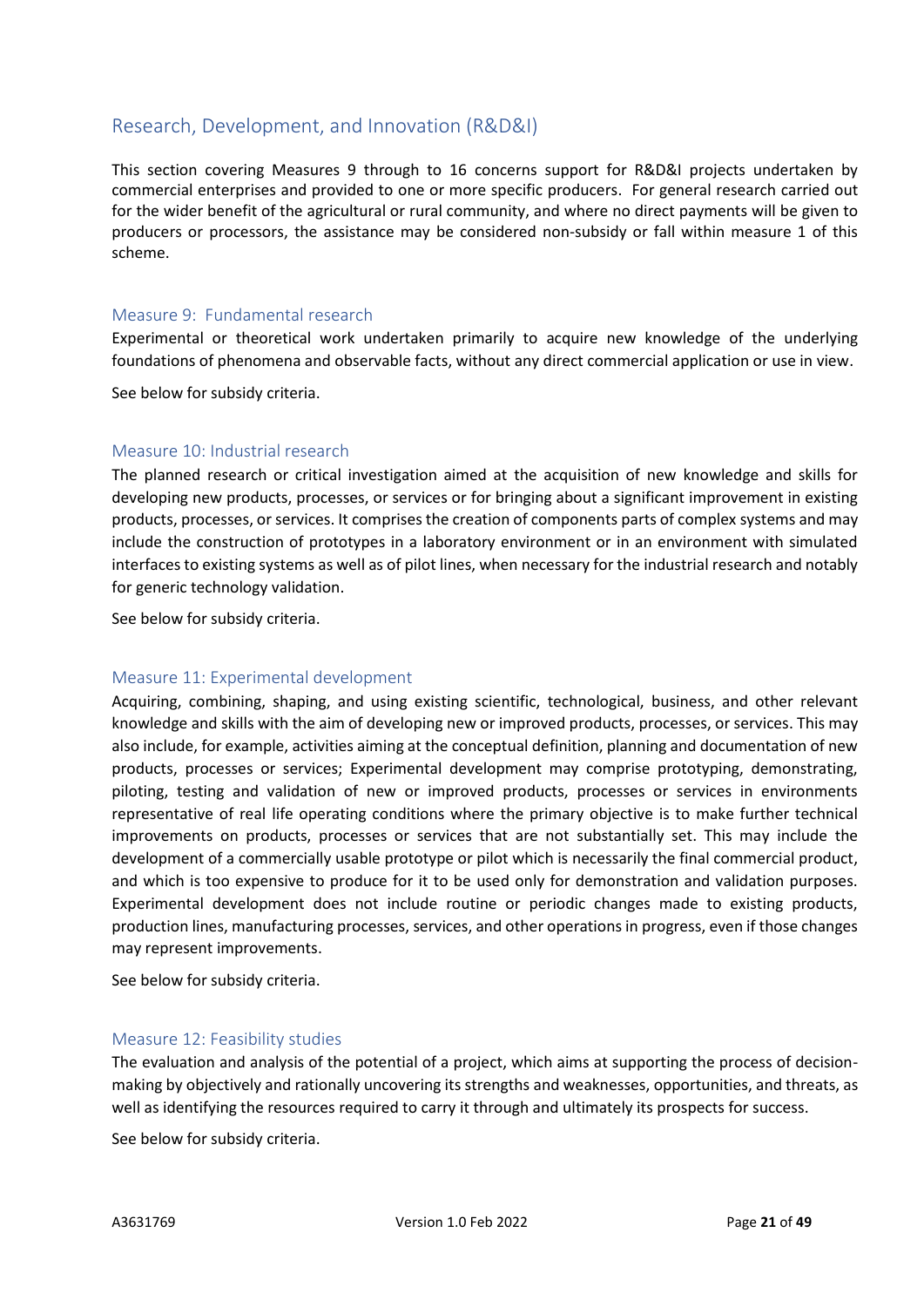# R&D&I Measures 9 to 12 (research projects and feasibility studies): Subsidy Criteria

#### **Eligible sectors and enterprises**

Both Primary Producers and Food and Drink producers are eligible. Large firms and SMEs may be assisted.

#### **Eligible costs**

The eligible costs of research and development projects shall be allocated to a specific category of research and development and shall be the following:

- a) personnel costs: researchers, technicians and other supporting staff to the extent employed on the project
- b) costs of instruments and equipment to the extent and for the period used for the project. Where such instruments and equipment are not used for their full life for the project, only the depreciation costs corresponding to the life of the project, as calculated on the basis of generally accepted accounting principles are considered as eligible
- c) costs for of buildings and land, to the extent and for the duration period used for the project. With regard to buildings, only the depreciation costs corresponding to the life of the project, as calculated on the basis of generally accepted accounting principles are considered as eligible. For land, costs of commercial transfer or actually incurred capital costs are eligible
- d) costs of contractual research, knowledge and patents bought or licensed from outside sources at arm's length conditions, as well as costs of consultancy and equivalent services used exclusively for the project
- e) additional overheads and other operating expenses, including costs of materials, supplies, and similar products, incurred directly as a result of the project

The eligible costs for feasibility studies shall be the costs of the study.

#### **Types of assistance**

Grant, equity, or loan.

#### **Geographic eligibility**

All of the HIE area.

#### **Conditions attaching to the subsidy**

Note that there is no condition preventing the sale of the R&D results outside the company or region.

#### **Subsidy limits**

| <b>Type of Research</b>  | <b>Small</b> | <b>Medium</b> | Large |
|--------------------------|--------------|---------------|-------|
| Fundamental research     | 100%         | 100%          | 100%  |
| Industrial research      | 70%          | 60%           | 50%   |
| Experimental development | 45%          | 35%           | 25%   |
| Feasibility studies      | 70%          | 60%           | 50%   |

The subsidy intensities for industrial research and experimental development may be increased 15%, up to a cap of 80% if one of the following conditions is fulfilled:

Either:

a) the project involves effective collaboration: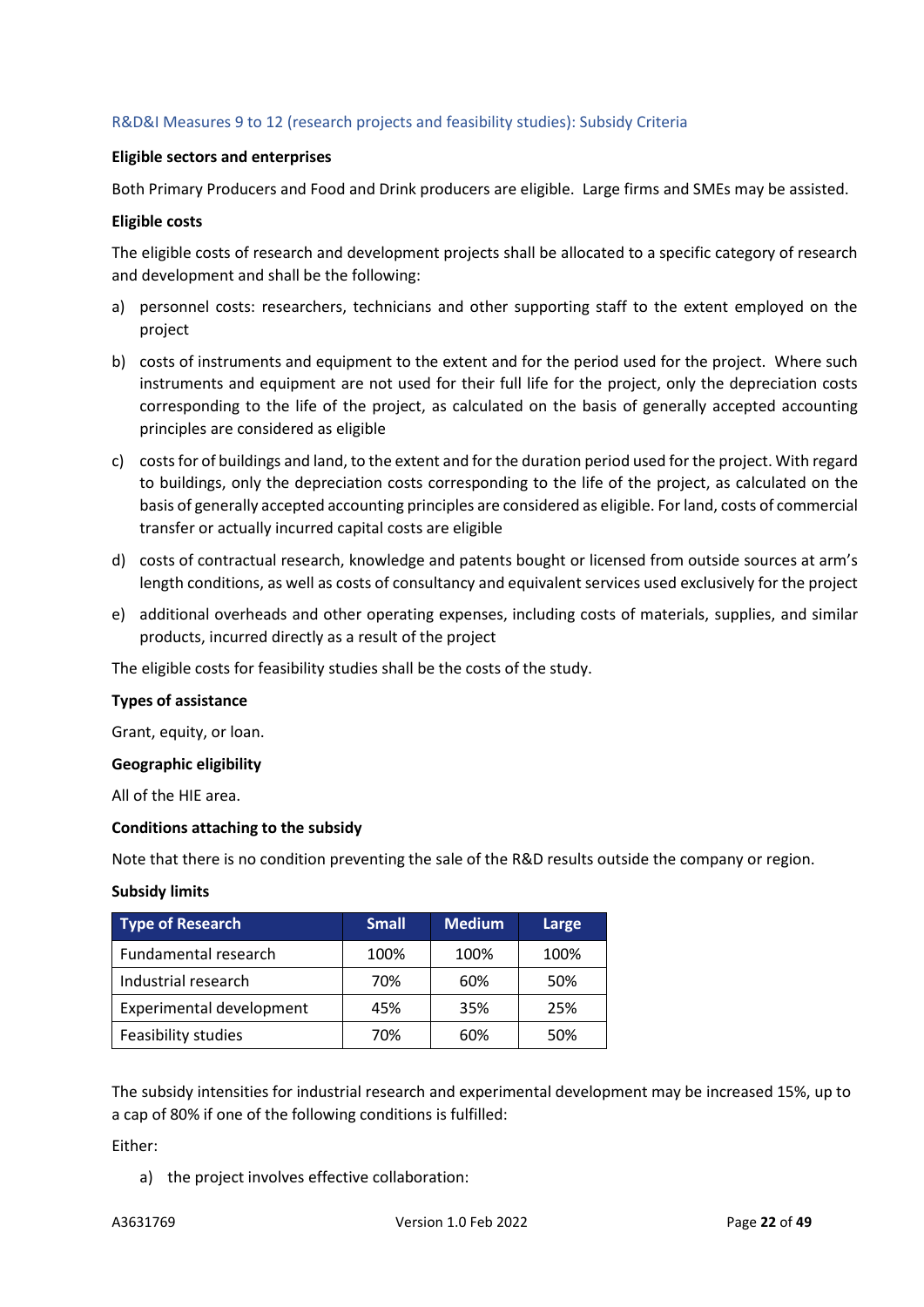- (i) between undertakings among which at least one is an SME, or is carried out in at least two States, and no single undertaking bears more than 70% of the eligible costs, or
- (ii) between an undertaking and one or more research and knowledge-dissemination organisations, where the latter bear at least 10% of the eligible costs and have the right to publish their own research results.

or:

b) the results of the project are widely disseminated through conferences, publication, open access repositories, or free or open-source software.

The maximum rates including supplements would thus be:

| Type of Research         | <b>Small</b> | <b>Medium</b> | Large |
|--------------------------|--------------|---------------|-------|
| Industrial research      | 80%          | 75%           | 50%   |
| Experimental development | 60%          | 50%           | 40%   |

The amount of subsidy is also restricted to the following levels under this scheme.

| <b>Type of Subsidy</b>      | <b>Subsidy ceiling</b><br>under the scheme | <b>Comment</b>                                                           |
|-----------------------------|--------------------------------------------|--------------------------------------------------------------------------|
| R&D - Fundamental Research  | £40m grant                                 | Per project per undertaking                                              |
|                             | £60m repayable<br>advance                  | Repayment = advance plus interest at<br>EU discount rate                 |
|                             | €80m grant                                 | If part of an EU funded project or<br>implemented by a joint undertaking |
| R&D - Industrial Research   | £20m grant                                 | Per project per undertaking                                              |
|                             | £30m repayable<br>advance                  | Repayment = advance plus interest at<br>EU discount rate                 |
|                             | €40m                                       | If part of an EU funded project or<br>implemented by a joint undertaking |
| R&D - Experimental          | £15m grant                                 | Per project per undertaking                                              |
| Development                 | £22.5m repayable<br>advance                | Repayment = advance plus interest at<br>EU discount rate                 |
|                             | €30m                                       | If part of an EU funded project or<br>implemented by a joint undertaking |
| Feasibility studies for R&D | £7.5m                                      | Per study                                                                |

# <span id="page-22-0"></span>Measure 13: Investment in research infrastructures

#### **Eligible activities**

Subsidy for construction or upgrade of research infrastructures that perform economic activities

# **Eligible enterprises**

Small, Medium and Large enterprises.

#### **Eligible costs**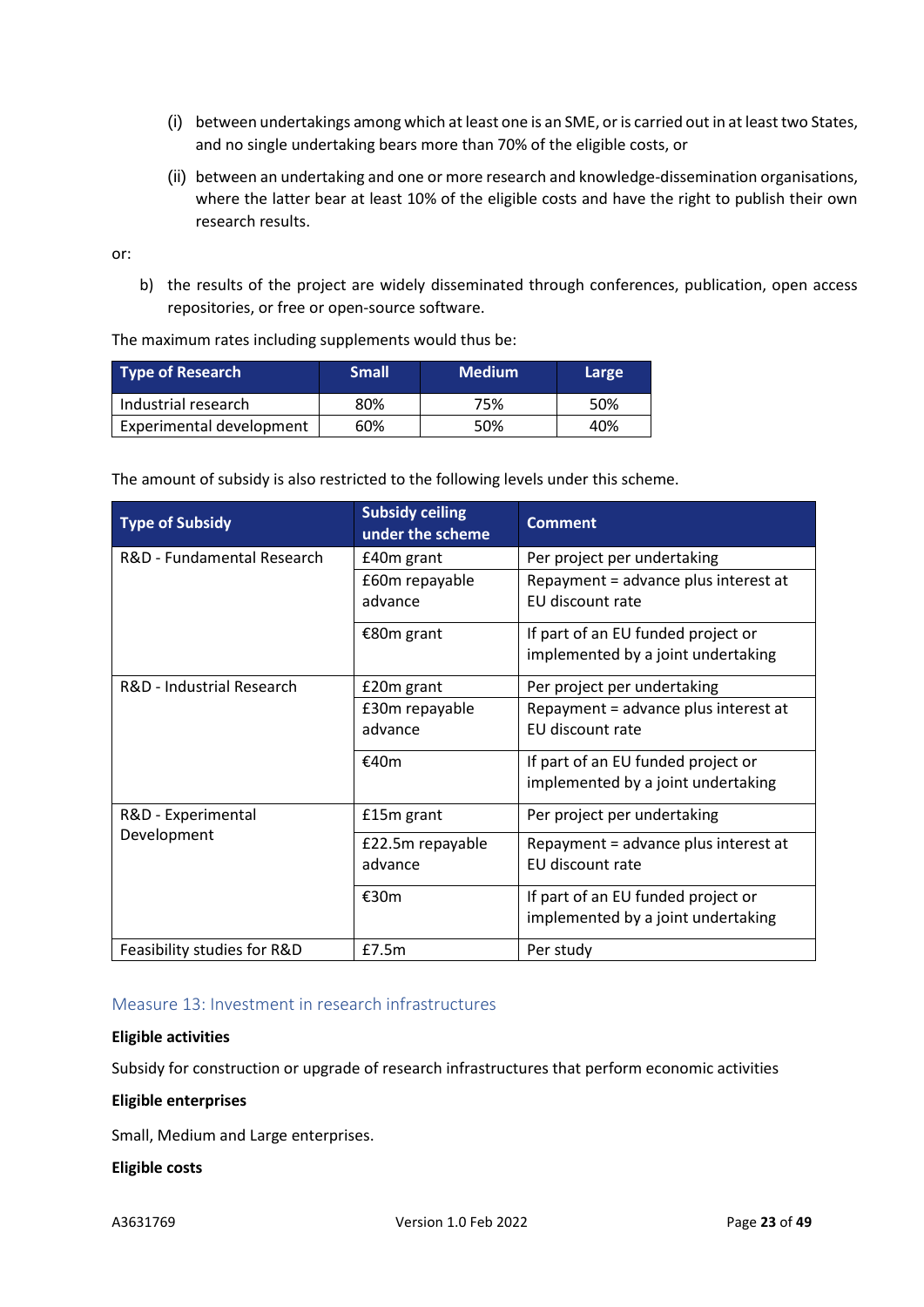The eligible costs shall be the investment costs in intangible and tangible assets.

# **Types of assistance**

Grant, equity, or loan

# **Conditions attaching to the subsidy**

Where a research infrastructure pursues both economic and non-economic activities, the financing, costs, and revenues of each type of activity shall be accounted for separately on the basis of consistently applied and objectively justifiable cost accounting principles.

The price charged for the operation or use of the infrastructure shall correspond to a market price.

Access to the infrastructure shall be open to several users and be granted on a transparent and nondiscriminatory basis. Undertakings which have financed at least 10% of the investment costs of the infrastructure may be granted preferential access under more favourable conditions. In order to avoid overcompensation, such access shall be proportional to the undertaking's contribution to the investment costs and these conditions shall be made publicly available.

Where a research infrastructure receives public funding for both economic and non-economic activities, HIE shall put in place a monitoring and claw-back mechanism in order to ensure that the applicable subsidy intensity is not exceeded as a result of an increase in the share of economic activities compared to the situation envisaged at the time of awarding the subsidy

# **Geographic eligibility**

All of the HIE area.

# **Sectoral eligibility**

Both Primary Producers and Food and Drink producers are eligible.

# **Subsidy limits**

The subsidy intensity in terms of grant or grant equivalent shall not exceed 50% of the eligible costs. Subsidy amounts may not exceed £20m per infrastructure under this scheme.

# <span id="page-23-0"></span>Measure 14: Support for innovation clusters

#### **Eligible activities**

Subsidy for the setting up, marketing and operating of innovation clusters

# **Eligible enterprises**

The legal entity operating the innovation cluster (cluster organisation). They may be Small, Medium or Large enterprises.

# **Eligible costs**

The eligible costs for the construction or upgrading of an innovation cluster shall be the tangible and intangible assets.

The eligible costs of operating subsidy for innovation clusters shall be the personnel and administrative costs (including overhead costs) relating to:

a) animation of the cluster to facilitate collaboration, information sharing and the provision or channelling of specialised and customised business support services.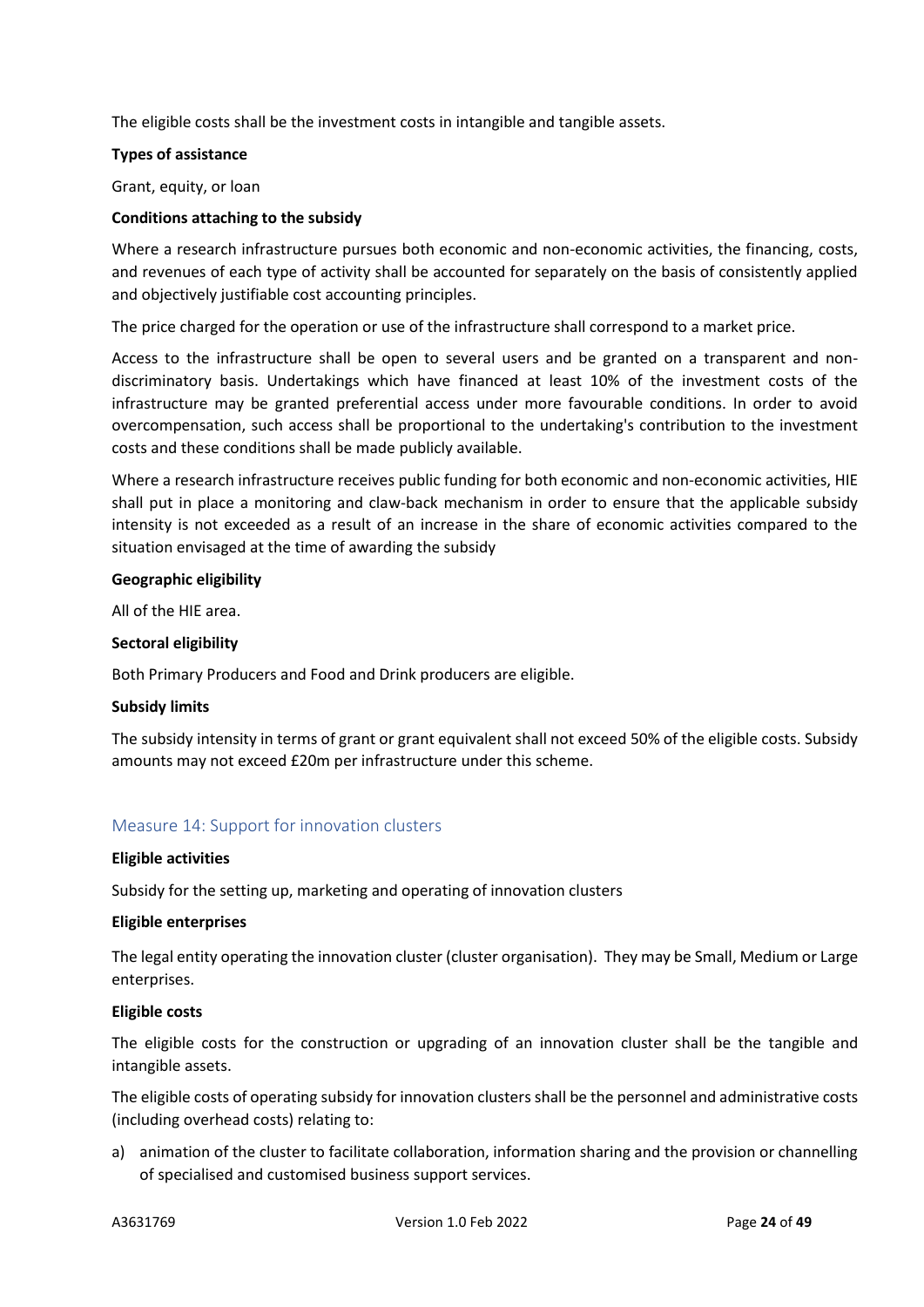- b) marketing of the cluster to increase participation of new undertakings or organisations and to increase visibility.
- c) management of the cluster's facilities; organisation of training programmes, workshops, and conferences to support knowledge sharing and networking and transnational cooperation.
- d) investment costs in construction or upgrade of innovation clusters, including both tangible and intangible assets. This precludes assisting a property developer via this measure unlessthe property developer also becomes the cluster operator.

#### **Type of assistance**

Grant or loan to the legal entity operating the innovation cluster (cluster organisation). Operating subsidy may be granted for the operation of innovation clusters. It shall not exceed ten years.

#### **Geographic eligibility**

All of the HIE area.

# **Sectoral eligibility**

Both Primary Producers and Food and Drink producers are eligible.

#### **Subsidy limits**

The Subsidy intensities in terms of grant or grant equivalence are as follows:

| <b>Type of subsidy</b>                     | <b>All firms</b> |
|--------------------------------------------|------------------|
| Investment subsidy for innovation clusters | 55%              |
| Operating subsidy for innovation clusters  | 50%              |

Subsidy amounts are capped at £7.5 per cluster.

#### **Conditions attached to the subsidy**

Access to the cluster's premises, facilities and activities shall be open to several users and be granted on a transparent and non-discriminatory basis. Undertakings which have financed at least 10% of the investment costs of the innovation cluster may be granted preferential access under more favourable conditions. In order to avoid overcompensation, such access shall be proportional to the undertaking's contribution to the investment costs and these conditions shall be made publicly available.

The fees charged for using the cluster's facilities and for participating in the cluster's activities shall correspond to the market price or reflect their costs.

# <span id="page-24-0"></span>Measure 15: Innovation support for SMEs

# **Eligible activities**

Subsidy for the revenue costs of innovation for SMEs

#### **Eligible enterprises**

Small or medium enterprises only

#### **Eligible costs**

The eligible costs shall be the following:

a) costs for obtaining, validating, and defending patents and other intangible assets.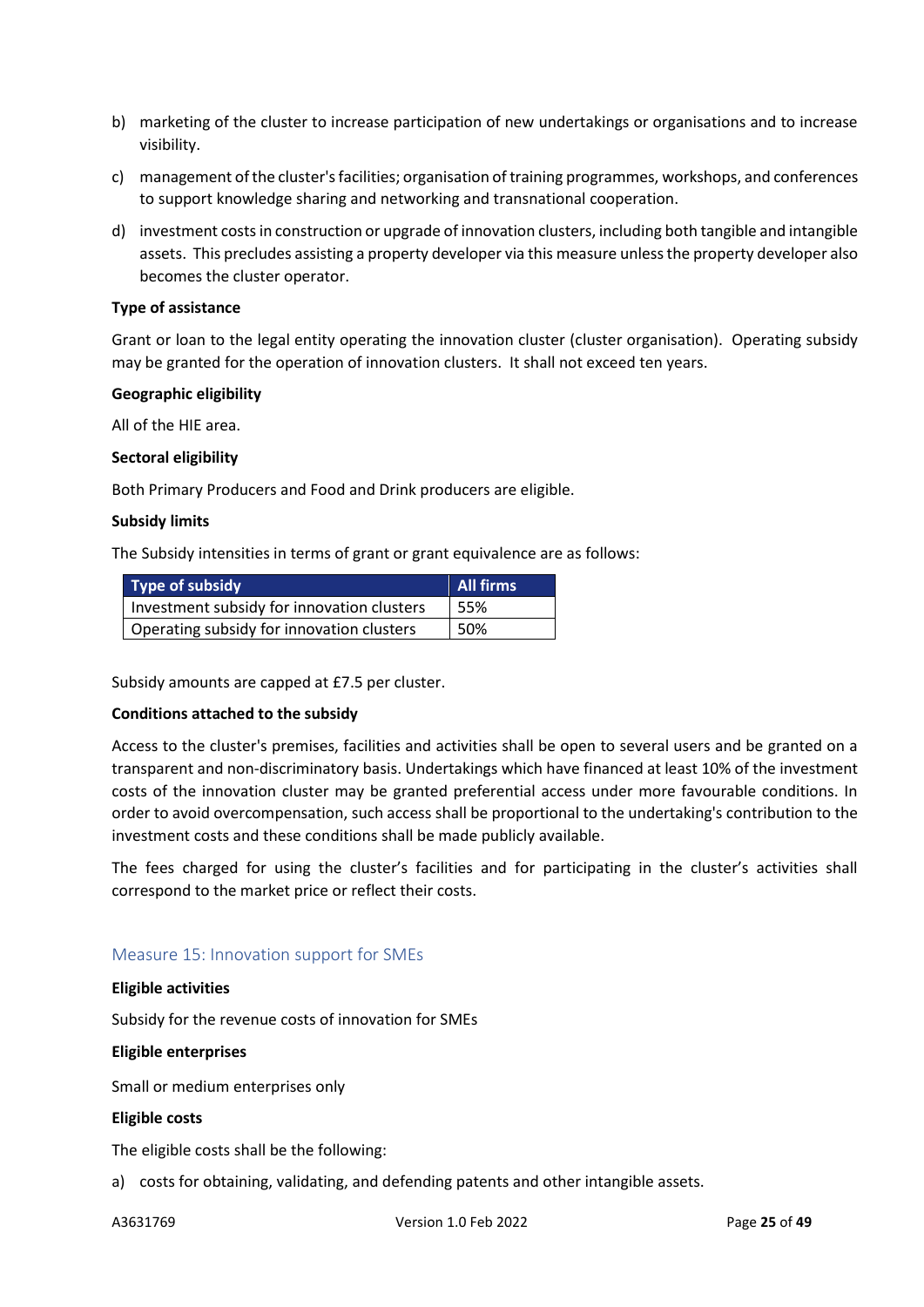- b) costs for secondment of highly qualified personnel from a research and knowledge-dissemination organization or a large enterprise, working on research, development, and innovation activities in a newly created function within the beneficiary and not replacing other personnel.
- c) costs for innovation advisory and support services.

# **Type of assistance**

Grant or loan

## **Geographic eligibility**

All of the HIE area

#### **Sectoral eligibility**

Both Primary Producers and Food and Drink producers are eligible.

# **Subsidy limits**

The subsidy intensity in terms of grant or grant equivalence shall not exceed 50% of the eligible costs. In the particular case of subsidy for innovation advisory and support services the subsidy intensity can be increased up to 100% of the eligible costs provided that the total amount of subsidy for innovation advisory and support services does not exceed £200 000 per undertaking within any three-year period. Note that despite the similarity between this and EU De Minimis subsidy, the three-year period is "any 3-year period" which is not further defined and must therefore be simply 3 X 365 days, and not the fiscal years that are used for EU De Minimis subsidy.

The amount per subsidy is capped at £5m.

# <span id="page-25-0"></span>Measure 16: Process and organisation innovation

# **Eligible activities**

Revenue costs for process and organisational innovation

# **Eligible enterprises**

Subsidy to large undertakings shall only be eligible if they effectively collaborate with SMEs in the subsidised activity and the collaborating SMEs incur at least 30% of the total eligible costs. SMEs may be assisted independently of large firms.

# **Eligible costs**

The eligible costs shall be the following:

- a) personnel costs.
- b) costs of instruments, equipment, buildings, and land to the extent and for the period used for the project.
- c) costs of contractual research, knowledge and patents bought or licensed from outside sources at arm's length conditions.
- d) additional overheads and other operating costs, including costs of materials, supplies, and similar products, incurred directly as a result of the project.

# **Types of assistance**

Grants or loans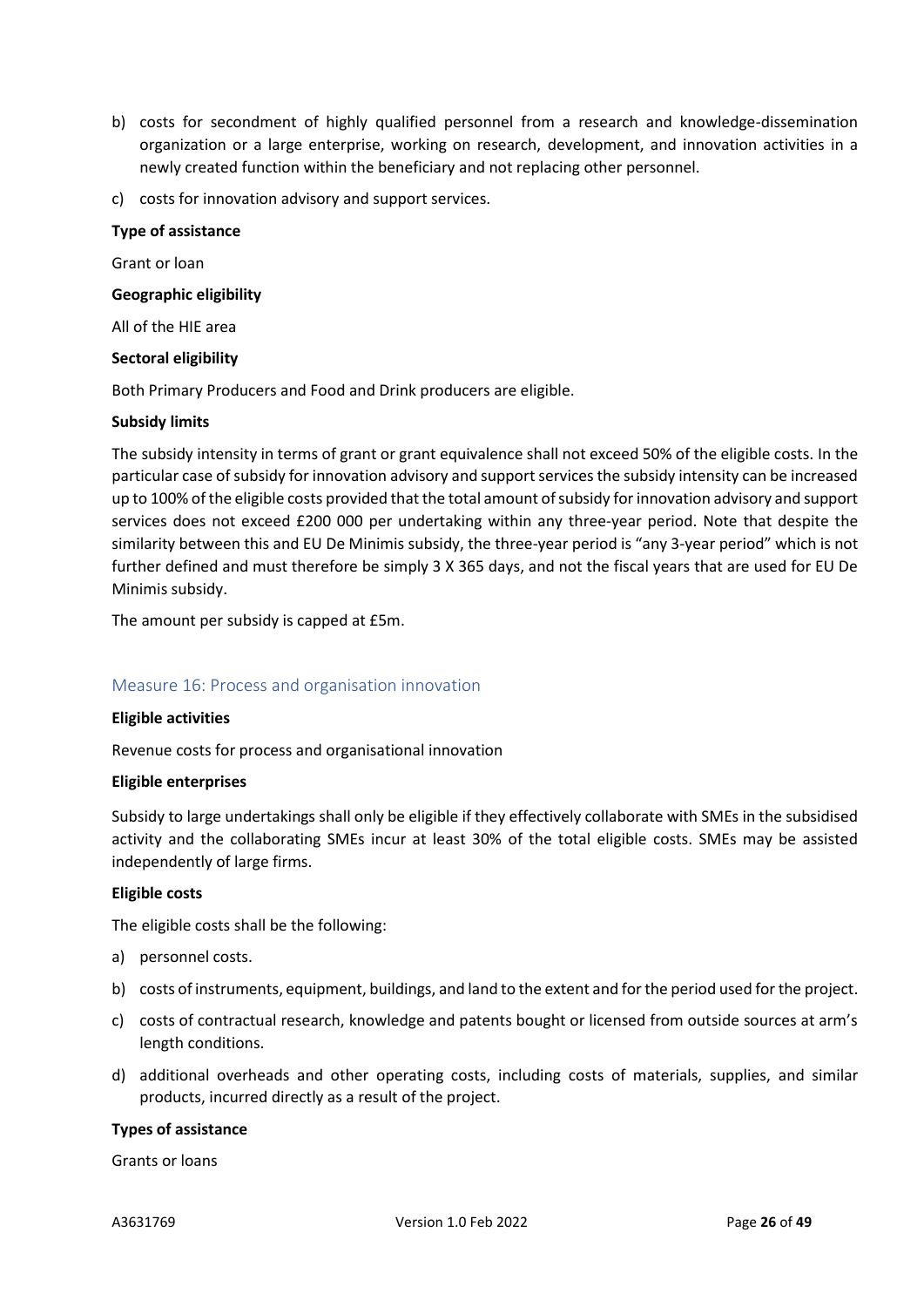# **Geographic eligibility**

All of the HIE area.

# **Sectoral eligibility**

Both Primary Producers and Food and Drink producers are eligible.

# **Subsidy limits**

The subsidy intensities in terms of grant or grant equivalence shall not exceed the following % of the eligible costs:

| Type of subsidy                     | <b>Small</b> | Medium | Large |
|-------------------------------------|--------------|--------|-------|
| Process and organisation innovation | 50%          | 50%    | 15%   |

Subsidies are capped at £7.5m per applicant per project under this scheme.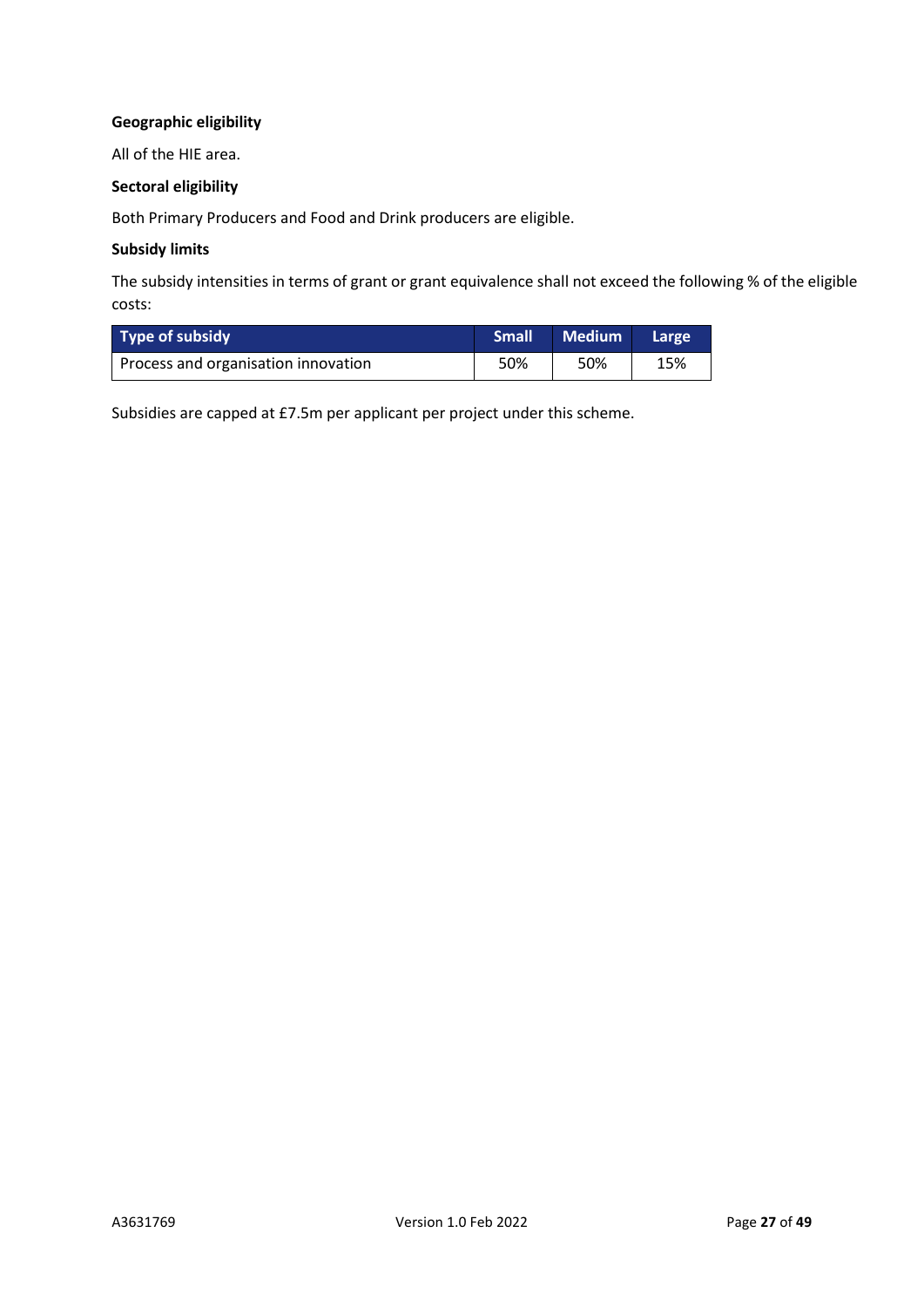# <span id="page-27-0"></span>People Measures

# <span id="page-27-1"></span>Measure 17: Training support

#### **Eligible activities**

This subsidy covers the costs of training for companies. It will often include in-house or external training identified by the applicant as part of the company training plan. HIE sometimes finances training programmes or events and invites firms to send employees for training, which may be free of charge or charged for at a subsidised price. Where the beneficiaries are commercial undertakings operating in markets that are likely to involve trade between States of the WTO, then this will classify as a subsidy. Longer learning programmes should be covered using this measure; for short or more general events, measure 1 of this scheme may be appropriate.

Subsidy shall not be granted for training which undertakings carry out to comply with national mandatory standards on training. Note that support for further education and apprenticeships are not classified as subsidy.

#### **Eligible enterprises**

SMEs and large firms

#### **Eligible costs**

The eligible costs shall be the following:

- a) trainers' personnel costs (wages plus National Insurance), for the hours during which the trainers participate in the training.
- b) trainers' and trainees' operating costs directly relating to the training project such as travel expenses, accommodation costs, materials and supplies directly related to the project, depreciation of tools and equipment, to the extent that they are used exclusively for the training project.).
- c) costs of advisory services linked to the training project.
- d) trainees' personnel costs (wages plus National Insurance) and general indirect costs (administrative costs, rent, overheads) for the hours during which the trainees participate in the training

#### **Types of assistance**

Grant or loan

#### **Geographic eligibility**

All of the HIE area.

#### **Sectoral eligibility**

Both Primary Producers and Food and Drink producers are eligible.

#### **Subsidy limits**

The Subsidy intensity in terms of grant or grant equivalence shall not exceed the following % of eligible costs:

|                | <b>Small</b> | Medium <sup>1</sup> | Large |
|----------------|--------------|---------------------|-------|
| Training grant | 70%          | 60%                 | 50%   |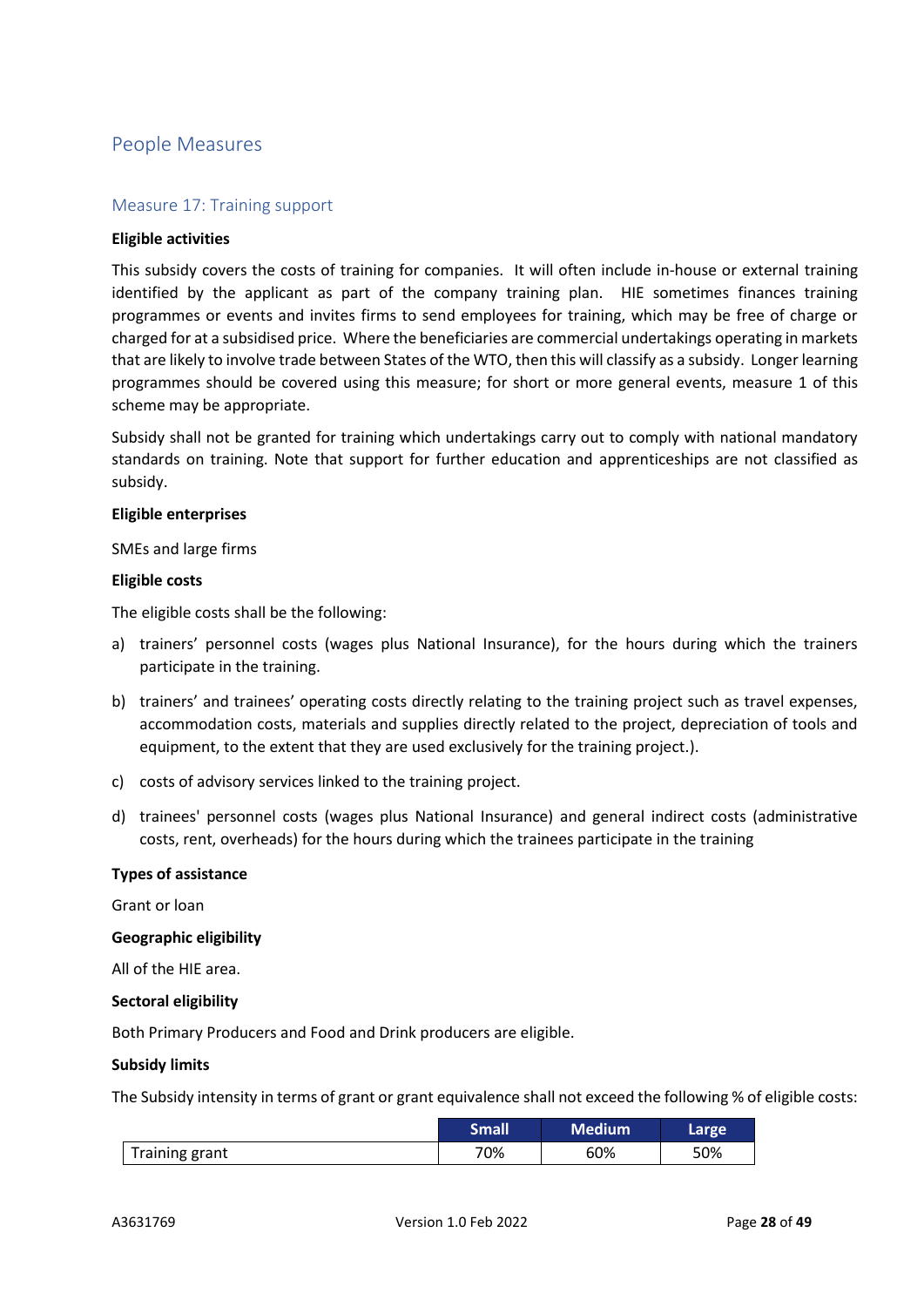|                                                | <b>Small</b> | <b>Medium</b> | Large |
|------------------------------------------------|--------------|---------------|-------|
| If training given to workers with disabilities | 70%          | 70%           | 60%   |
| or disadvantaged workers                       |              |               |       |

<span id="page-28-0"></span>The total amount of subsidy is capped at £2m per project.

# Measure 18: Recruitment of disadvantaged workers

#### **Eligible activities:**

Subsidy schemes to support the recruitment of disadvantaged workers in the form of wage subsidies. A 'disadvantaged worker' means any person who:

- a) has not been in regular paid employment for the previous 6 months; or
- b) is between 15 and 24 years of age; or
- c) has not attained an upper secondary educational or vocational qualification (International Standard Classification of Education 3) or is within two years after completing full-time education and who has not previously obtained his or her first regular paid employment; or
- d) is over the age of 50 years; or
- e) lives as a single adult with one or more dependents; or
- f) works in a sector or profession in the UK where the gender imbalance is at least 25 % higher than the average gender imbalance across all economic sectors in the UK and belongs to that underrepresented gender group; or
- g) is a member of an ethnic minority and who requires development of his or her linguistic, vocational training or work experience profile to enhance prospects of gaining access to stable employment.

#### **Eligible enterprises**

SMEs and large firms

#### **Geographic eligibility**

All of the HIE area

#### **Sectoral eligibility**

Both Primary Producers and Food and Drink producers are eligible.

#### **Subsidy limits**

The subsidy intensity in terms of grant or grant equivalence shall not exceed 50 % of eligible costs, capped at £5m per enterprise per year.

#### **Eligible costs**

Eligible costs shall be the wage costs over a maximum period of 12 months following recruitment of a disadvantaged worker. Where the worker concerned is a severely disadvantaged worker, eligible costs shall be the wage costs over a maximum period of 24 months following recruitment.

A 'severely disadvantaged worker' means any person who: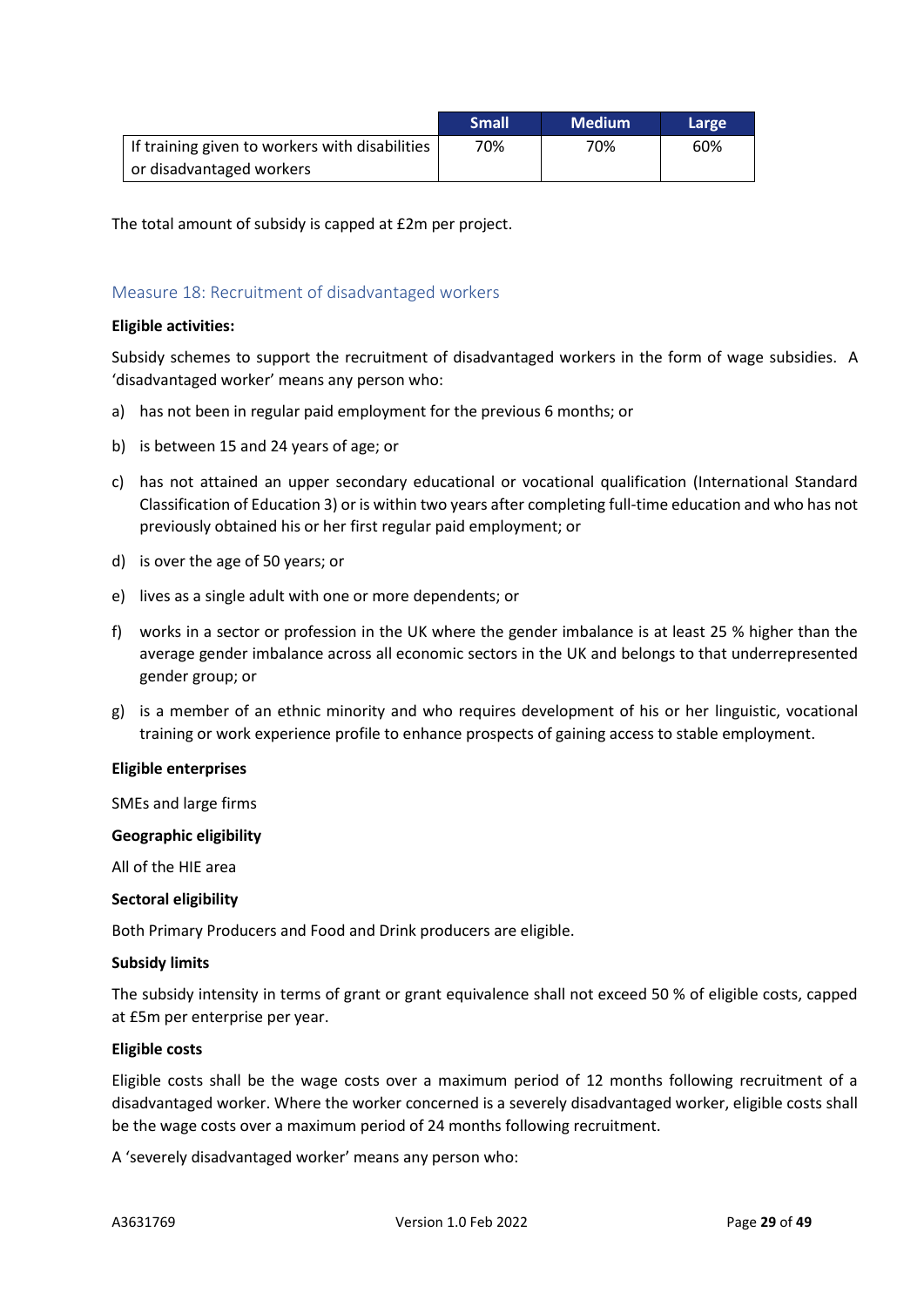- (a) has not been in regular paid employment for at least 24 months; or
- (b) has not been in regular paid employment for at least 12 months and belongs to one of the categories (b) to (g) mentioned under the definition of 'disadvantaged worker'.

## **Types of assistance**

Grant or loan.

#### **Conditions attaching to the subsidy**

Where the recruitment does not represent a net increase, compared with the average over the previous twelve months, in the number of employees in the undertaking concerned, the post or posts shall have fallen vacant following voluntary departure, disability, retirement on grounds of age, voluntary reduction of working time or lawful dismissal for misconduct and not as a result of redundancy.

Except in the case of lawful dismissal for misconduct, the disadvantaged workers shall be entitled to continuous employment for a minimum period consistent with the national legislation concerned or any collective agreements governing employment contracts.

If the period of employment is shorter than 12 months, or 24 months in the case of severely disadvantaged workers, the subsidy shall be reduced pro rata.

# <span id="page-29-0"></span>Measure 19: Employment of workers with disabilities.

#### **Eligible activities**

Subsidy for the employment of workers with disabilities in the form of wage subsidies. A 'worker with disabilities' means any person who:

- a) is recognised as worker with disabilities under national law; or
- b) has long-term physical, mental, intellectual, or sensory impairment(s) which, in interaction with various barriers, may hinder their full and effective participation in a work environment on an equal basis with other workers.

#### **Eligible enterprises**

SMEs and large firms

**Geographic eligibility**

All of HIE area

#### **Sectoral eligibility**

Both Primary Producers and Food and Drink producers are eligible.

#### **Subsidy limits**

The subsidy intensity in terms of grant or grant equivalence shall not exceed 75 % of eligible costs, capped at £10m per undertaking per year

#### **Eligible costs**

Eligible costs shall be the wage costs over any given period during which the worker with disabilities is employed.

#### **Types of Assistance**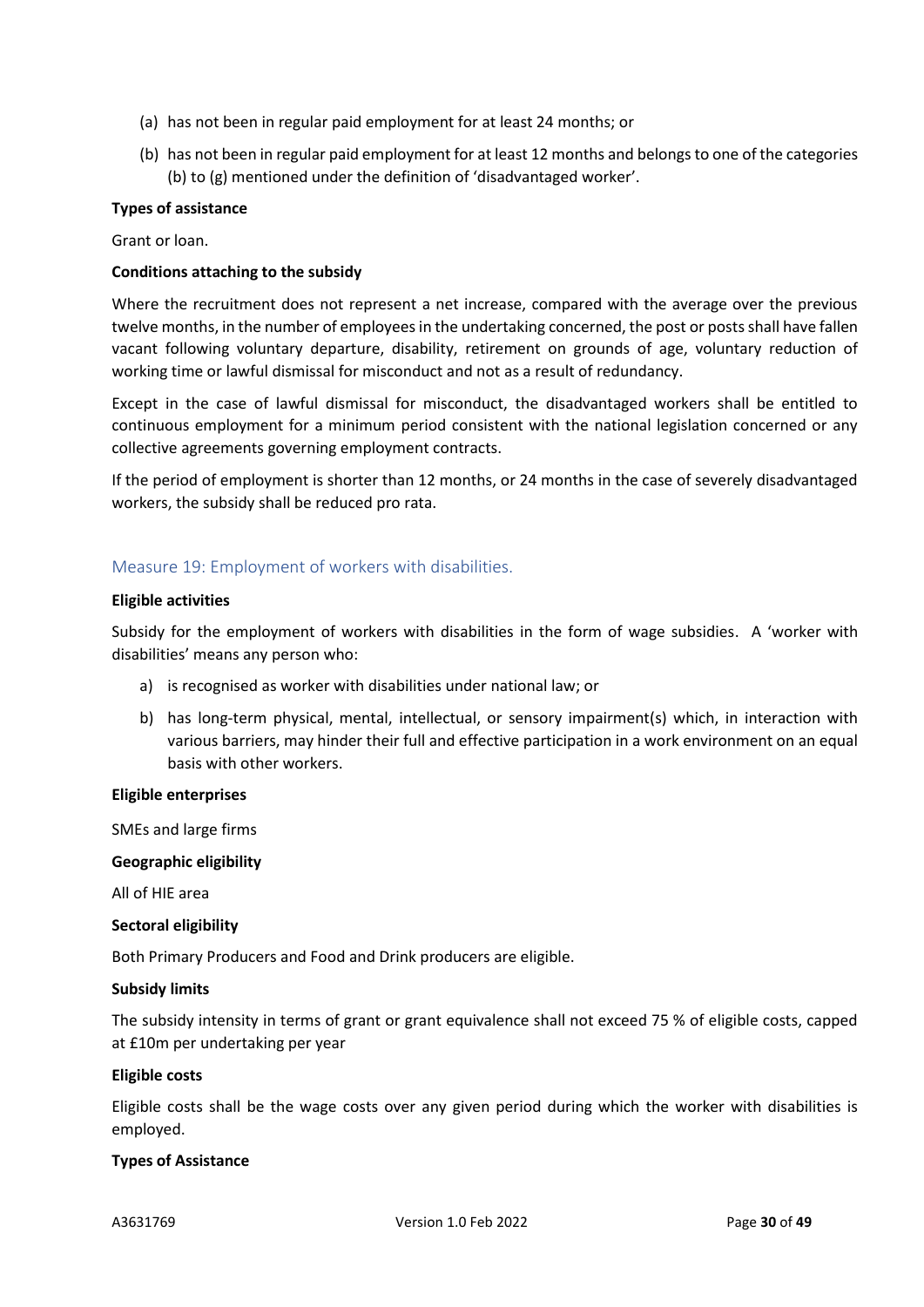#### Grant or loan.

## **Conditions attaching to the Subsidy**

Where the recruitment does not represent a net increase, compared with the average over the previous twelve months, in the number of employees in the undertaking concerned, the post or posts shall have fallen vacant following voluntary departure, disabilities, retirement on grounds of age, voluntary reduction of working time or lawful dismissal for misconduct and not as a result of redundancy.

Except in the case of lawful dismissal for misconduct, the workers with disabilities shall be entitled to continuous employment for a minimum period consistent with the national legislation concerned or any collective agreements which are legally binding for the undertaking and governing employment contracts.

# <span id="page-30-0"></span>Measure 20: Added costs to employ workers with disabilities

#### **Eligible activities**

The assistance provided shall consist of measures to compensation for the additional costs of employing workers with disabilities.

#### **Eligible enterprises**

SMEs and large firms

#### **Geographic eligibility**

All of the HIE area

#### **Sectoral eligibility**

Both Primary Producers and Food and Drink producers are eligible.

#### **Subsidy limits**

The subsidy intensity in terms of grant or grant equivalent shall not exceed 100 % of eligible costs, capped at £10m per undertaking per year.

#### **Eligible costs**

- a) costs of adapting the premises
- b) costs of employing staff solely for time spent on the assistance of the workers with disabilities and of training such staff to assist workers with disabilities
- c) costs of adapting or acquiring equipment, or acquiring and validating software for use by workers with disabilities, including adapted or assistive technology facilities, which are additional to those which the beneficiary would have incurred had it employed workers who are not workers with disabilities
- d) costs directly linked to transport of workers with disabilities to the working place and for work related activities
- e) wage costs for the hours spent by a worker with disabilities on rehabilitation
- f) where the beneficiary provides sheltered employment, the costs of constructing, installing, or modernising the production units of the undertaking concerned, and any costs of administration and transport, provided that such costs result directly from the employment of workers with disabilities.

#### **Types of assistance**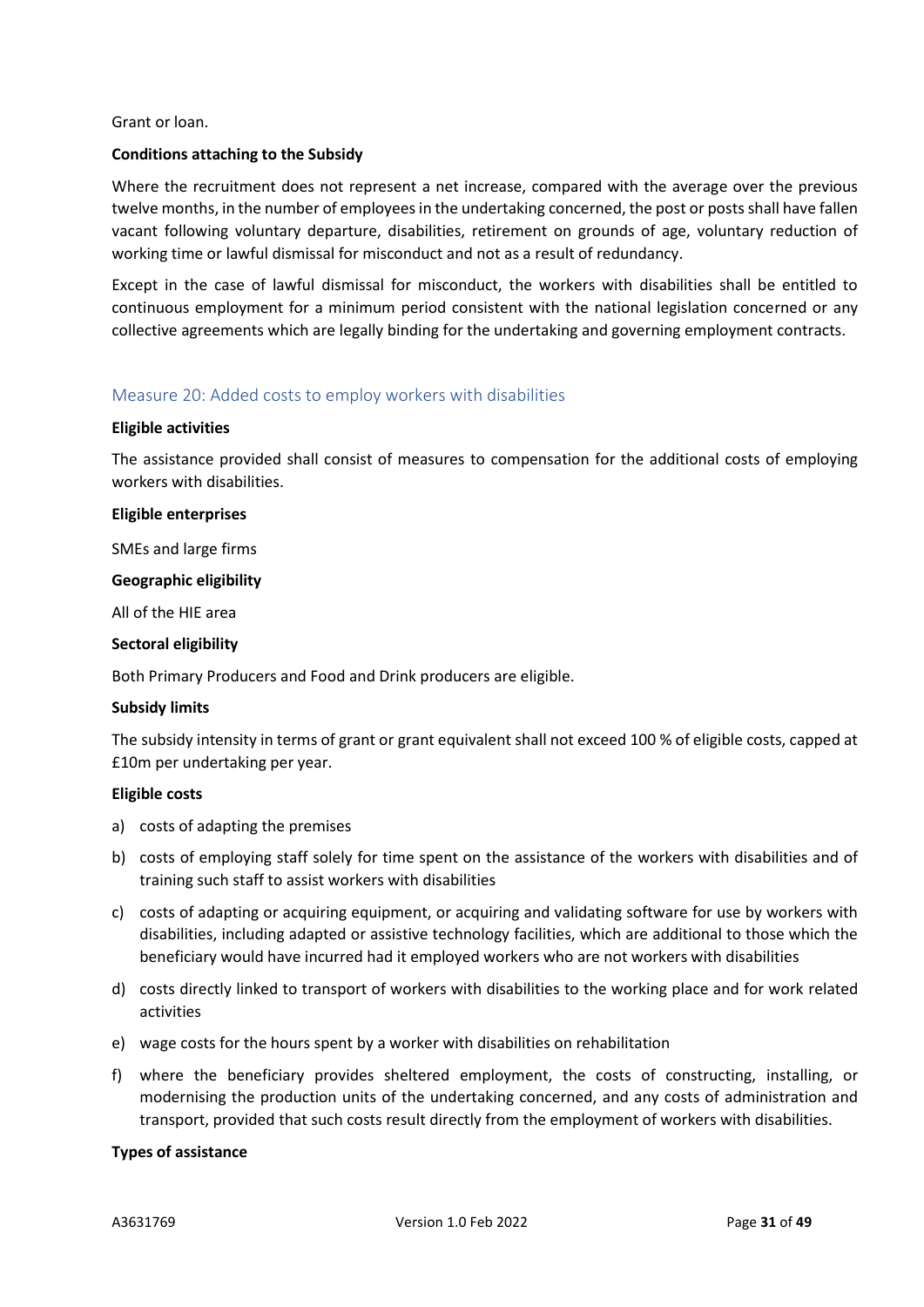#### Grant or loan

# <span id="page-31-0"></span>Measure 21: Costs of assistance to disadvantaged workers

#### **Eligible activities**

The assistance provided shall consist of measures to support the disadvantaged worker's autonomy and adaptation to the work environment, in accompanying the worker in social and administrative procedures, facilitation of communication with the entrepreneur and managing conflicts.

#### **Eligible enterprises**

SMEs and large firms

#### **Geographic eligibility**

All of the HIE area

#### **Sectoral eligibility**

Both Primary Producers and Food and Drink producers are eligible.

#### **Subsidy limits**

The Subsidy intensity in terms of grant or grant equivalent shall not exceed 50 % of eligible costs, capped at £5m per undertaking per year.

### **Eligible costs**

- a) employing staff solely for times spent on the assistance of the disadvantaged workers over a maximum period of 12 months following recruitment of as disadvantaged worker or over a maximum period of 24 months following recruitment of a severely disadvantaged worker.
- b) Training such staff to assist disadvantaged workers.

# **Types of assistance**

Grant or loan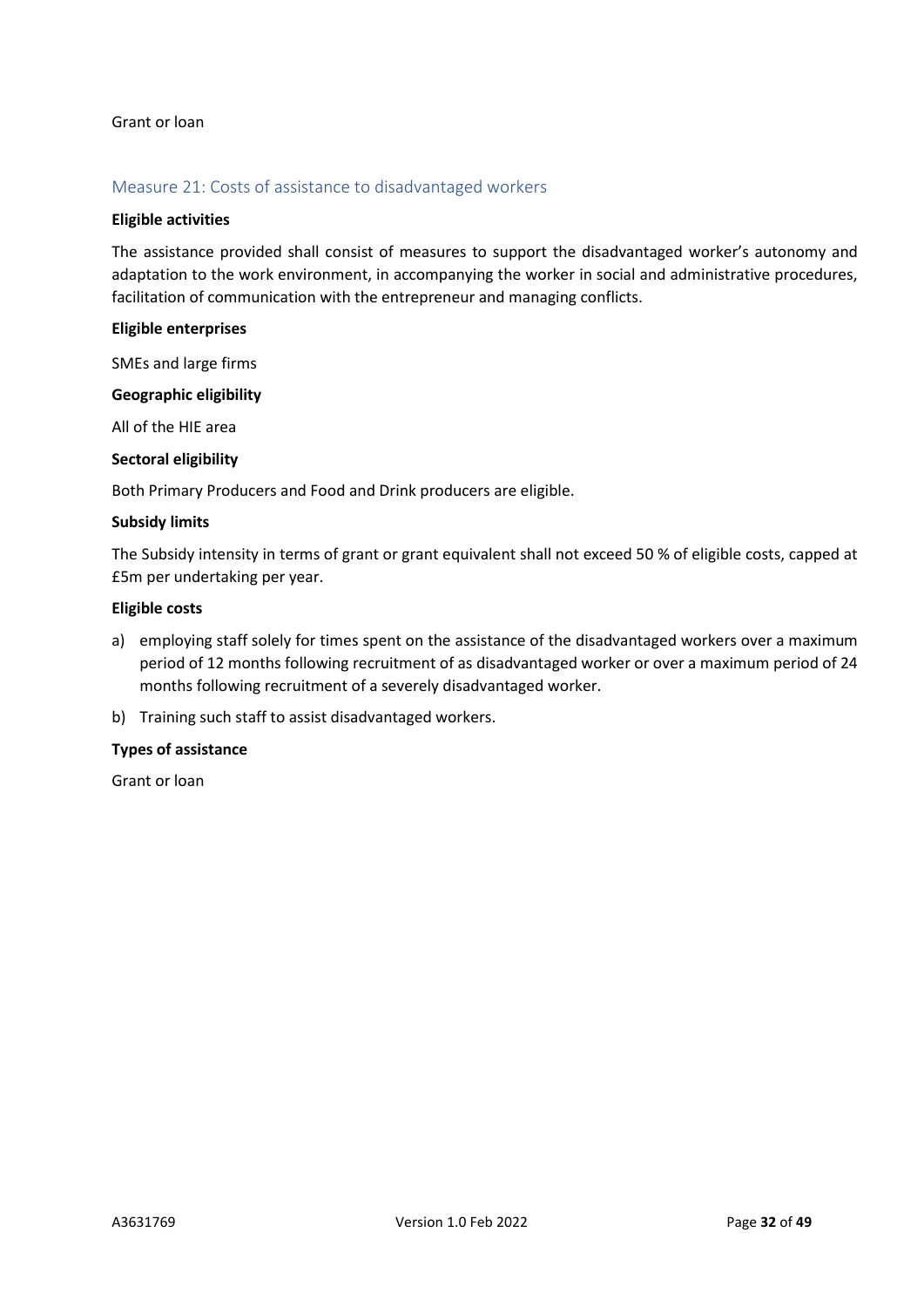# <span id="page-32-0"></span>Measures for Achieving Net Zero targets

This section supports our Just Transition to net zero and green jobs priorities by assisting carbon reduction and other environmental measures. At present only measures that would be consistent with the 2014-2020 GBER are included but it is anticipated that the scheme will be amended by the addition of further measures in connection with efforts to incentivise combating climate change by reducing carbon emissions. Support is available to both SMEs and large enterprises.

# <span id="page-32-1"></span>Measure 22: Support for energy efficiency measures

# **Eligible activities**

Subsidy to support investments to achieve energy efficiency.

# **Geographic eligibility**

All of the HIE area.

#### **Sectoral eligibility**

Both Primary Producers and Food and Drink producers are eligible.

#### **Subsidy limits**

The subsidy intensity in terms of grant or grant equivalence shall not exceed the following % of eligible costs:

| Type of subsidy                        |     | Small Medium Large |     |
|----------------------------------------|-----|--------------------|-----|
| Support for energy efficiency measures | 55% | 45%                | 35% |

Subsidy amounts may not exceed £15m under this measure.

# **Eligible costs**

The eligible costs shall be the extra investment costs necessary to achieve the higher level of energy efficiency. They shall be determined as follows:

- a) where the costs of investing in energy efficiency can be identified in the total investment cost as a separate investment, this energy efficiency-related cost shall constitute the eligible costs.
- b) in all other cases, the costs of investing in energy efficiency are identified by reference to a similar, less energy efficient investment that would have been credibly carried out without the subsidy. The difference between the costs of both investments identifies the energy efficiency-related cost and constitutes the eligible costs. The costs not directly linked to the achievement of a higher level of energy efficiency shall not be eligible.

#### **Types of Assistance**

Grant or loan.

# **Conditions attaching to subsidy**

Subsidy shall not be granted under this measure where improvements are undertaken to ensure that undertakings comply with environmental standards already adopted, even if they are not yet in force.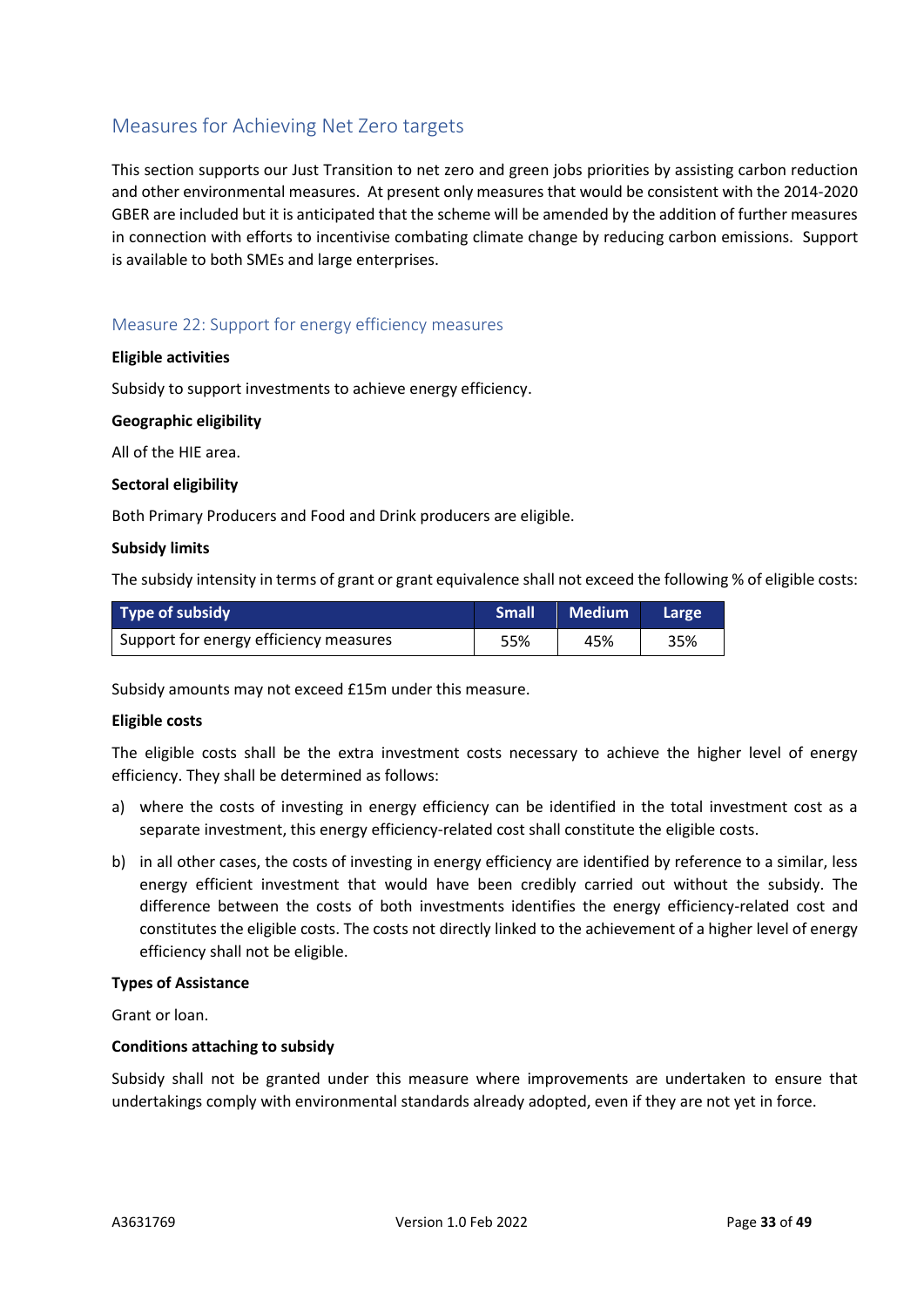# <span id="page-33-0"></span>Measure 23: Capital investment in energy from renewable sources

## **Eligible activities**

To enable the beneficiary to install power plant or heating facilities to produce energy from renewable energy sources; subsidy is for the additional costs of investment from renewable sources versus less environmentally friendly sources as shown in (a), (b) and (c) under Eligible Costs.

Investment subsidy for the production of biofuels shall eligible only to the extent that the subsidised investments are used for the production of sustainable bio-fuels other than food-based biofuels. However, investment subsidy to convert existing food-based bio-fuel plants into advanced bio-fuel plants shall be permitted provided that the food-based production would be reduced commensurate to the new capacity.

Subsidy shall not be granted for biofuels which are subject to a supply or blending obligation.

The investment subsidy shall be granted to new installations only.

#### **Geographic eligibility**

All of HIE area

#### **Sectoral eligibility**

Both Primary Producers and Food and Drink producers are eligible.

#### **Eligible Costs**

The eligible costs shall be the extra investment costs necessary to promote the production of energy from renewable sources. They shall be determined as follows:

- a) where the costs of investing in the production of energy from renewable sources can be identified in the total investment cost as a separate investment, for instance as a readily identifiable add-on component to a pre-existing facility, this renewable energy-related cost shall constitute the eligible costs.
- b) where the costs of investing in the production of energy from renewable sources can be identified by reference to a similar, less environmentally friendly investment that would have been credibly carried out without the subsidy, this difference between the costs of both investments identifies the renewable energy-related cost and constitutes the eligible costs.
- c) for certain small installations where a less environmentally, friendly investment cannot be established as plants of a limited size do not exist, the total investment costs to achieve a higher level of environmental protection shall constitute the eligible costs. The costs not directly linked to the achievement of a higher level of environmental protection shall not be eligible.

#### **Types of assistance**

Grant or loan.

#### **Conditions attaching to the subsidy.**

No subsidy shall be granted or paid out after the installation started operations and subsidy shall be independent from the output.

#### **Subsidy limits**

The table below gives the maximum subsidy levels in Grant / grant equivalence as % of eligible costs:

| Type of subsidy                                  | <b>Small</b> | $\blacksquare$ Medium $\blacksquare$ | Large |
|--------------------------------------------------|--------------|--------------------------------------|-------|
| For projects where eligible costs are calculated | 70%          | 60%                                  |       |
| on basis of (a) or (b) above                     |              |                                      | 50%   |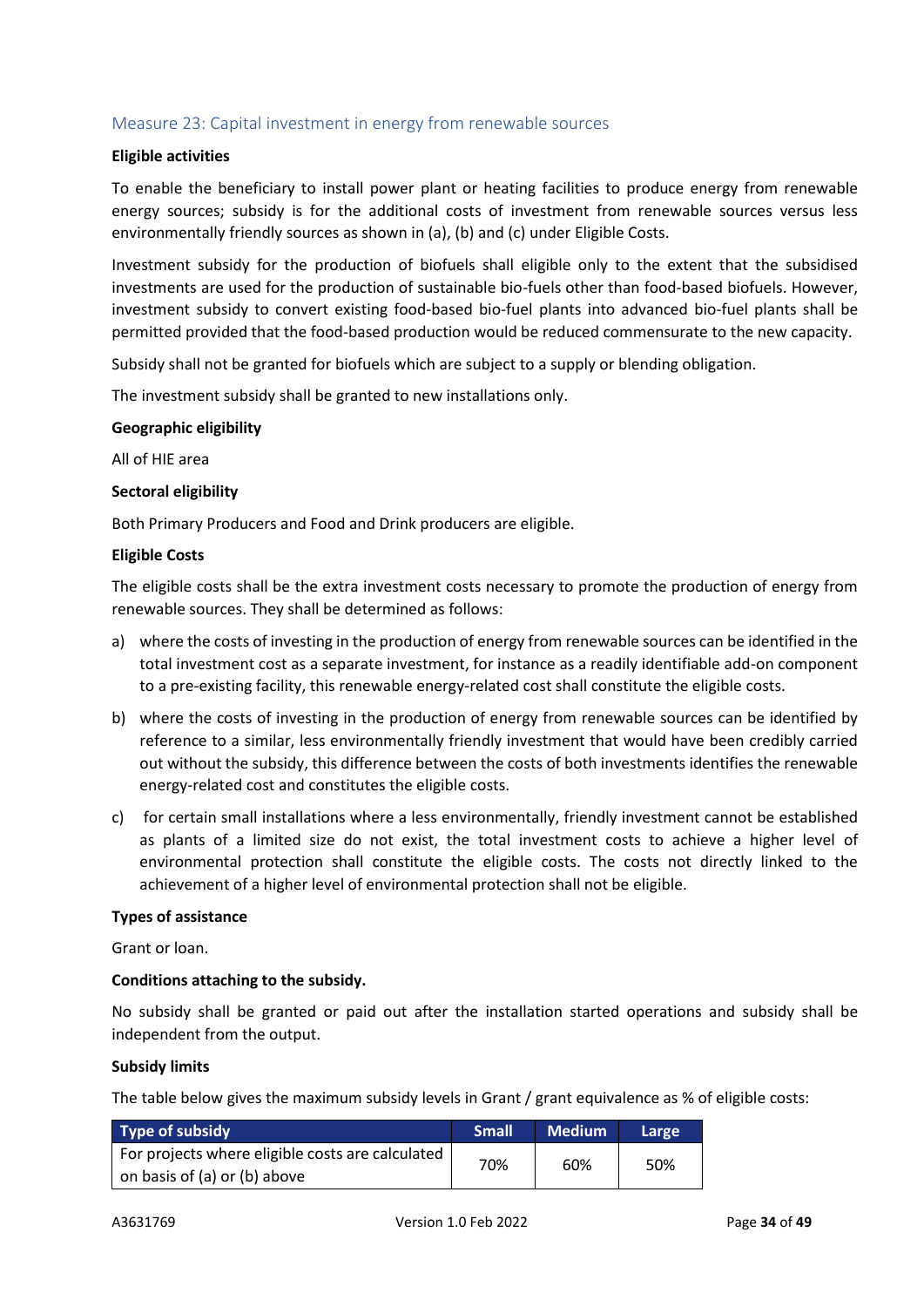| Type of subsidy                                  | <b>Small</b> | <b>Medium</b> | Large |
|--------------------------------------------------|--------------|---------------|-------|
| For projects where eligible costs are calculated | 55%          | 45%           | 35%   |
| on basis of (c) above                            |              |               |       |

Where subsidy is granted in a competitive bidding process on the basis of clear, transparent, and nondiscriminatory criteria, the subsidy intensity may reach 100% of the eligible costs. Such a bidding process shall be non-discriminatory and provide for the participation of all interested undertakings. The budget related to the bidding process shall be a binding constraint in the sense that not all participants can receive subsidy and the subsidy shall be granted on the basis of the initial bid submitted by the bidder, therefore excluding subsequent negotiations.

Subsidy amounts are capped at £15M.

# <span id="page-34-0"></span>Measure 24: Support for environmental studies

#### **Eligible activities**

Subsidy for environmental studies, including energy audits, directly linked to environmental actions referred to in this scheme.

#### **Geographic eligibility**

All of HIE area

#### **Sectoral eligibility**

Both Primary Producers and Food and Drink producers are eligible.

#### **Subsidy limits**

The subsidy intensity in terms of grant or grant equivalence shall not exceed the following:

| <b>Type of subsidy</b> | <b>Small</b> | <b>Medium</b> | Large |
|------------------------|--------------|---------------|-------|
| Environmental studies  | 70%          | 60%           | 50%   |

Subsidy amounts are capped at £15m under this measure.

### **Eligible Costs**

Costs of the studies.

Subsidy shall not be granted to large enterprises for energy audits.

#### **Types of Assistance**

Grant or loan.

# <span id="page-34-1"></span>Measure 25: Remediation of contaminated sites

#### **Eligible activities**

The objective is to bring contaminated land, brown-field land and derelict land back into productive use by addressing the detrimental effects of previous usage. This is related to pollution and contamination only and not a derelict structure. The investment shall lead to the repair of the environmental damage, including damage to the quality of the soil or of surface water or groundwater.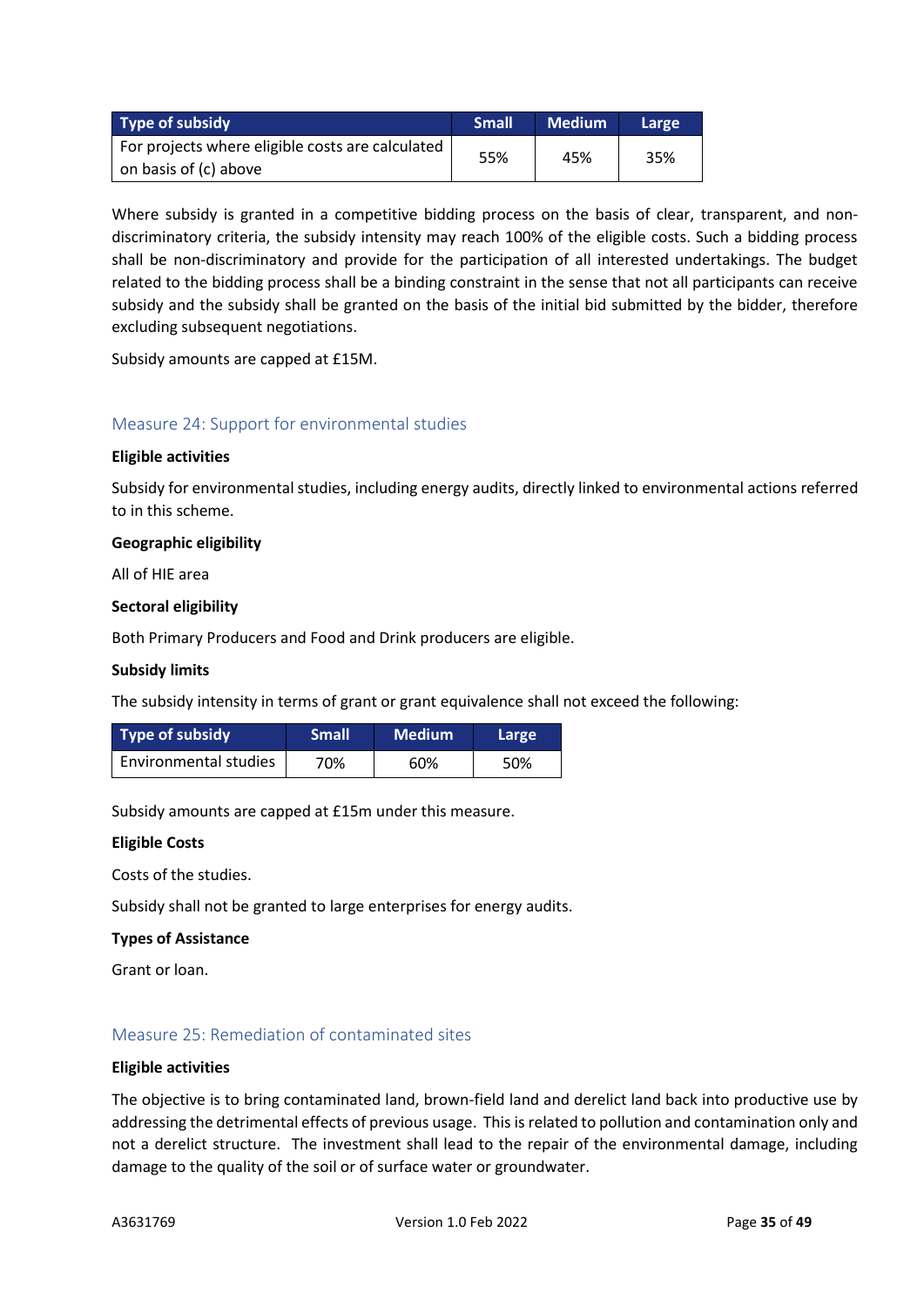## **Geographic eligibility**

All of HIE area.

#### **Sectoral eligibility**

Both Primary Producers and Food and Drink producers are eligible.

#### **Subsidy limits**

The maximum subsidy level in grant or grant equivalence is 100% of eligible costs. Subsidy amounts are capped at £20m under this measure.

#### **Eligible Costs**

The eligible costs shall be the costs incurred for the remediation work, less the increase in the value of the land. All expenditure incurred by an undertaking in remediating its site, whether or not such expenditure can be shown as a fixed asset on its balance sheet, may be considered as eligible investment.

Evaluations of the increase in value of the land resulting from remediation shall be carried out by an independent expert.

#### **Types of Assistance**

Grant or loan.

#### **Conditions attaching to the subsidy**

Where the legal or physical person liable for the environmental damage is identified, that person must finance the remediation in accordance with the 'polluter pays' principle, and no subsidy shall be granted. Where the person liable under the applicable law is not identified or cannot be made to bear the costs, the person responsible for the remediation or decontamination work may receive subsidy.

# <span id="page-35-0"></span>Measure 26: Waste recycling and re-utilisation

#### **Eligible activities**

- The investment subsidy shall be granted to a firm for the recycling and re-utilisation of waste generated by other undertakings.
- The recycled or re-used materials treated would otherwise be disposed of or be treated in a less environmentally friendly manner. Subsidy to waste recovery operations other than recycling is not eligible under this Measure.
- The subsidy shall not indirectly relieve the polluters from a burden that should be borne by them in law, or from a burden that should be considered a normal company cost.
- The investment shall not merely increase demand for the materials to be recycled without increasing collection of those materials.
- The investment shall go beyond the state of the art.
- Subsidy for investments relating to the recycling and re-utilisation of the beneficiary's own waste shall not be eligible under this Measure.

#### **Geographic eligibility**

All of the HIE area.

#### **Sectoral eligibility**

Both Primary Producers and Food and Drink producers are eligible.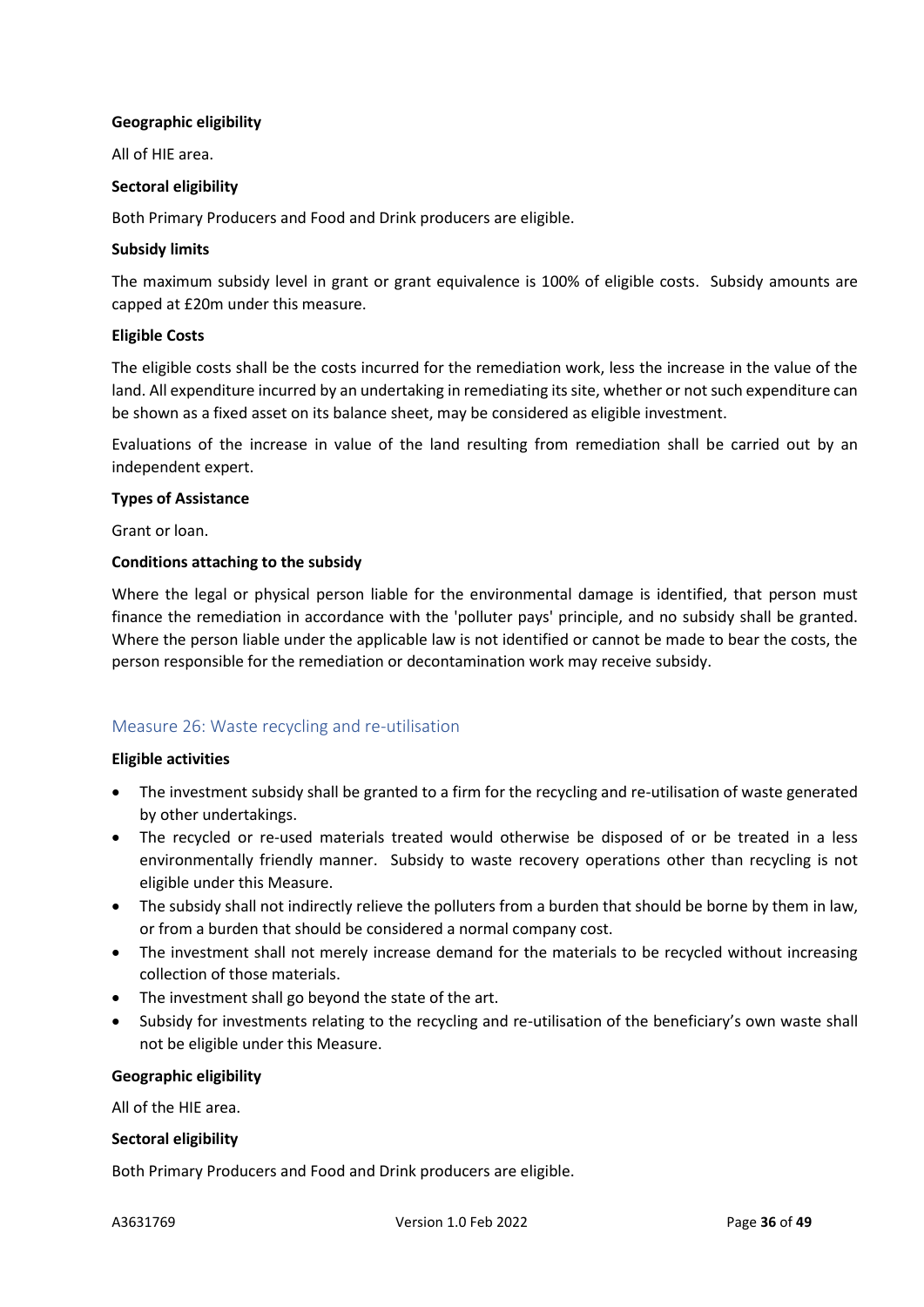# **Subsidy limits**

The table below gives the maximum subsidy levels in Grant / grant equivalence as % of eligible costs:

| Type of subsidy                                 | <b>Small</b> | Medium | Large |
|-------------------------------------------------|--------------|--------|-------|
| For waste recycling and re-utilisation projects | 60%          | 50%    | 40%   |

Subsidy amounts are capped at £15m per undertaking per project under this measure.

# **Eligible Costs**

The eligible costs shall be the extra investment costs necessary to realise an investment leading to better or more efficient recycling or re-use activities compared to a conventional process of re-use and recycling activities with the same capacity that would be constructed in the absence the subsidy.

# **Types of Assistance**

Grant or loan.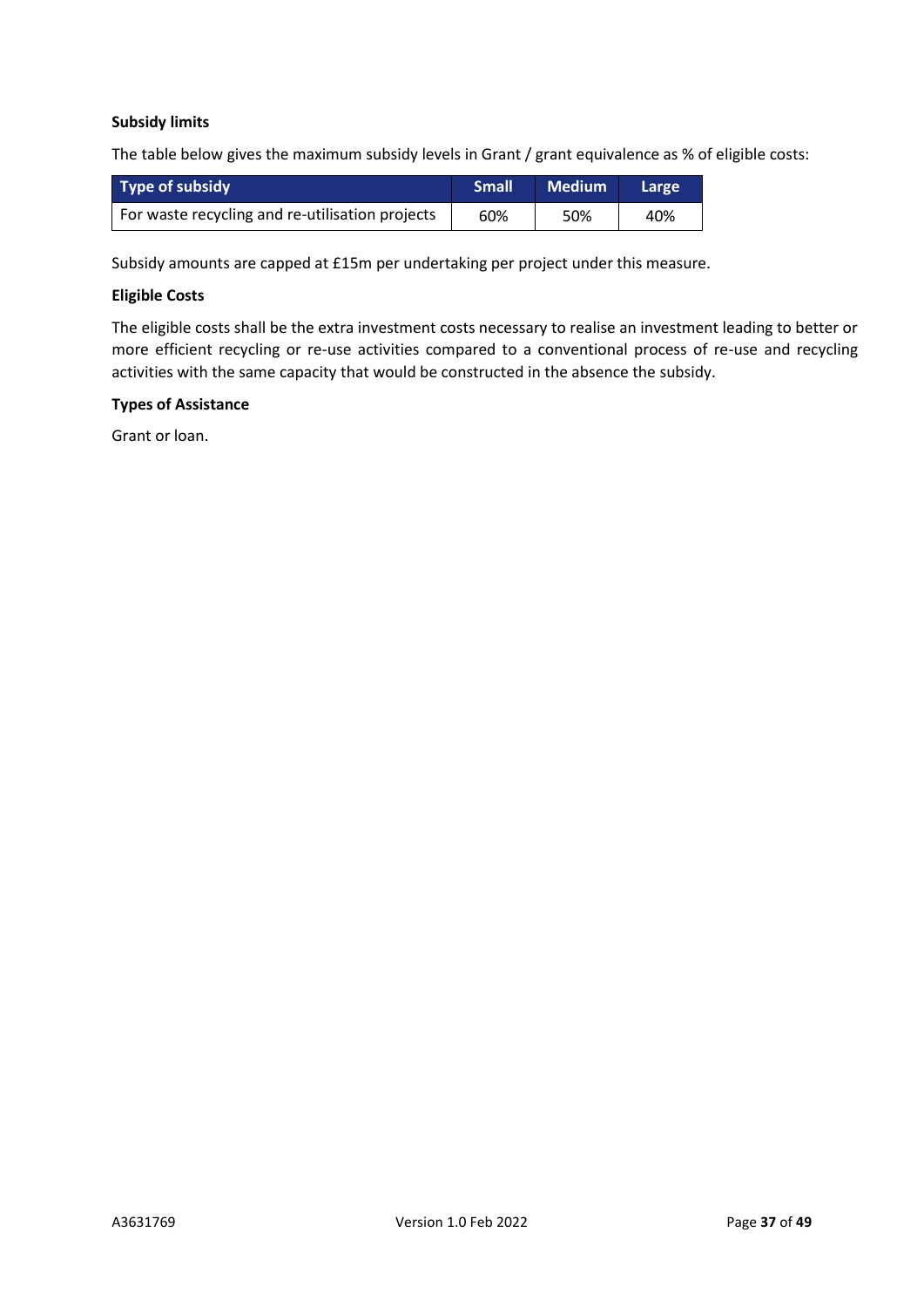# <span id="page-37-0"></span>Annex 1 Products covered by the scheme

The scheme applies to subsidies on products listed in the WTO Agreement on Agriculture Annex 1

The technical definition of agricultural products is covered in chapters 1 to 24 (excluding fish and fish products Chapter 3) plus the additional products listed at the end of the table below from the World Customs Organisations Harmonised System (HS Nomenclature 2017).

Each of the numbered lines below is a chapter in the HS, the blue references in the right-hand column give the HS code and a link to the relevant chapter of the HS giving sub-divisions of the chapter. All products coming under the codes below chapter level are included in the HIE scheme and the WTO Agreement on Agriculture.

An alternative route to look up and search for products and to find out which chapter they come under can be found through this [WTO link.](http://tariffdata.wto.org/ReportersAndProducts.aspx)

| Abbreviations and symbols                                                                                                 | ABBREV-2017E   |  |  |  |
|---------------------------------------------------------------------------------------------------------------------------|----------------|--|--|--|
| General Rules for the interpretation of the Harmonized System.                                                            | 0001-2017E GIR |  |  |  |
| Section 1 live animals; animal products                                                                                   |                |  |  |  |
| Live animals<br>1.                                                                                                        | 0101-2017E     |  |  |  |
| Meat and edible meat offal<br>2.                                                                                          | 0102-2017E     |  |  |  |
| Fish and crustaceans, molluscs and other aquatic invertebrates (EXCLUDED)<br>3.                                           | 0103-2017E     |  |  |  |
| Dairy produce; birds' eggs; natural honey; edible products of animal origin, not<br>4.<br>elsewhere specified or included | 0104-2017E     |  |  |  |
| Products of animal origin, not elsewhere specified or included<br>5.                                                      | 0105-2017E     |  |  |  |
| Section 2 vegetable products                                                                                              |                |  |  |  |
| <b>Section Note</b>                                                                                                       | 0200-2017E     |  |  |  |
| Live trees and other plants; bulbs, roots and the like; cut flowers and<br>6.                                             | 0206-2017E     |  |  |  |
| ornamental foliage                                                                                                        |                |  |  |  |
| Edible vegetables and certain roots and tubers<br>7.                                                                      | 0207-2017E     |  |  |  |
| Edible fruit and nuts; peel of citrus fruit or melons<br>8.                                                               | 0208-2017E     |  |  |  |
| Coffee, tea, maté and spices<br>9.                                                                                        | 0209-2017E     |  |  |  |
| 10. Cereals                                                                                                               | 0210-2017E     |  |  |  |
| 11. Products of the milling industry; malt; starches; inulin; wheat gluten                                                | 0211-2017E     |  |  |  |
| 12. Oil seeds and oleaginous fruits; miscellaneous grains, seeds and fruit; industrial                                    | 0212-2017E     |  |  |  |
| or medicinal plants; straw and fodder                                                                                     |                |  |  |  |
| 13. Lac; gums, resins and other vegetable saps and extracts                                                               | 0213-2017E     |  |  |  |
| 14. Vegetable plaiting materials; vegetable products not elsewhere specified or                                           | 0214-2017E     |  |  |  |
| included                                                                                                                  |                |  |  |  |
| Section 3 animal or vegetable fats and oils and their cleavage products; prepared edible fats; animal or                  |                |  |  |  |
| vegetable waxes                                                                                                           |                |  |  |  |
| 15. Animal or vegetable fats and oils and their cleavage products; prepared edible                                        | 0315-2017E     |  |  |  |
| fats; animal or vegetable waxes                                                                                           |                |  |  |  |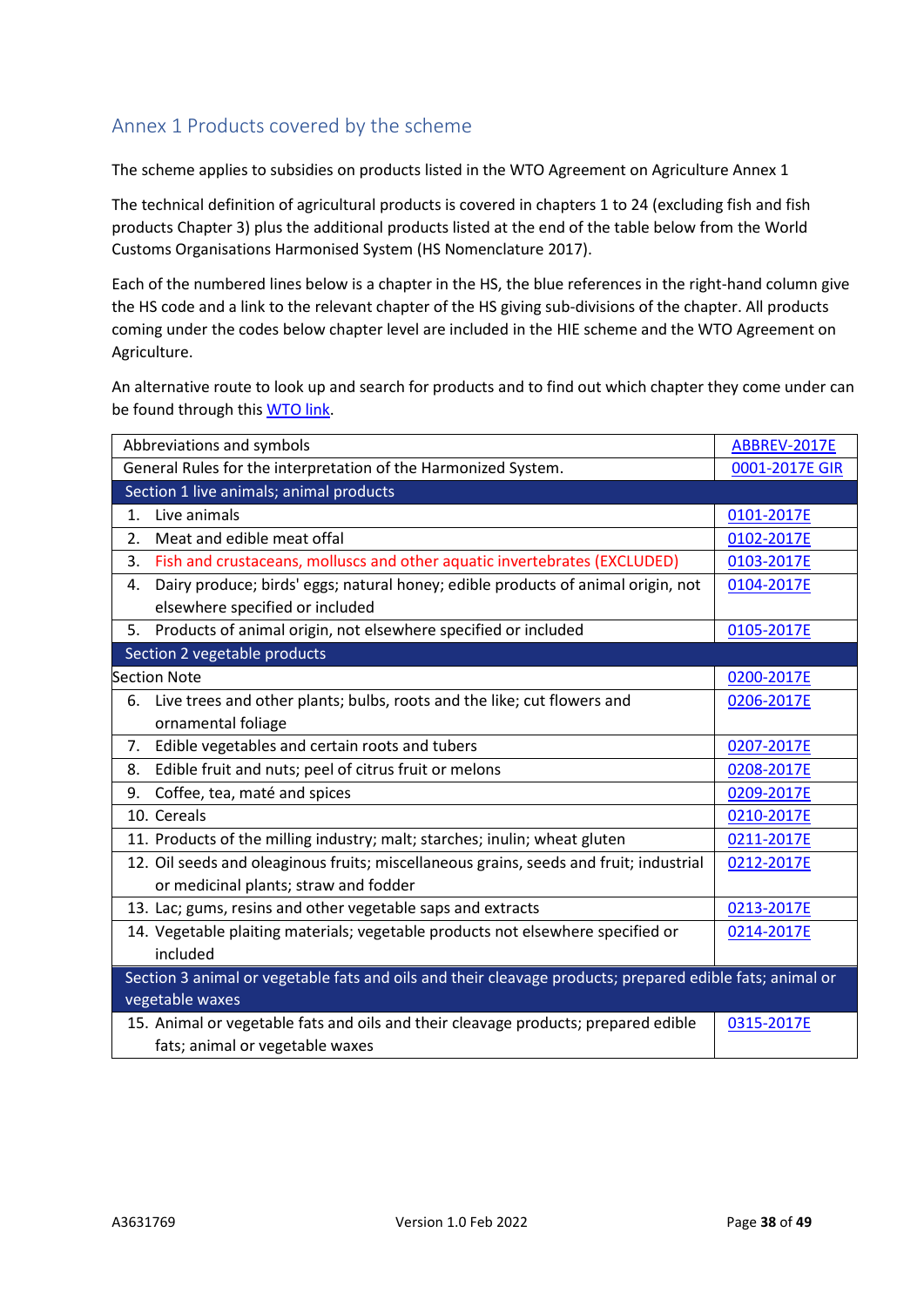| Section 4 prepared foodstuffs; beverages, spirits and vinegar; tobacco and manufactured tobacco |            |
|-------------------------------------------------------------------------------------------------|------------|
| substitutes                                                                                     |            |
| <b>Section Note</b>                                                                             | 0400-2017E |
| 16. Preparations of meat, of fish or of crustaceans, molluscs or other aquatic                  | 0416-2017E |
| invertebrates                                                                                   |            |
| 17. Sugars and sugar confectionery                                                              | 0417-2017E |
| 18. Cocoa and cocoa preparations                                                                | 0418-2017E |
| 19. Preparations of cereals, flour, starch or milk; pastrycooks' products                       | 0419-2017E |
| 20. Preparations of vegetables, fruit, nuts or other parts of plants                            | 0420-2017E |
| 21. Miscellaneous edible preparations                                                           | 0421-2017E |
| 22. Beverages, spirits and vinegar                                                              | 0422-2017E |
| 23. Residues and waste from the food industries; prepared animal fodder                         | 0423-2017E |
| 24. Tobacco and manufactured tobacco substitutes                                                | 0424-2017E |
| Additional AoA products outside chapters 1-24                                                   |            |
| N.B. The product descriptions in round brackets are not necessarily exhaustive.                 |            |
| HS Code 2905.43 (mannitol)                                                                      |            |
| HS Code 2905.44 (sorbitol)                                                                      |            |
| HS Heading 33.01 (essential oils)                                                               |            |
| HS Headings 35.01 to 35.05 (albuminoidal substances, modified starches, glues)                  |            |
| HS Code 3809.10 (finishing agents)                                                              |            |
| HS Code 3823.60 (sorbitol n.e.p.)                                                               |            |
| HS Headings 41.01 to 41.03 (hides and skins)                                                    |            |
| HS Heading 43.01 (raw furskins)                                                                 |            |
| HS Headings 50.01 to 50.03 (raw silk and silk waste)                                            |            |
| HS Headings 51.01 to 51.03 (wool and animal hair)                                               |            |
| HS Headings 52.01 to 52.03 (raw cotton, waste and cotton carded or combed)                      |            |
| HS Heading 53.01 (raw flax)                                                                     |            |
| HS Heading 53.02 (raw hemp)                                                                     |            |

*[Source for Annex 1: Extracted from AoA annex 1 plus list of codes from HS Nomenclature 2017 edition (WCO)]*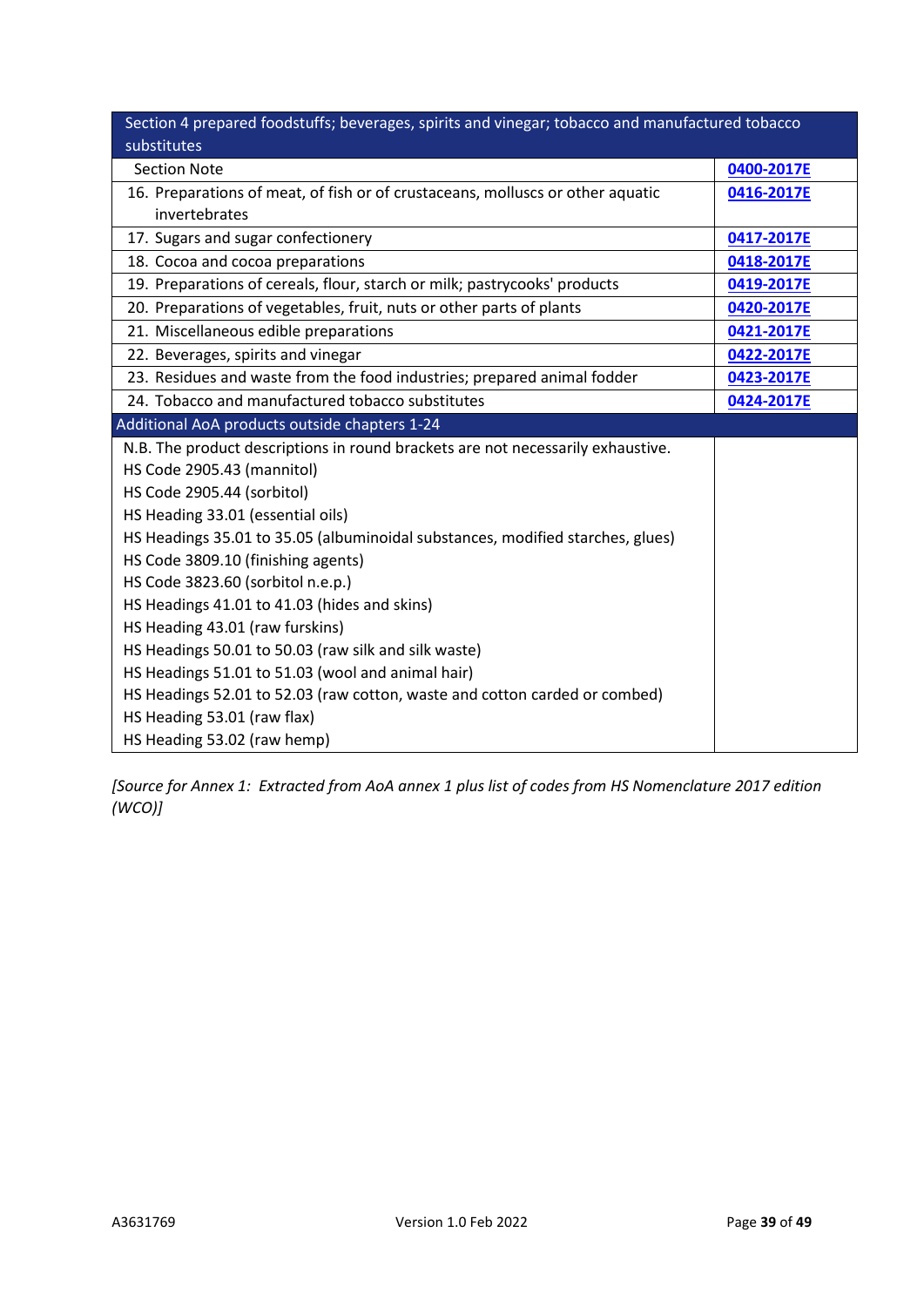# <span id="page-39-0"></span>Annex 2 Specific Definitions

*This scheme closely resembles our former ABER scheme (Agricultural Block Exemption Scheme) and GBER scheme (General Block Exemption scheme) based on the EU Regulations of the same names and adopts some of the terminology used in those schemes. However, please note that the EU Regulations do not apply to this scheme. For the avoidance of any doubt, the definitions contained within Article 2 of the ABER and GBER do not apply to this scheme.*

Within this scheme guidance we may refer to "beneficiaries", "undertakings", "companies" or "enterprise" when referring to clients receiving subsidy. Each of these terms are equivalent.

- 1. **"enterprise"** means an entity or a group of entities constituting a single economic entity, regardless of its legal status, that is engaged in an economic activity by offering goods or services ona market. If a group of companies, partnership or joint venture concerned in the economic activity are acting together and share the risks and rewards they form part of the single economic entity. However, if they are operating through a supply agreement or service contract which has been competitively tendered the supplier is not considered part of the single economic entity.
- 2. **''[small](https://www.legislation.gov.uk/ukpga/2006/46/section/382) and [medium-](https://www.legislation.gov.uk/ukpga/2006/46/section/465)sized enterprises' or 'SMEs'** means the size classification of an enterprise (at group level if the applicant is part of a group) according to the Companies Act 2006. This is measured on the data from the applicant's latest approved annual accounts for two consecutive years.;

| <b>Enterprise</b><br>category | <b>Headcount:</b><br><b>Annual full-time</b><br>equivalents (FTEs) | <b>Annual</b><br><b>Turnover</b> | <b>Annual</b><br>$\leftrightarrow$<br>balance<br>sheet total |
|-------------------------------|--------------------------------------------------------------------|----------------------------------|--------------------------------------------------------------|
| <b>Medium-sized</b>           | < 250                                                              | $\leq$ £36 million               | $\leq$ £18 million                                           |
| <b>Small</b>                  | < 50                                                               | $\le$ £10.2 million              | $\le$ £5.1 million                                           |
|                               | The fundamental measure is if mens than<br>$\cap$                  |                                  | Only and an attack of two ayou an laborate about             |

FTE staff, it is automatically a large enterprise

The fundamental measure is if more than 250 Only one or other of turnover or balance sheet data need be used and one can be exceeded

- 3. **''large enterprises'** means undertakings not fulfilling the criteria for an SME according to the Companies Act 2006;
- 4. **'subsidy'** the WTO Agreement in Agriculture (AoA) does not provide a definition of "subsidy", but does refer to "Domestic Support", whose control is the aim of the AoA. Domestic support is defined in the AoA as "shall include both budgetary outlays and revenue foregone by governments or their agents". This equates to Grant and Grant Equivalence for HIE purposes.
- 5. **'individual subsidy'** means awards of subsidy to individual beneficiaries on the basis of a registered subsidy scheme.
- 6. **'subsidy scheme'** means a scheme registered with the UK Government
- 7. **'ad hoc subsidy'** means subsidy not granted on the basis of a subsidy scheme
- 8. **'date of granting of the subsidy'** means the date when the legal right to receive the subsidy is conferred on the beneficiary under the applicable national legal regime.
- 9. **'repayable advance'** means a loan for a project which is paid in one or more instalments and the conditions for the reimbursement of which depend on the outcome of the project.
- **10. "grant"** normally means a cash award towards a project but can also take the form of the value of support given free of charge or subsidised services.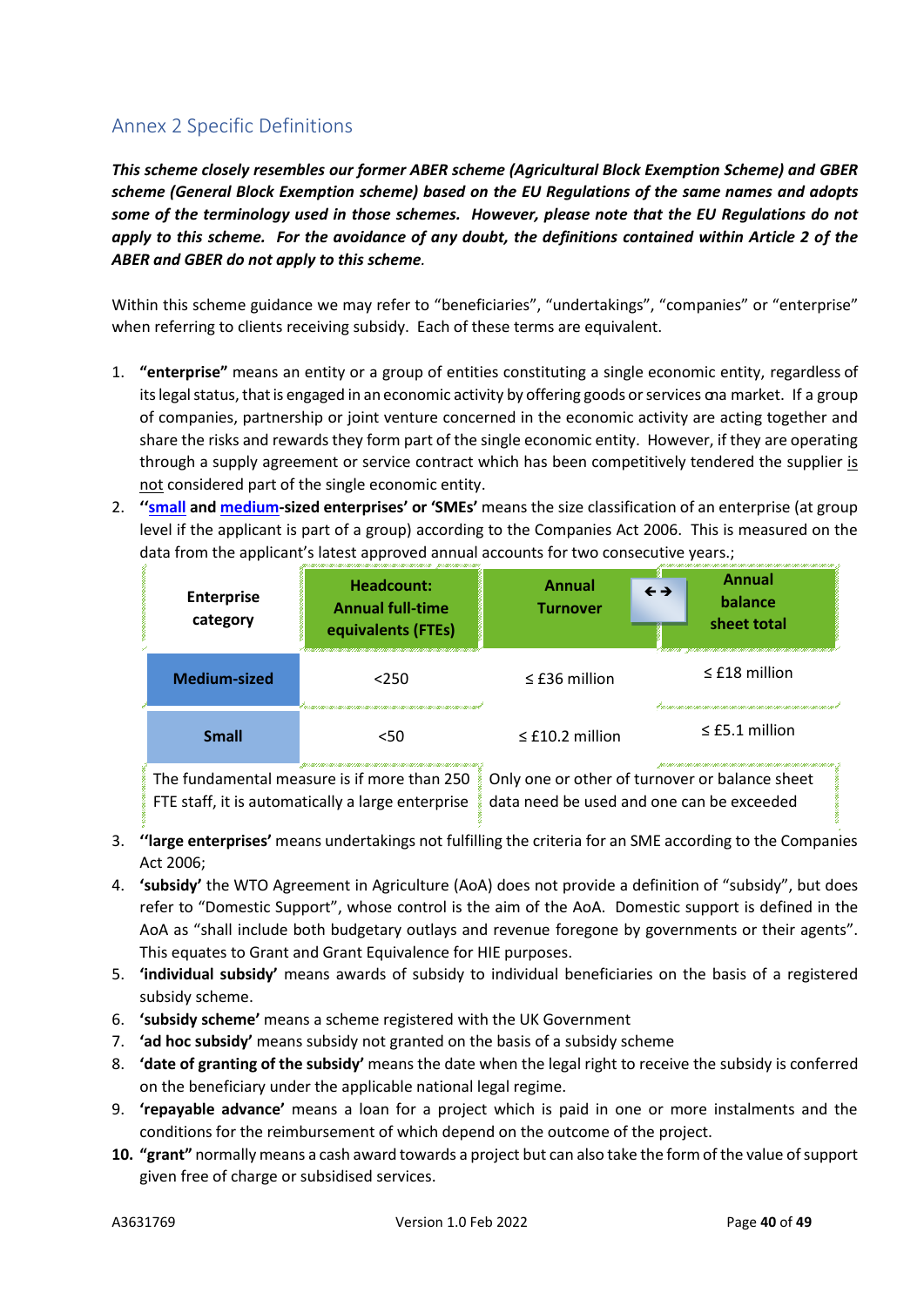- 11. **'gross grant equivalent'** means the amount of the subsidy if it had been provided in the form of a grant to the beneficiary before any deduction of tax or other charge.
- 12. **'undertaking in difficulty'** means an undertaking (see "economic actor" definition above) in respect of which at least one of the following circumstances occurs:
	- a) In the case of a limited liability company (other than an SME that has been in existence for less than three years or, for the purposes of eligibility for risk finance aid or subsidy, an SME within 7 years from its first commercial sale that qualifies for risk finance investments following due diligence by the selected financial intermediary), where more than half of its subscribed share capital has disappeared as a result of accumulated losses. This is the case when deduction of accumulated losses from reserves (and all other elements generally considered as part of the own funds of the company) leads to a negative cumulative amount that exceeds half of the subscribed share capital. For the purposes of this provision, 'limited liability company' is a public company limited by shares or guarantee or private companies limited by shares or guarantee
	- b) In the case of a company where at least some members have unlimited liability for the debt of the company (other than an SME that has been in existence for less than three years or, for the purposes of eligibility for risk finance aid or subsidy, an SME within 7 years from its first commercial sale that qualifies for risk finance investments following due diligence by the selected financial intermediary), where more than half of its capital as shown in the company accounts has disappeared as a result of accumulated losses. For the purposes of this provision, 'a company where at least some members have unlimited liability for the debt of the company' refers in particular to partnerships, limited partnerships, unlimited companies<sup>1</sup>.
	- c) Where the undertaking is subject to collective insolvency proceedings or fulfils the criteria under its domestic law for being placed in collective insolvency proceedings at the request of its creditors.
	- d) Where the undertaking has received rescue aid or subsidy and has not yet reimbursed the loan or terminated the guarantee or has received restructuring aid or subsidy and is still subject to a restructuring plan.
	- e) In the case of large firms (undertakings that are not SMEs), where, for the past two years:
		- i. the undertaking's book debt to equity ratio has been greater than 7,5 and
		- ii. the undertaking's EBITDA value is less than the cost of interest.
- 13. **'guarantee'** in the context of this scheme means a written commitment to assume responsibility for all or part of a third party's newly originated loan transactions such as debt or lease instruments, as well as quasi-equity instruments.
- 14. **'first commercial sale'** means the first sale by a company on a product or service market, excluding limited sales to test the market.
- 15. **'loan'** means an agreement which obliges the lender to make available to the borrower an agreed amount of money for an agreed period of time and under which the borrower is obliged to repay the amount within the agreed period. It may take the form of a loan, or another funding instrument, including a lease, which provides the lender with a predominant component of minimum yield. The refinancing of existing loans shall not be an eligible loan.

<sup>&</sup>lt;sup>1</sup> As defined in Annex 2 of the EU Directive 2013/34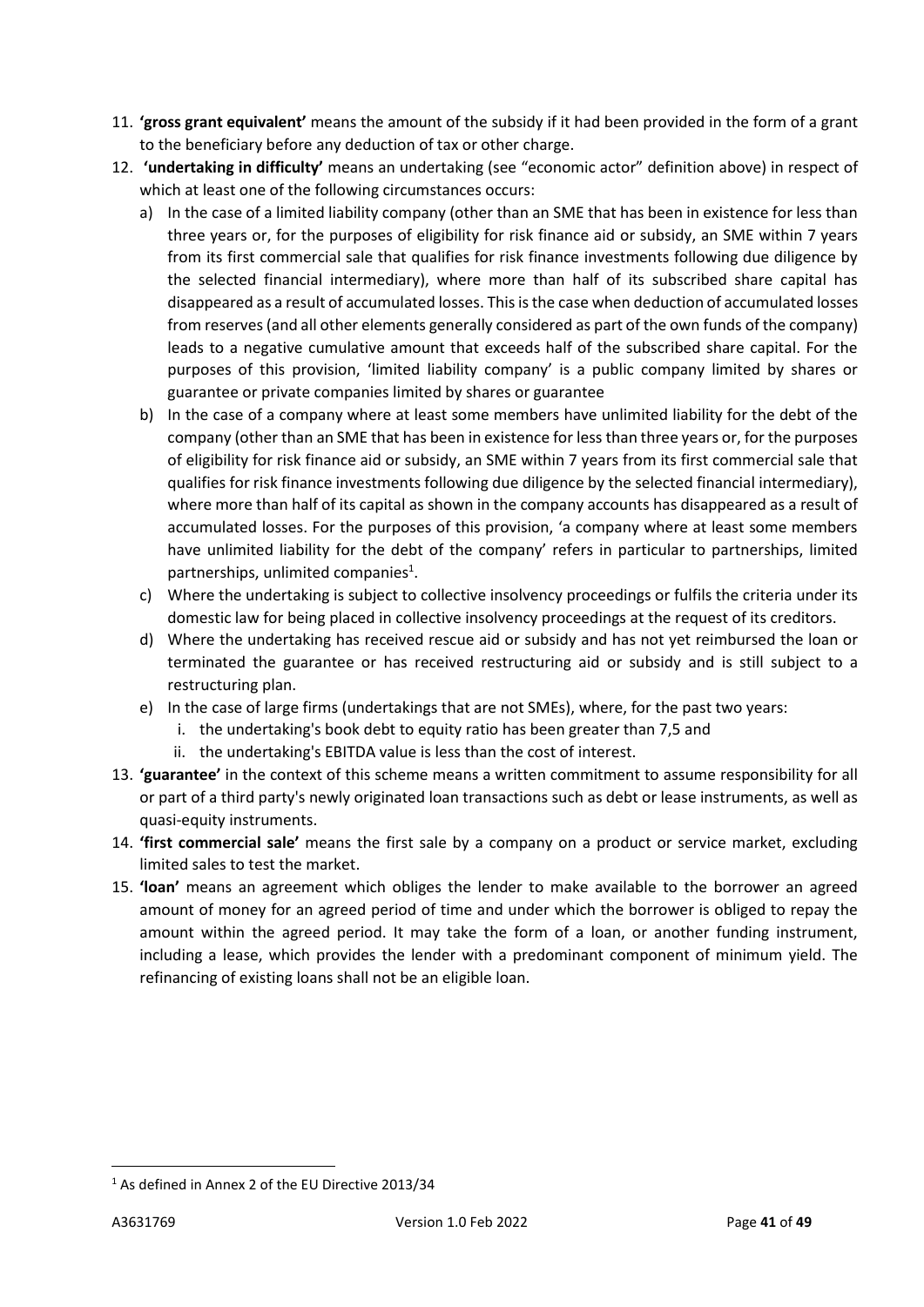# **Definitions applying capital investment measures**

- 16. **'agricultural holding'** means a unit comprising of land, premises and facilities used for primary agricultural production;
- 17. **'primary agricultural production'** means the production of products of the soil and of stock farming, listed in Annex I, without performing any further operation changing the nature of such products;
- 18. **'energy infrastructure'** means any physical equipment or facility which is located within the UK or linking the UK to one or more third countries and falling under the following categories:
	- a) concerning electricity:
		- (i) infrastructure for transmission,
		- (ii) infrastructure for distribution,
		- (iii) electricity storage, defined as facilities used for storing electricity on a permanent or temporary basis in above-ground or underground infrastructure or geological sites, provided they are directly connected to high-voltage transmission lines designed for a voltage of 110 kV or more.
		- (iv) any equipment or installation essential for the systems defined in points (i) to (iii) to operate safely, securely and efficiently, including protection, monitoring and control systems at all voltage levels and substations; and (v) smart grids, defined as any equipment, line, cable or installation, both at transmission and low and medium voltage distribution level, aiming at two-way digital communication, real-time or close to real time, interactive and intelligent monitoring and management of electricity generation, transmission, distribution and consumption within an electricity network in view of developing a network efficiently integrating the behaviour and actions of all users connected to it — generators, consumers and those that do both — in order to ensure an economically efficient, sustainable electricity system with low losses and high quality and security of supply and safety;
	- b) concerning gas:
		- (i) transmission and distribution pipelines for the transport of natural gas and biogas that form part of a network, excluding high-pressure pipelines used for upstream distribution of natural gas.
		- (ii) underground storage facilities connected to the high-pressure gas pipelines mentioned in point (i).
		- (iii) reception, storage and regasification or decompression facilities for liquefied natural gas ('LNG') or compressed natural gas ('CNG'); and (iv) any equipment or installation essential for the system to operate safely, securely and efficiently or to enable bi-directional capacity, including compressor stations.
	- c) concerning oil:
		- (i) pipelines used to transport crude oil.
		- (ii) pumping stations and storage facilities necessary for the operation of crude oil pipelines; and
		- (iii) any equipment or installation essential for the system in question to operate properly, securely and efficiently, including protection, monitoring and control systems and reverseflow devices.
	- d) concerning CO2: networks of pipelines, including associated booster stations, for the transport of CO2 to storage sites, with the aim to inject the CO2 in suitable underground geological formations for permanent storage.
- 19. **'marketing of agricultural products'** means holding or display with a view to sale, offering for sale, delivery or any other manner of placing on the market, except the first sale by a primary producer to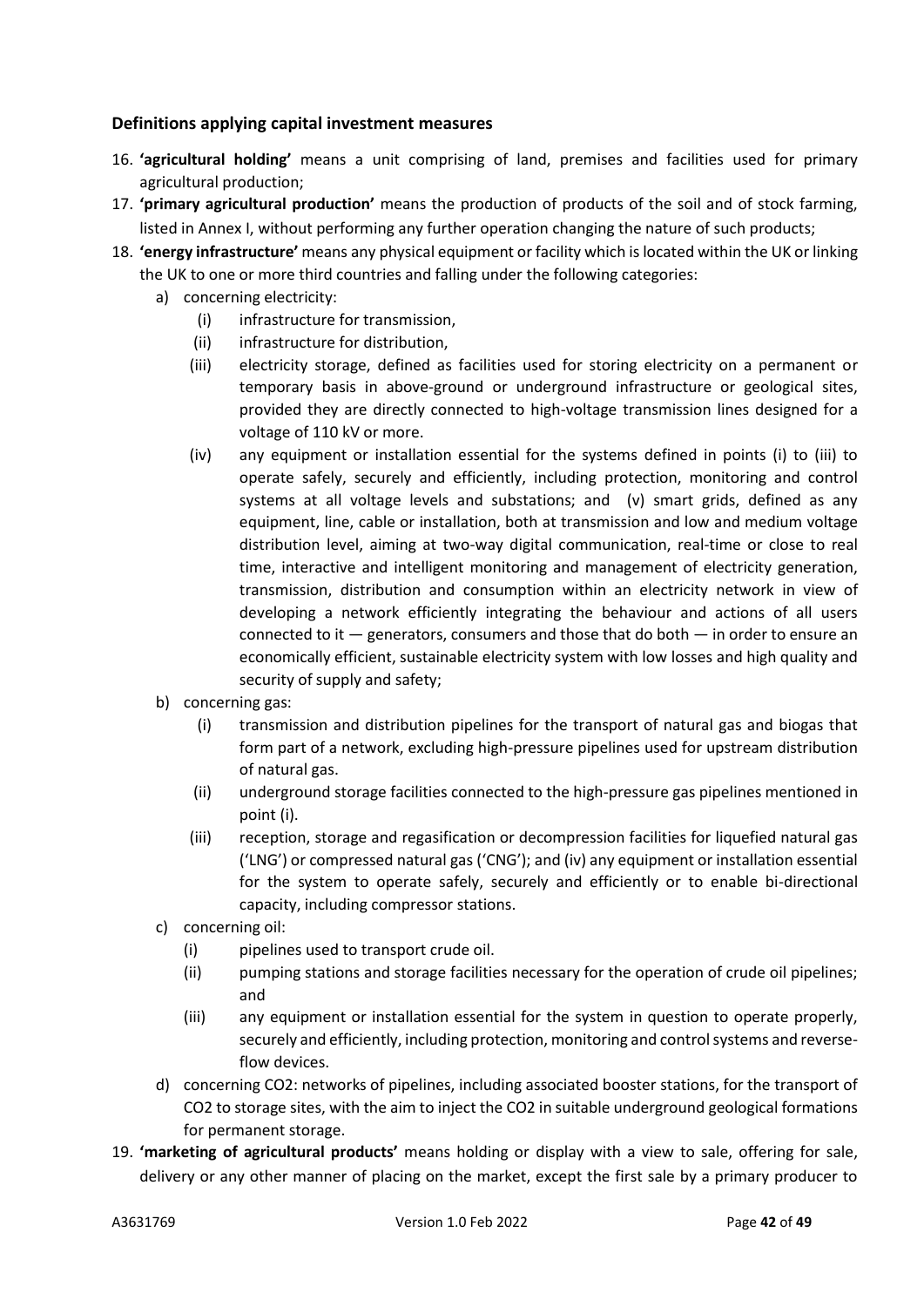resellers or processors and any activity preparing a product for such first sale; a sale by a primary producer to final consumers is considered as marketing of agricultural products if it takes place in separate premises reserved for that purpose;

- 20. **'regional investment'** means subsidy granted for an initial investment or an initial investment in favour of a new economic activity.
- 21. **'initial investment'** means:
	- a) an investment in tangible and intangible assets related to the setting-up of a new establishment, extension of the capacity of an existing establishment, diversification of the output of an establishment into products not previously produced in the establishment or a fundamental change in the overall production process of an existing establishment; or
	- b) an acquisition of assets belonging to an establishment that has closed or would have closed had it not been purchased and is bought by an investor unrelated to the seller and excludes sole acquisition of the shares of an undertaking.

Note that "establishment" in the context of initial investment is understood as a production unit and not a legal entity. An initial investment is one subsidised by Regional Investment or SME Investment subsidy and no other measures within this or any other HIE subsidy scheme.

- 22. **'the same or a similar activity'** means an activity falling under the same class (four-digit numerical code) of the NACE Rev. 2 statistical classification of economic activities as laid down in Regulation (EC) No 1893/2006 of the European Parliament and of the Council of 20 December 2006 establishing the statistical classification of economic activities NACE Revision 2 and amending Council Regulation (EEC) No 3037/90 as well as certain EC Regulations on specific statistical domains.
- 23. **'new economic activity'** in the context of initial investment means:
	- a) an investment in tangible and intangible assets related to the setting up of a new establishment, or to the diversification of the activity of an establishment, under the condition that the new activity is not the same or a similar activity to the activity previously performed in the establishment.
	- b) the acquisition of the assets belonging to an establishment that has closed or would have closed had it not been purchased and is bought by an investor unrelated to the seller, under the condition that the new activity to be performed using the acquired assets is not the same or a similar activity to the activity performed in the establishment prior to the acquisition.

Note that "establishment" in the context of initial investment is understood as a production unit and not a legal entity.

- 24. **'large investment project'** means an initial investment with eligible costs exceeding EUR 50 million, calculated at prices and exchange rates on the date of granting the subsidy.
- 25. **'adjusted subsidy amount'** means the maximum permissible subsidy amount for a large investment project, calculated according to the following formula:

Maximum subsidy amount =  $R \times (A + 0.5 \times B + 0.34 \times C)$ 

where: R is the maximum subsidy intensity applicable in the area concerned, excluding the increased subsidy intensity for SMEs. A is the initial €50 million of eligible costs, B is the part of eligible costs between €50 million and €100 million, and C is the part of eligible costs above €100 million.

26. **'start of works'** means the earlier of either the start of construction works relating to the investment, or the first legally binding commitment to order equipment or any other commitment that makes the investment irreversible. An investment is considered irreversible if the financial penalty of cancellation would make it financially better for the applicant to continue with the project without Subsidy then cancel the commitment. Buying land and preparatory works such as obtaining permits and conducting feasibility studies are not considered start of works except in the case were buying land and preparatory works prior to the start of construction or legally binding commitment exceeds the private sector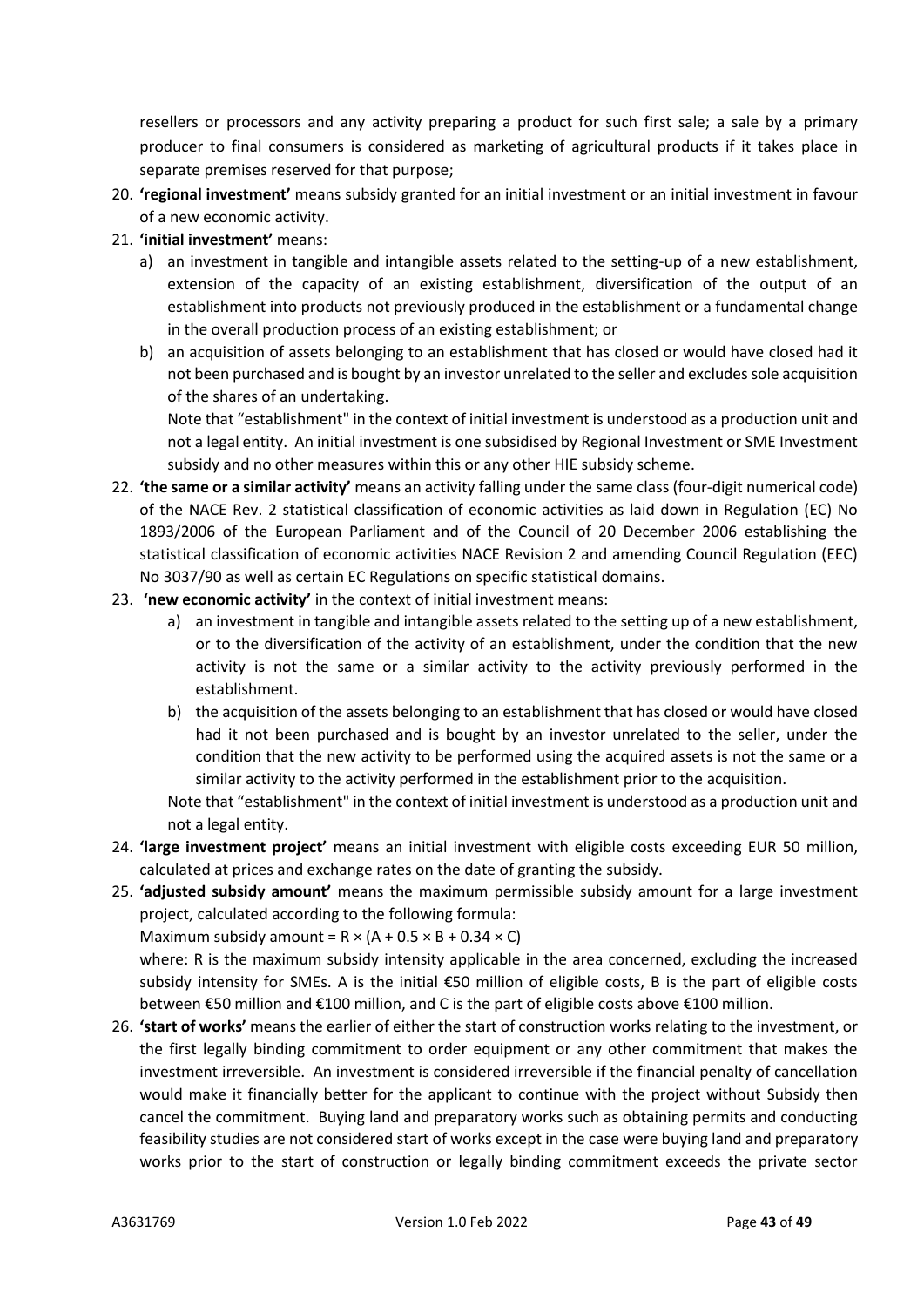commitment to the project. Where these preliminary costs exceed the private sector contribution it is necessary for an application to have been submitted to satisfy HIE's additionality considerations.

- 27. **'relocation'** means a transfer of the same or similar activity or part thereof from an establishment in another part of the UK or another country to an establishment in the HIE area. There is a transfer if the product or service in the initial and establishment in the HIE area serves at least partly the same purposes and meets the demands or needs of the same type of customers and jobs are lost in the same or similar activity in one of the initial establishments of the beneficiary.
- 28. **'tangible assets'** means assets consisting of land, buildings and plant, machinery and equipment.
- 29. **'intangible assets'** means assets that do not have a physical or financial embodiment such as patents, licences, know-how or other intellectual property.
- 30. **'wage cost'** means the total amount actually payable by the beneficiary of the subsidy in respect of the employment concerned, comprising over a defined period of time the gross wage before tax and compulsory contributions such as social security, childcare, and parent care costs.
- 31. **'net increase in the number of employees'** means a net increase in the number of employees in the establishment concerned compared with the average over a given period in time, and that any posts lost during that period must therefore be deducted and that the number of persons employed full-time, parttime and seasonal has to be considered with their full-time equivalent fractions.

# **Definitions applying to start up and people measures.**

# 32. **"innovative enterprise'** means an enterprise:

- a) that can demonstrate, by means of an evaluation carried out by an external expert that it will in the foreseeable future develop products, services or processes which are new or substantially improved compared to the state of the art in its industry, and which carry a risk of technological or industrial failure, or
- b) the research and development costs of which represent at least 10 % of its total operating costs in at least one of the three years preceding the granting of the subsidy or, in the case of a start-up enterprise without any financial history, in the audit of its current fiscal period, as certified by an external auditor.
- 33. **'worker with disabilities'** means any person who:
	- a) is recognised as worker with disabilities under national law; or
	- b) has long-term physical, mental, intellectual or sensory impairment(s) which, in interaction with various barriers, may hinder their full and effective participation in a work environment on an equal basis with other workers.
- 34. **'disadvantaged worker'** means any person who:
	- a) has not been in regular paid employment for the previous 6 months; or
	- b) is between 15 and 24 years of age; or
	- c) has not attained an upper secondary educational or vocational qualification (International Standard Classification of Education 3) or is within two years after completing full-time education and who has not previously obtained his or her first regular paid employment; or
	- d) is over the age of 50 years; or
	- e) lives as a single adult with one or more dependents; or
	- f) works in a sector or profession where the gender imbalance is at least 25 % higher than the average gender imbalance across all economic sectors, and belongs to that underrepresented gender group; or
	- g) is a member of an ethnic minority and who requires development of his or her linguistic, vocational training or work experience profile to enhance prospects of gaining access to stable employment.
- 35. **'severely disadvantaged worker'** means any person who: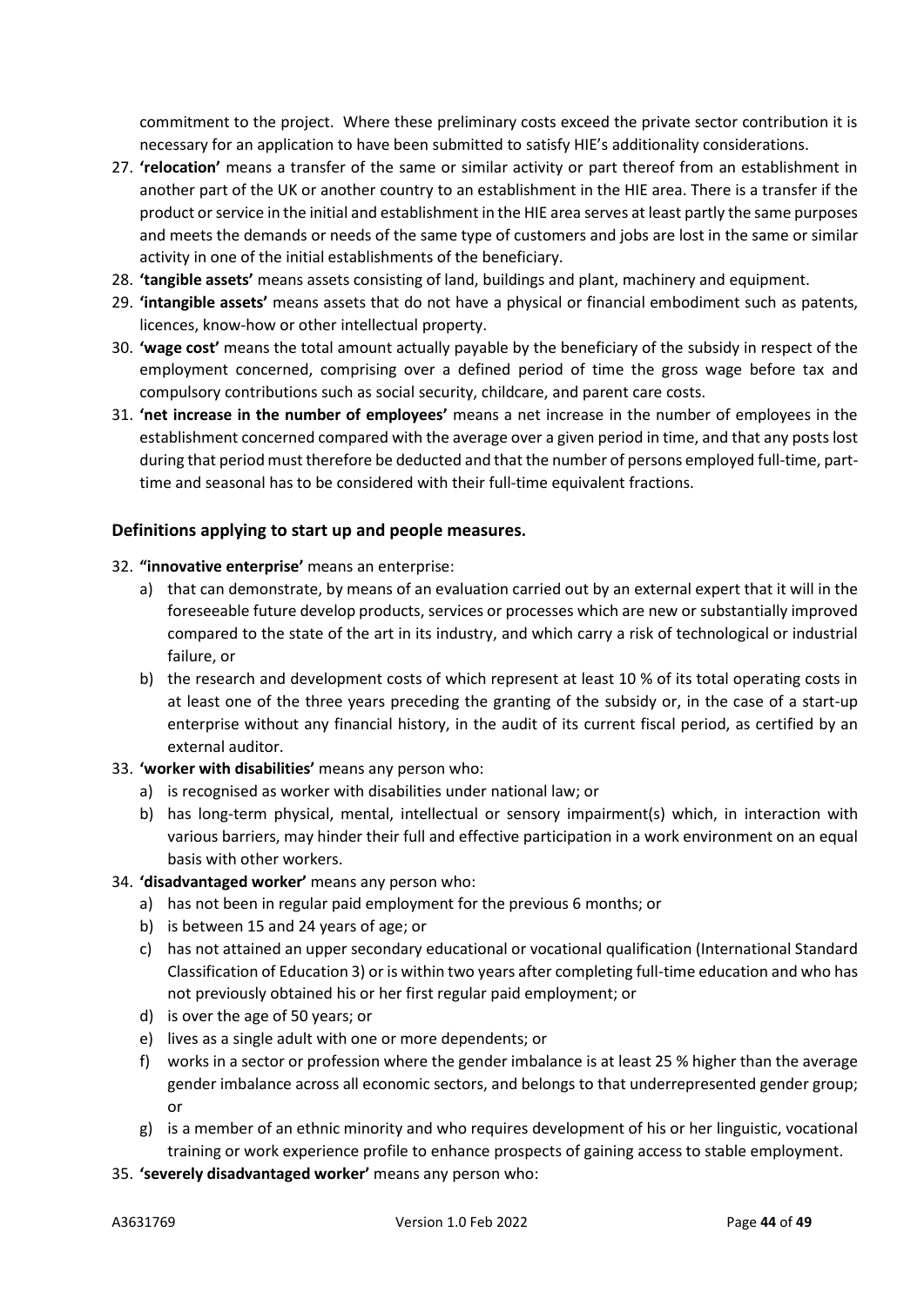- (a) has not been in regular paid employment for at least 24 months; or
- (b) has not been in regular paid employment for at least 12 months and belongs to one of the categories (b) to (g) mentioned under the definition of 'disadvantaged worker'.
- 36. **'sheltered employment'** means employment in an undertaking where at least 30 % of workers are workers with disabilities.

# **Definitions, R&D &I measures**

- 37. **'research and knowledge-dissemination organisation'** means an entity (such as universities or research institutes, technology transfer agencies, innovation intermediaries, research-oriented physical or virtual collaborative entities), irrespective of its legal status (organised under public or private law) or way of financing, whose primary goal is to independently conduct fundamental research, industrial research or experimental development or to widely disseminate the results of such activities by way of teaching, publication or knowledge transfer. Where such entity also pursues economic activities the financing, the costs and the revenues of those economic activities must be accounted for separately. Undertakings that can exert a decisive influence upon such an entity, in the quality of, for example, shareholders or members, may not enjoy preferential access to the results generated by it.
- 38. **'fundamental research'** means experimental or theoretical work undertaken primarily to acquire new knowledge of the underlying foundations of phenomena and observable facts, without any direct commercial application or use in view.
- 39. **'industrial research'** means the planned research or critical investigation aimed at the acquisition of new knowledge and skills for developing new products, processes, or services or for bringing about a significant improvement in existing products, processes, or services. It comprises the creation of components parts of complex systems and may include the construction of prototypes in a laboratory environment or in an environment with simulated interfaces to existing systems as well as of pilot lines, when necessary for the industrial research and notably for generic technology validation.
- 40. **'experimental development'** means acquiring, combining, shaping, and using existing scientific, technological, business, and other relevant knowledge and skills with the aim of developing new or improved products, processes, or services. This may also include, for example, activities aiming at the conceptual definition, planning and documentation of new products, processes or services; Experimental development may comprise prototyping, demonstrating, piloting, testing and validation of new or improved products, processes or services in environments representative of real life operating conditions where the primary objective is to make further technical improvements on products, processes or services that are not substantially set. This may include the development of a commercially usable prototype or pilot which is necessarily the final commercial product, and which is too expensive to produce for it to be used only for demonstration and validation purposes. Experimental development does not include routine or periodic changes made to existing products, production lines, manufacturing processes, services, and other operations in progress, even if those changes may represent improvements.
- 41. **'feasibility study'** means the evaluation and analysis of the potential of a project, which aims at supporting the process of decision-making by objectively and rationally uncovering its strengths and weaknesses, opportunities, and threats, as well as identifying the resources required to carry it through and ultimately its prospects for success.
- 42. **'personnel costs'** means the costs of researchers, technicians and other supporting staff to the extent employed on the relevant project or activity.
- 43. **'arm's length'** means that the conditions of the transaction between the contracting parties do not differ from those which would be stipulated between independent enterprises and contain no element of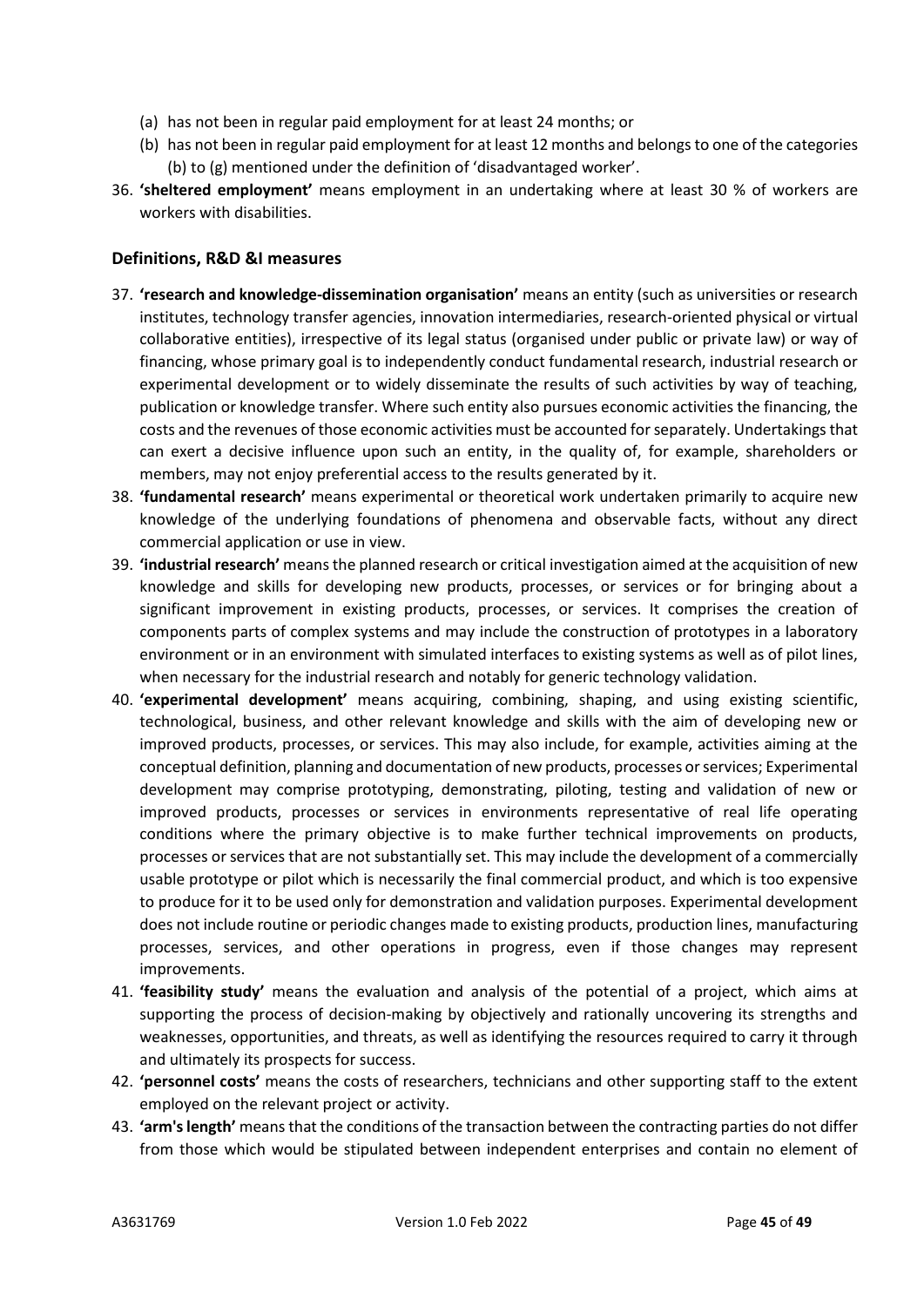collusion. Any transaction that results from an open, transparent and non-discriminatory procedure is considered as meeting the arm's length principle.

- 44. **'effective collaboration'** means collaboration between at least two independent parties to exchange knowledge or technology, or to achieve a common objective based on the division of labour where the parties jointly define the scope of the collaborative project, contribute to its implementation, and share its risks, as well as its results. One or several parties may bear the full costs of the project and thus relieve other parties of its financial risks. Contract research and provision of research services are not considered forms of collaboration.
- 45. **'research infrastructure'** means facilities, resources and related services that are used by the scientific community to conduct research in their respective fields and covers scientific equipment or sets of instruments, knowledge-based resources such as collections, archives or structured scientific information, enabling information and communication technology-based infrastructures such as grid, computing, software and communication, or any other entity of a unique nature essential to conduct research. Such infrastructures may be 'single-sited' or 'distributed' (an organised network of resources)
- 46. **'innovation clusters'** means structures or organised groups of independent parties (such as innovative start-ups, small, medium and large enterprises, as well as research and knowledge dissemination organisations, non-for-profit organisations and other related economic actors) designed to stimulate innovative activity through promotion, sharing of facilities and exchange of knowledge and expertise and by contributing effectively to knowledge transfer, networking, information dissemination and collaboration among the undertakings and other organisations in the cluster;
- 47. **'highly qualified personnel'** means staff having a tertiary education degree and at least 5 years of relevant professional experience which may also include doctoral training.
- 48. **'innovation advisory services'** means consultancy, assistance and training in the fields of knowledge transfer, acquisition, protection and exploitation of intangible assets, use of standards and regulations embedding them.
- 49. **'innovation support services'** means the provision of office space, data banks, libraries, market research, laboratories, quality labelling, testing and certification for the purpose of developing more effective products, processes or services.
- 50. **'organisational innovation'** means the implementation of a new organisational method in an undertaking's business practices, workplace organisation or external relations, excluding changes that are based on organisational methods already in use in the undertaking, changes in management strategy, mergers and acquisitions, ceasing to use a process, simple capital replacement or extension, changes resulting purely from changes in factor prices, customisation, localisation, regular, seasonal and other cyclical changes and trading of new or significantly improved products;
- 51. **'process innovation'** means the implementation of a new or significantly improved production or delivery method (including significant changes in techniques, equipment or software), excluding minor changes or improvements, increases in production or service capabilities through the addition of manufacturing or logistical systems which are very similar to those already in use, ceasing to use a process, simple capital replacement or extension, changes resulting purely from changes in factor prices, customisation, localisation, regular, seasonal and other cyclical changes and trading of new or significantly improved products;
- 52. **'secondment'** means temporary employment of staff by a beneficiary with the right for the staff to return to the previous employer.

# **Definitions, energy and environment measures**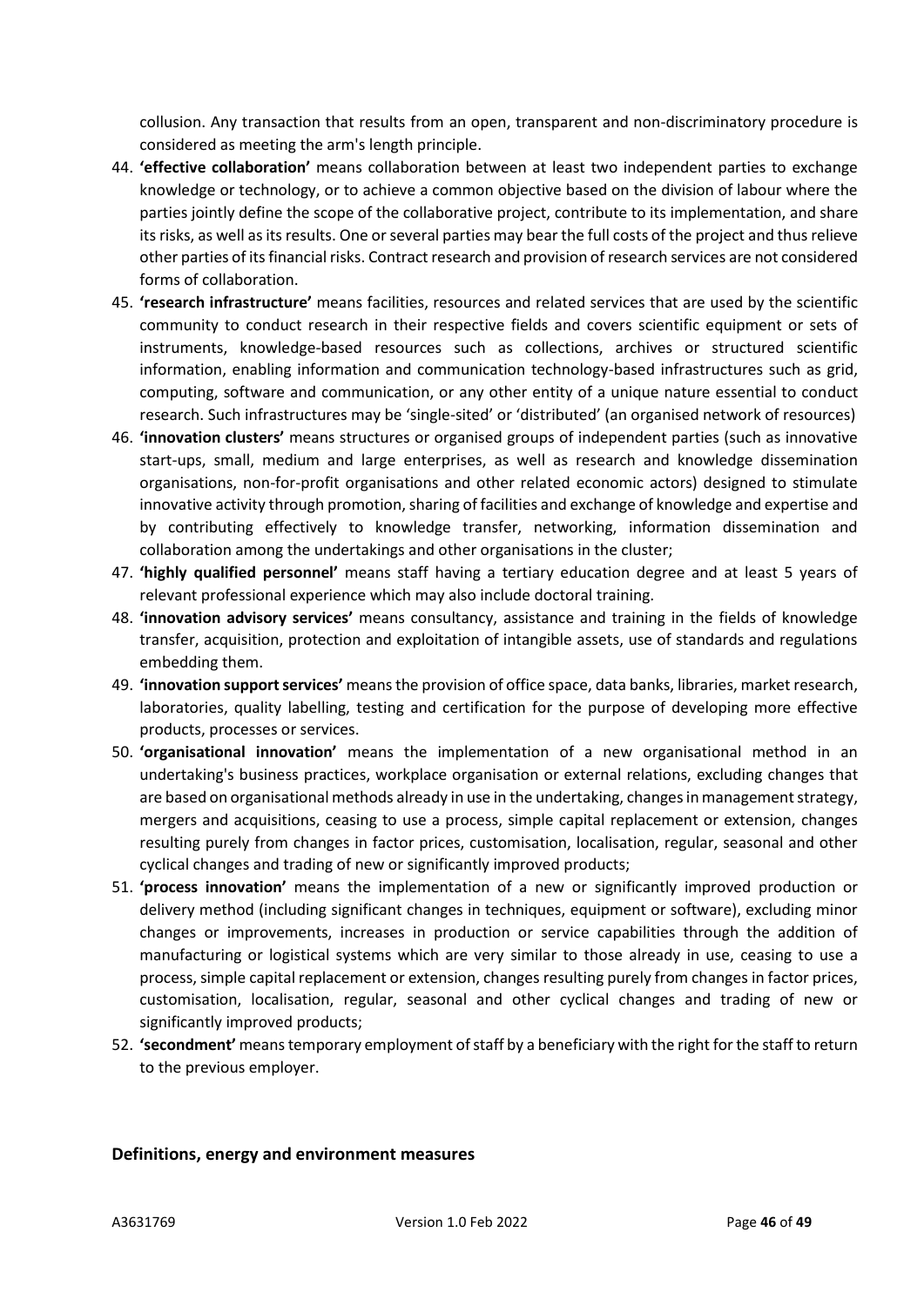- 53. **'environmental protection'** means any action designed to remedy or prevent damage to physical surroundings or natural resources by a beneficiary's own activities, to reduce risk of such damage or to lead to a more efficient use of natural resources, including energy-saving measures and the use of renewable sources of energy.
- 54. **'energy efficiency'** means an amount of saved energy determined by measuring and/or estimating consumption before and after implementation of an energy-efficiency improvement measure, whilst ensuring normalisation for external conditions that affect energy consumption.
- 55. **'energy efficiency** project' means an investment project that increases the energy efficiency of a building.
- 56. **'energy efficiency fund (EEF)'** means a specialised investment vehicle set up for the purpose of investing in energy efficiency projects aimed at improving the energy efficiency of buildings in both the domestic and non-domestic sectors. EEFs are managed by an energy efficiency fund manager.
- 57. **'energy efficiency fund manager'** means a professional management company with a legal personality, selecting and making investments in eligible energy efficiency projects.
- 58. **'energy from renewable energy sources'** means energy produced by plants using only renewable energy sources, as well as the share in terms of calorific value of energy produced from renewable energy sources in hybrid plants which also use conventional energy sources. It includes renewable electricity used for filling storage systems, but excludes electricity produced as a result of storage systems.
- **59. 'renewable energy sources'** means the following renewable non-fossil energy sources: wind, solar, aerothermal, geothermal, hydrothermal and ocean energy, hydropower, biomass, landfill gas, sewage treatment plant gas and biogases.
- 60. **'biofuel'** means liquid or gaseous fuel for transport produced from biomass.
- 61. **'sustainable biofuel'** means a biofuel fulfilling the sustainability requirements of the UK Renewable Transport Fuel Obligation via one of the [recognised voluntary schemes](https://www.gov.uk/government/publications/renewable-transport-fuel-obligation-rtfo-voluntary-schemes)
- 62. **'food-based biofuel'** means a biofuel produced from cereal and other starch rich crops, sugars and oil crops
- 63. **'biomass'** means the biodegradable fraction of products, waste and residues from agriculture (including vegetal and animal substances), forestry and related industries including fisheries and aquaculture, as well as biogases and the biodegradable fraction of industrial and municipal waste.
- 64. **'contaminated site'** means a site where there is a confirmed presence, caused by man, of hazardous substances of such a level that they pose a significant risk to human health or the environment considering current and approved future use of the land.
- 65. **'polluter pays principle'** or**'PPP**' means that the costs of measures to deal with pollution should be borne by the polluter who causes the pollution.
- 66. **'pollution'** means the damage caused by a polluter directly or indirectly damaging the environment, or by creating conditions leading to such damage to physical surroundings or natural resources.
- 67. **'polluter'** means someone who directly or indirectly damages the environment or who creates conditions leading to such damage.
- 68. **'re-use'** means any operation by which products or components that are not waste are used again for the same purpose for which they were conceived.
- 69. **'preparing for re-use'** means checking, cleaning or repairing recovery operations, by which products or components of products that have become waste are prepared so that they can be re-used without any other pre-processing.
- 70. **'recycling'** means any recovery operation by which waste materials are reprocessed into products, materials or substances whether for the original or other purposes. It includes the reprocessing of organic material but does not include energy recovery and the reprocessing into materials that are to be used as fuels or for backfilling operations.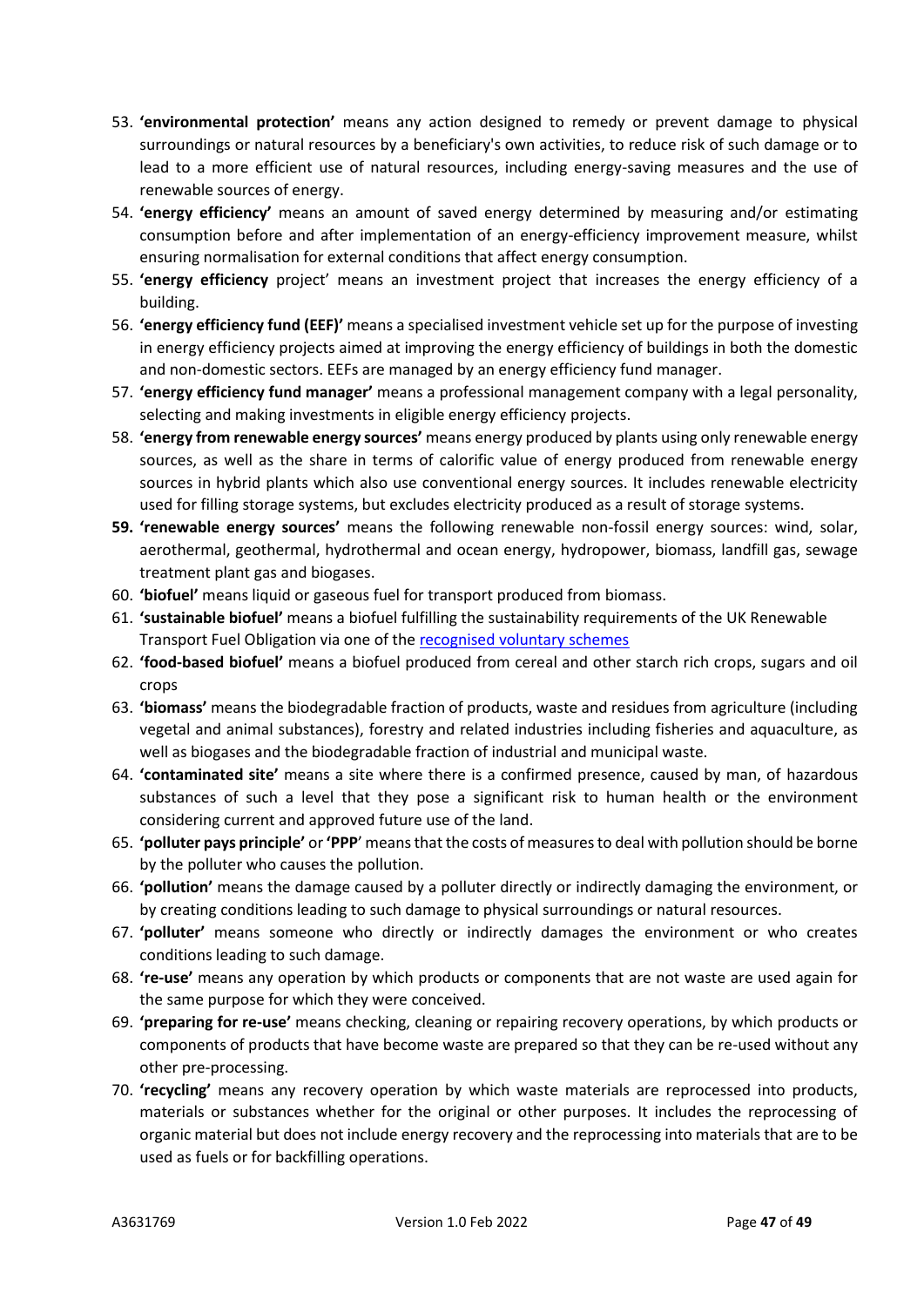**71. 'state of the art'** means a process in which the re-use of a waste product to manufacture an end product is economically profitable normal practice.